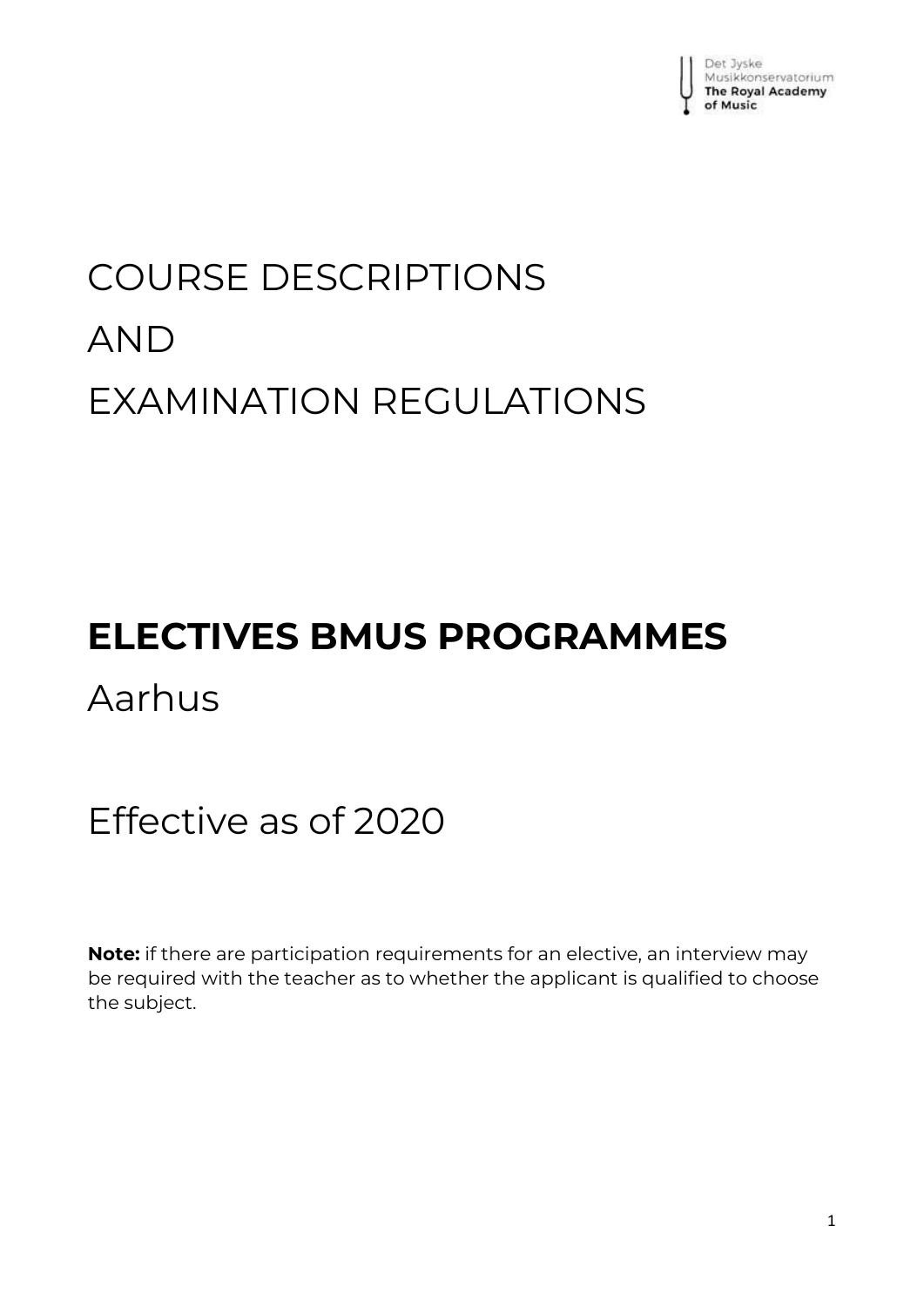### Det Jyske<br>Musikkonservatorium<br>**The Royal Academy**<br>**of Music** Н Ų

| Guitar - a didactic and pedagogical elective with musical breadth (classical and jazz/pop) (pedagogical |  |
|---------------------------------------------------------------------------------------------------------|--|
|                                                                                                         |  |
|                                                                                                         |  |
|                                                                                                         |  |
|                                                                                                         |  |
|                                                                                                         |  |
|                                                                                                         |  |
|                                                                                                         |  |
|                                                                                                         |  |
|                                                                                                         |  |
|                                                                                                         |  |
|                                                                                                         |  |
|                                                                                                         |  |
|                                                                                                         |  |
|                                                                                                         |  |
|                                                                                                         |  |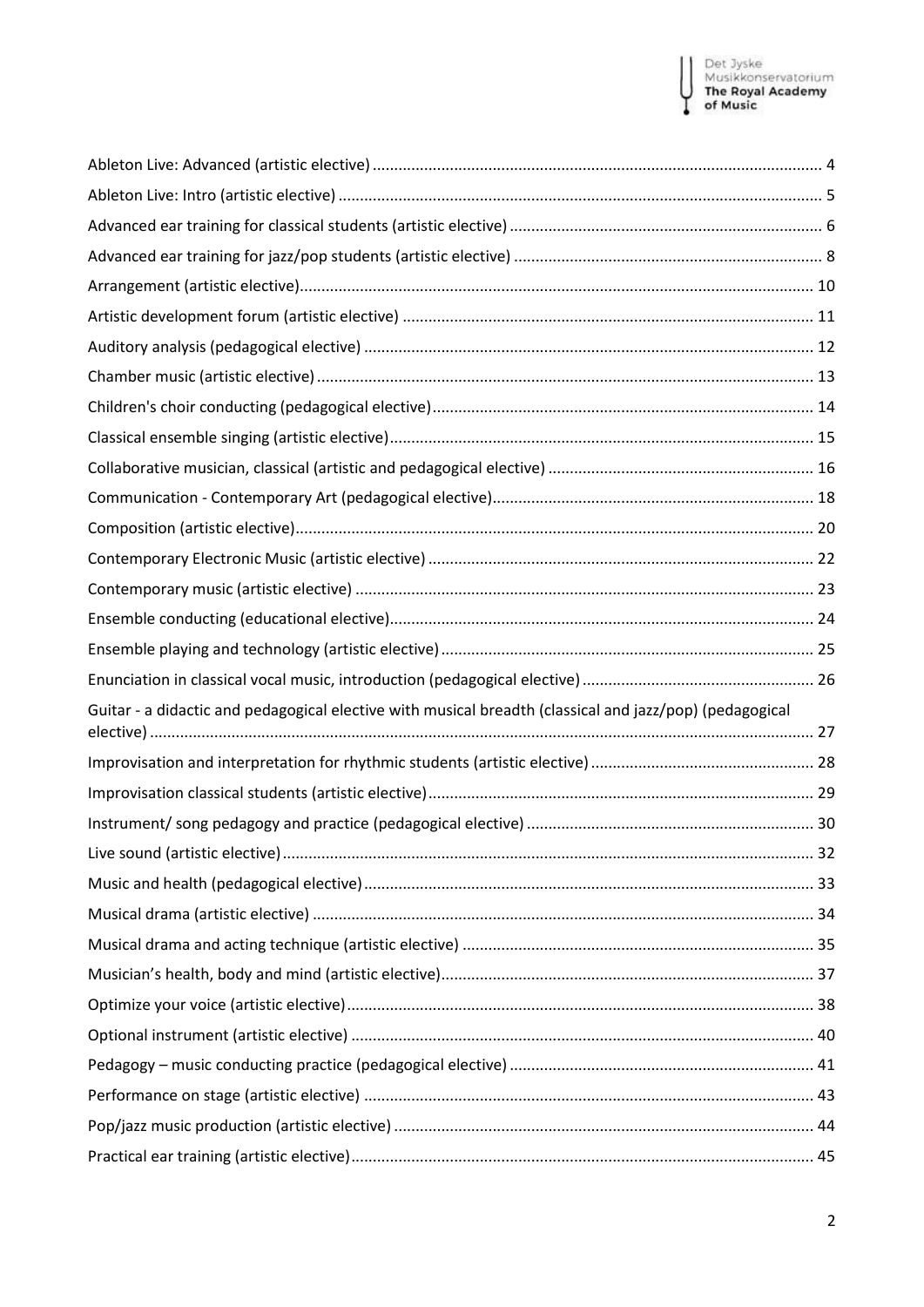### Det Jyske<br>Musikkonservatorium<br>**The Royal Academy**<br>**of Music**  $\mathbf{1}$ Y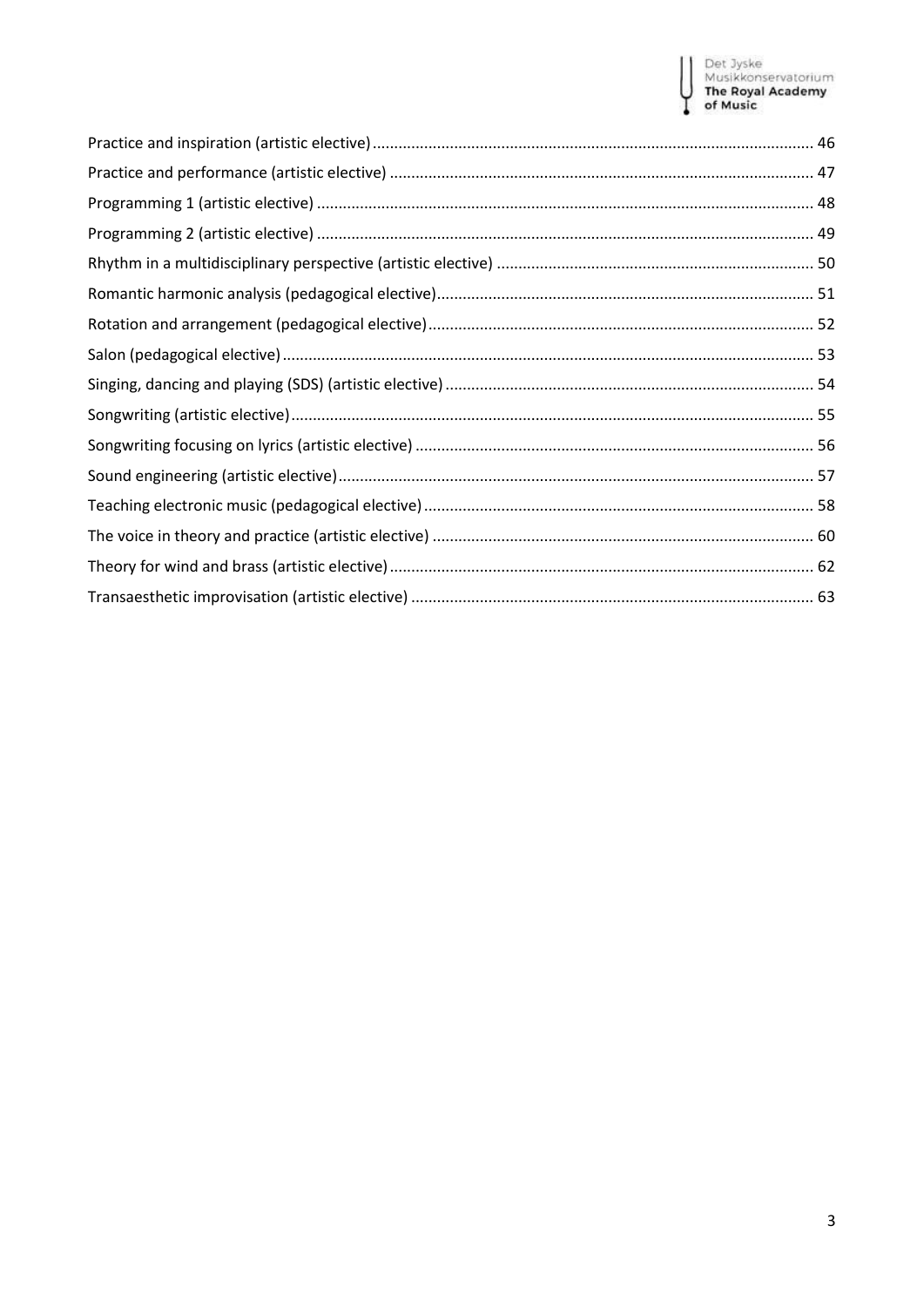

# <span id="page-3-0"></span>**Ableton Live: Advanced (artistic elective)**

#### **Participation requirements**

For students already working with Ableton Live. It is expected that you have completed several musical projects using the program and that you have a working knowledge of concepts such as MIDI, synthesis, sampling, automation and mixing.

Students must bring headphones as well as their own computer with the Ableton Live Standard.

#### **Objective**

Upon completion of the course the student:

- Can design a complex virtual instrument
- Can record, process and create a multi-sampled acoustic instrument
- Is familiar with Max For Live and can implement its basic modulation tools
- Is familiar with setting up Live to multi-channel output, click-track and sub-mix
- Can use 'follow actions' and 'dummy clips' to create algorithmic compositions.

#### **Content**

We will work with a selection of advanced techniques in recording, sound design, instrument building and composition in Ableton Live. The course is both practical and theoretical, and work is being done to integrate the skills in the work with own your music.

The course is in English.

#### **Tuition and work formats**

Class tuition.

Modules of 4 hours are taught.

At the end of the course, a music project is submitted in Ableton Live, which shows a thorough knowledge of the program and ensures that the objectives are met.

#### **Semesters**

One. 2<sup>nd</sup>, 4<sup>th</sup>, 5<sup>th</sup> or 6<sup>th</sup> semester.

#### **Scope**

5 ECTS.

#### **Evaluation and examination regulations**

Certificate with the evaluation Approved/Not approved. This certifies that the objectives have been achieved at a level at least corresponding to a Pass, that the assignment is approved by the teacher, and that current attendance rules have been followed.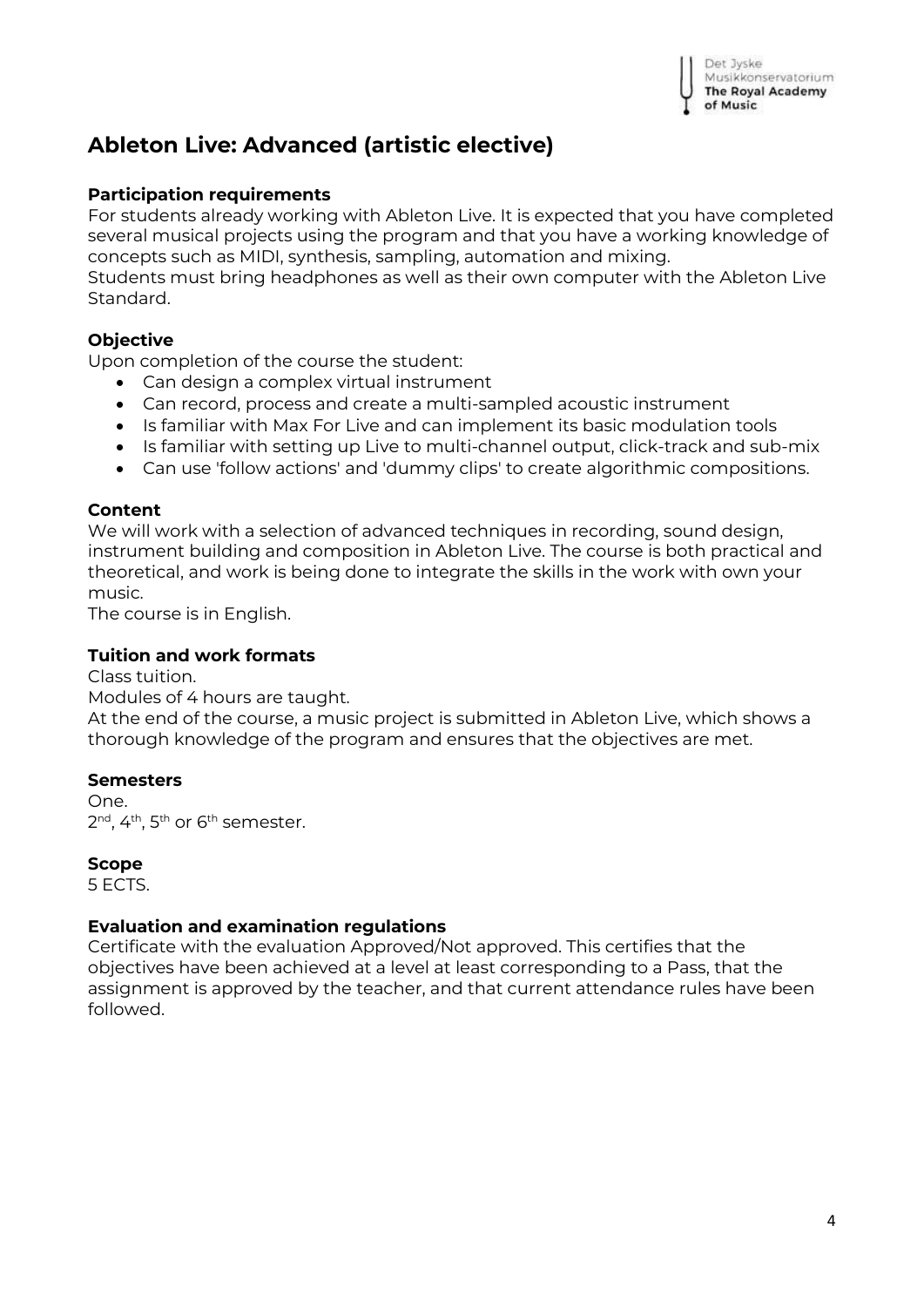|   | Det Jyske                |
|---|--------------------------|
| ļ | Musikkonservatorium      |
|   | <b>The Royal Academy</b> |
|   | of Music                 |

# <span id="page-4-0"></span>**Ableton Live: Intro (artistic elective)**

### **Participation requirements**

None.

You need to bring headphones and your own computer with Ableton Live-10 ('Intro / Lite', 'Standard' or 'Suite') installed.

### **Objective**

Upon completion of the course the student:

- Has a basic understanding of Ableton Live's interface, features and capabilities
- Can record audio and MIDI
- Can transform a musical idea into a simple project in the Ableton Live program.

### **Content**

The subject starts with a joint, basic set up of Ableton Live. During the course you will learn how to use the program for your own music production using eg. effects and automation.

At the end of the course, a smaller music production will be delievered in Ableton Live showing that the objectives have been met.

The subject is taught in English.

### **Tuition and work formats**

Class tuition.

### **Semesters**

One. 2<sup>nd</sup>, 4<sup>th</sup>, 5<sup>th</sup> or 6<sup>th</sup> semester.

### **Scope**

5 ECTS.

### **Evaluation and examination regulations**

Certificate with the evaluation Approved/Not approved. This certifies that the objectives have been achieved at a level at least corresponding to a Pass, that the assignment is approved by the teacher, and that current attendance rules have been followed.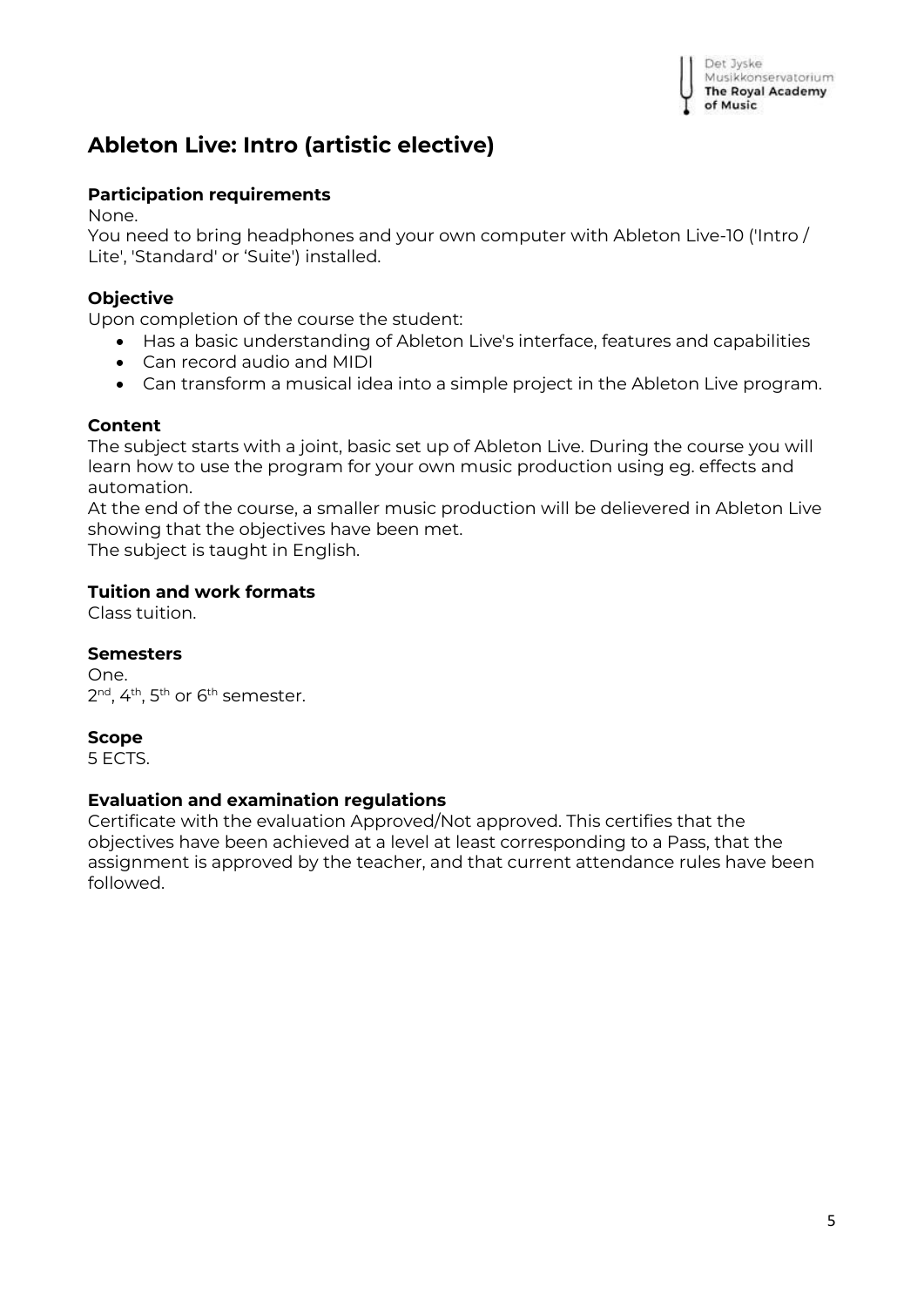

# <span id="page-5-0"></span>**Advanced ear training for classical students (artistic elective)**

#### **Participation requirements**

The course is aimed at classical students on their **4 th semester.**

#### **Objective**

Upon completion of the course the student:

- Has developed his/her musical imagination, memory and awareness required to be able to perform music on a high level professional and artistically
- Has developed the auditory, visual and analytical skills to be able to listen, read, understand and reproduce music melodically, harmonically, and rhythmically, generally and within the main subject.

#### **Content**

Tuition is largely supported by examples from the music literature and can be organized with individual considerations in relation to the main subject.

Tuition includes:

- Melody training (auditory and visual): extended tonal and atonal prima-vista singing
- Rhythm training (auditory and visual): extended rhythm repertoire
- Auditory analysis
- Harmonic analysis and dictation.

#### **Tuition and work formats**

Class tuition in small groups. Tuition may be supported by digital platforms.

#### **Semesters**

One. 4<sup>th</sup> semester.

#### **Scope**

5 ECTS.

#### **Evaluation and examination regulations**

Final exam after the 4th semester.

After the 4th semester: Final exam ORAL TEST A: Rhythm reading B: Melody reading / prima vista singing C: Harmonic analysis D: Auditory analysis.

WRITTEN EXAMINATION E: Auditory analysis / music dictation.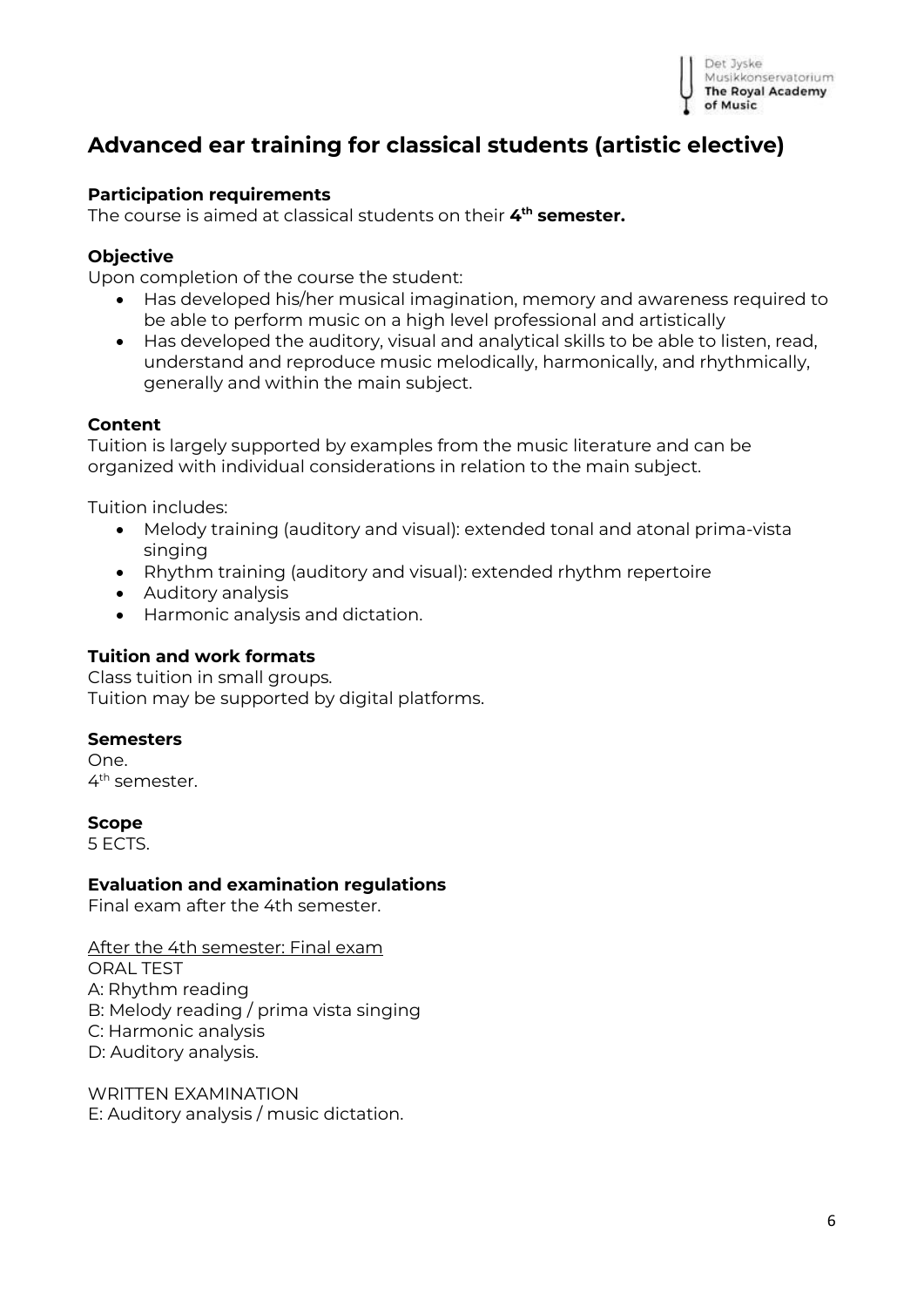

Examination:

Oral examination:

• Two weeks before the examination, the student must choose the exam assignments. However, at least 1 assignment must be included from each of the areas of rhythm and melody. Auditory analysis is mandatory.

Written examination:

- 3 homework assignments
- individual trial under clause

Duration of the oral test: 30 minutes. Preparation 30 minutes. Duration of the written test: 2 hours.

Marking and evaluation

Internal marking: Teacher and internal examiner. Two grades.

The assessment must reflect the extent to which the learning objectives have been met. The oral and written parts of the exam are assessed separately. Both tests must be passed. If a test is not passed, re-examination is done at the end of the same semester.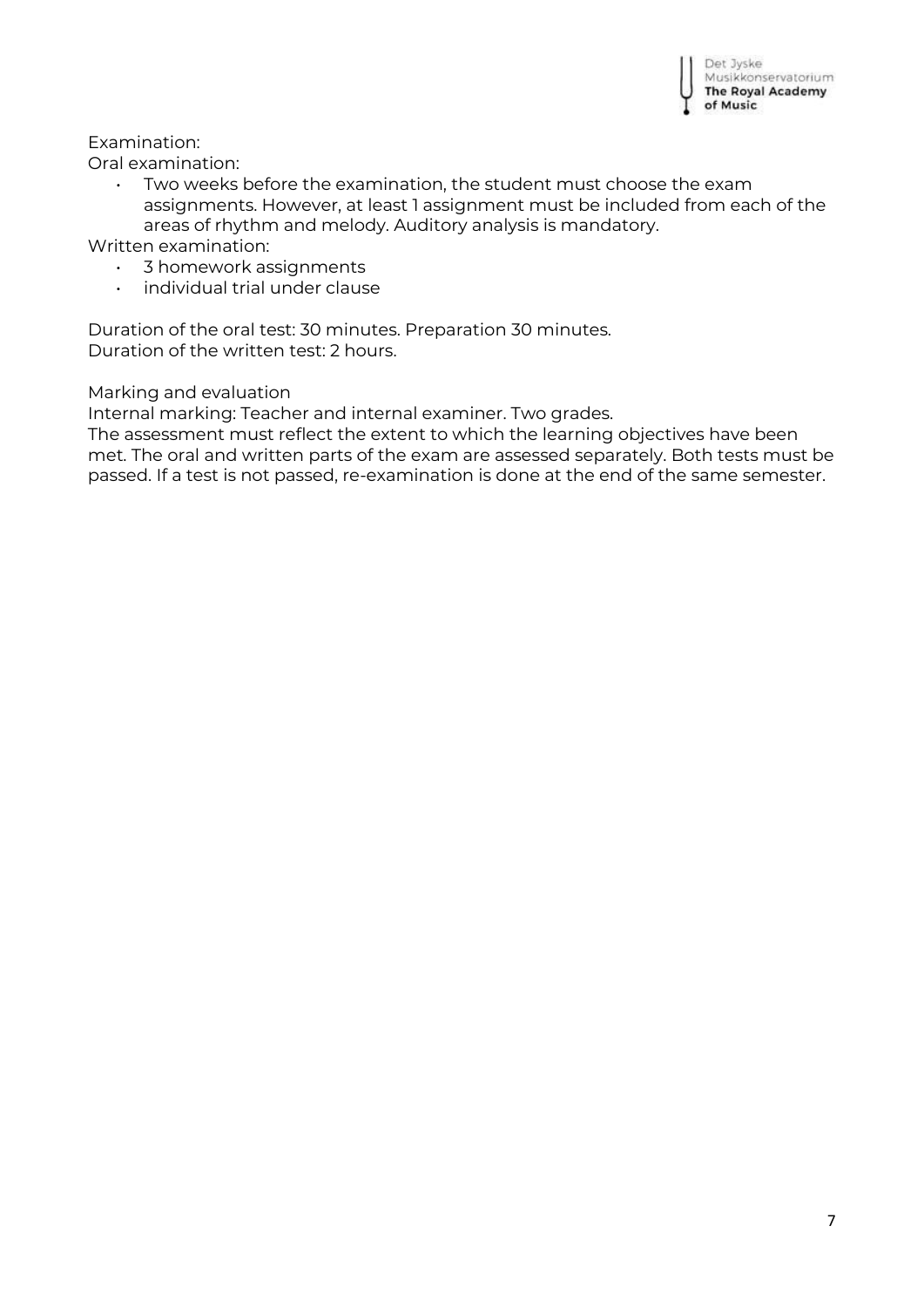

# <span id="page-7-0"></span>**Advanced ear training for jazz/pop students (artistic elective)**

#### **Participation requirements**

The course is aimed at jazz/pop students on their **4 th semester.**

#### **Objective**

Upon completion of the course the student:

- Has further developed his/her knowledge of the use of ear training in the field of rhythmic music
- Possess advanced ear training skills that support a professional work, both executive and creative as well as pedagogical.
- Can work creatively, investigatively and analytically in a musical context.
- Can identify own learning needs and creative development potentials as well as prioritize time and structure work effort in relation to these.

#### **Content**

The teaching can include: Melodic and rhythmic imitation, step perception, intervals / interval structures, chords, scales, sheet music, rhythm reading, musical expression (eg dynamics, phrasing and paraphrasing), improvisation, composition, auditory study, auditory and visual analysis, transcriptions and dictations.

#### **Tuition and work formats**

Class tuition

#### **Semesters**

One. 4<sup>th</sup> or 6<sup>th</sup> semester.

#### **Scope**

5 ECTS.

#### **Evaluation and examination regulations**

Final exam after the 4th semester (the subject thus does NOT end after the 3rd semester, as usual).

#### Written test

- Interval dictation
- Triad dictation
- Chord dictation
- Rhythmic dictation
- Scale dictation
- Melodic / harmonic dictation
- Step dictation

Oral test (with 20 minutes preparation)

- Reproduction of a one-part rhythmic sequence
- Second save sheet song (unaccompanied)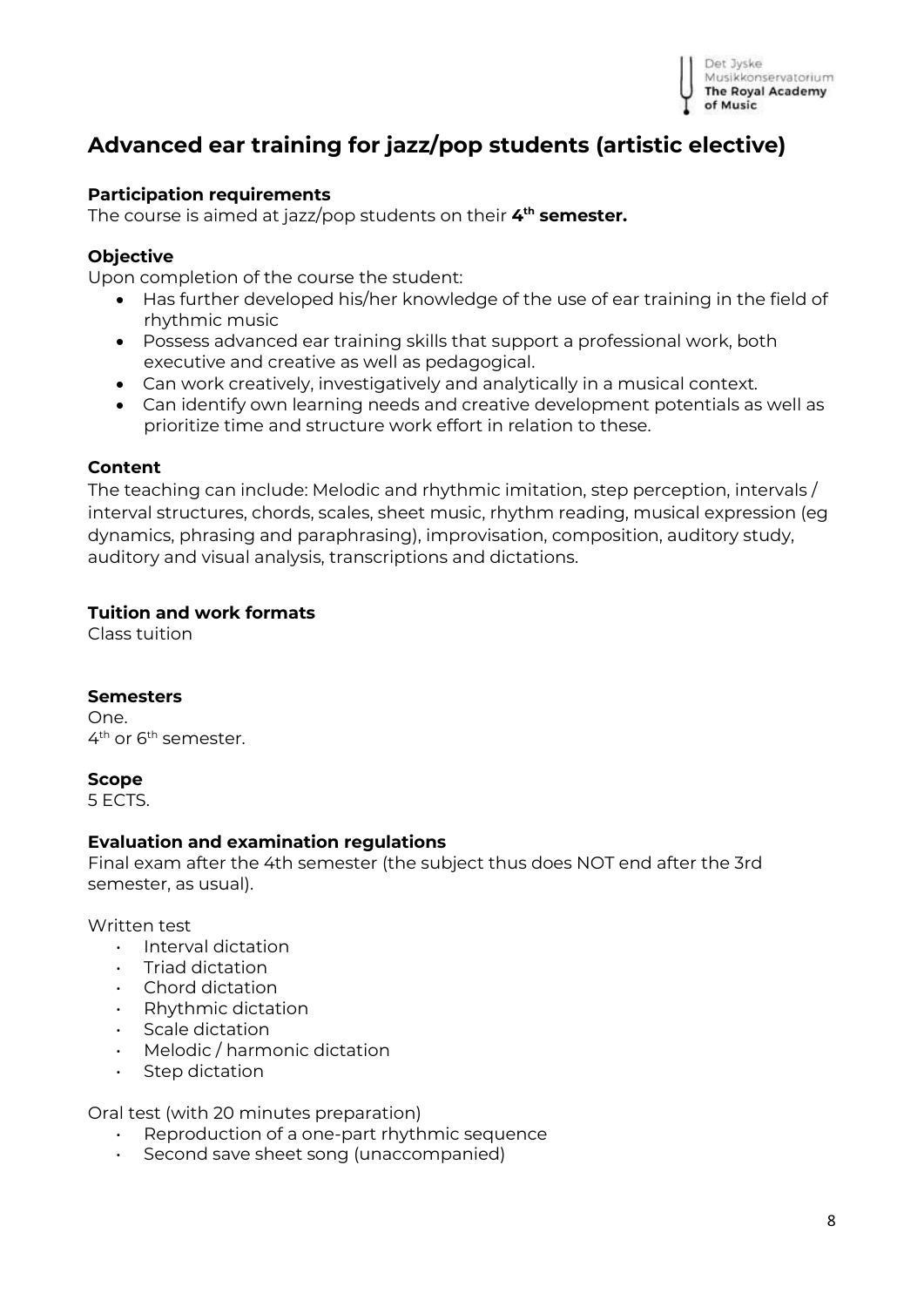Det Jyske Musikkonservatorium **The Royal Academy** of Music

Without preparation time

- Vocal rendering of pre-played melodic phrases
- Reproduction of pre-played rhythmic phrases
- Sung improvisation (accompanied)

Examination Written and oral test. Duration of the written test: 1 hour. Duration of the oral test: 20 minutes preparation, 20 minutes examination, short interview. Total duration incl. voting: 35 minutes.

Marking and evaluation Internal marking: one combined grade The assessment must reflect the extent to which the learning objectives have been met. The oral and written parts of the exam are assessed separately.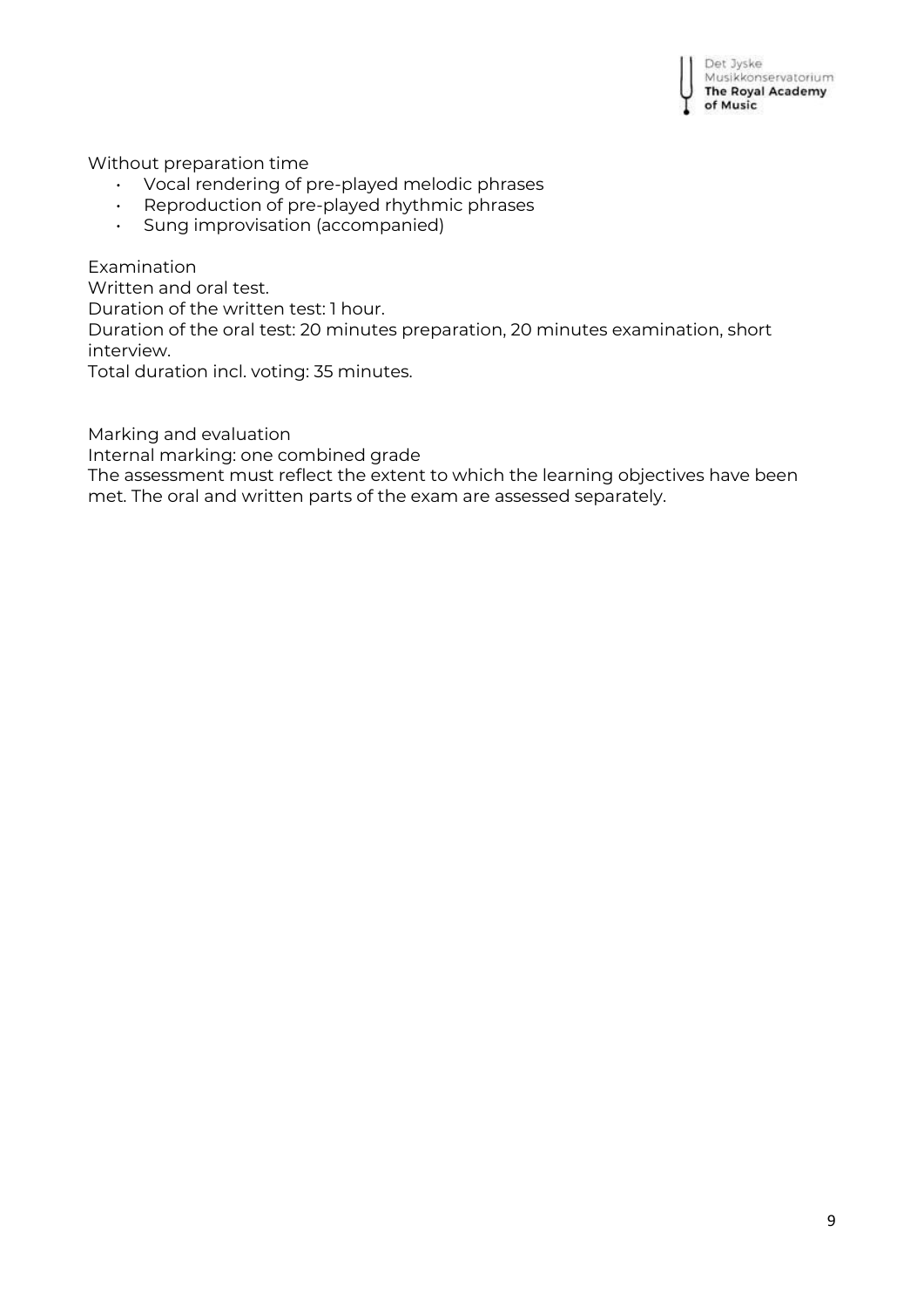# <span id="page-9-0"></span>**Arrangement (artistic elective)**

#### **Participation requirements**

None.

#### **Objective**

Upon completion of the course the student:

- Possesses knowledge of arrangement and the related process regarding musical and technical practice, repertoire, methods and theory
- Possesses knowledge of and experience with notation and notation forms
- Can reflect on practice and choice of method in relation to his/her own artistic practice
- Has acquired and can use technical and musical skills and expressions in the main subject
- Can make artistic choices and judgements.

Please refer to the Arrangement appendix regarding selection of the specific subject area. Within the field there are 4 different subject areas, each of which constitutes one elective. It is thus possible to choose different subject areas, and thus specialize yourself in different types of arrangement.

#### **Content**

Concrete arrangement methods are used in relation to melody, rhythm, harmonics, and form. The work is practical, and the course is concluded with the student arranging for a composite ensemble/orchestra (including DJM's Big Band) who will perform the music.

### **Tuition and work formats**

Solo and class tuition.

#### **Semesters**

One. 4<sup>th</sup>, 5<sup>th</sup>, or 6<sup>th</sup> semester.

#### **Scope**

5 ECTS.

### **Evaluation and examination regulations**

At the end of the course – deadline is defined by the teacher – the student submits 3 arrangements as well as a report (3-5 pages) that briefly describes the work with each arrangement.

The arrangements must all be in written form (pdf). Certificate with the evaluation Approved/Not approved. This certifies that the objectives have been achieved at a level at least corresponding to a Pass, and that current attendance rules have been followed.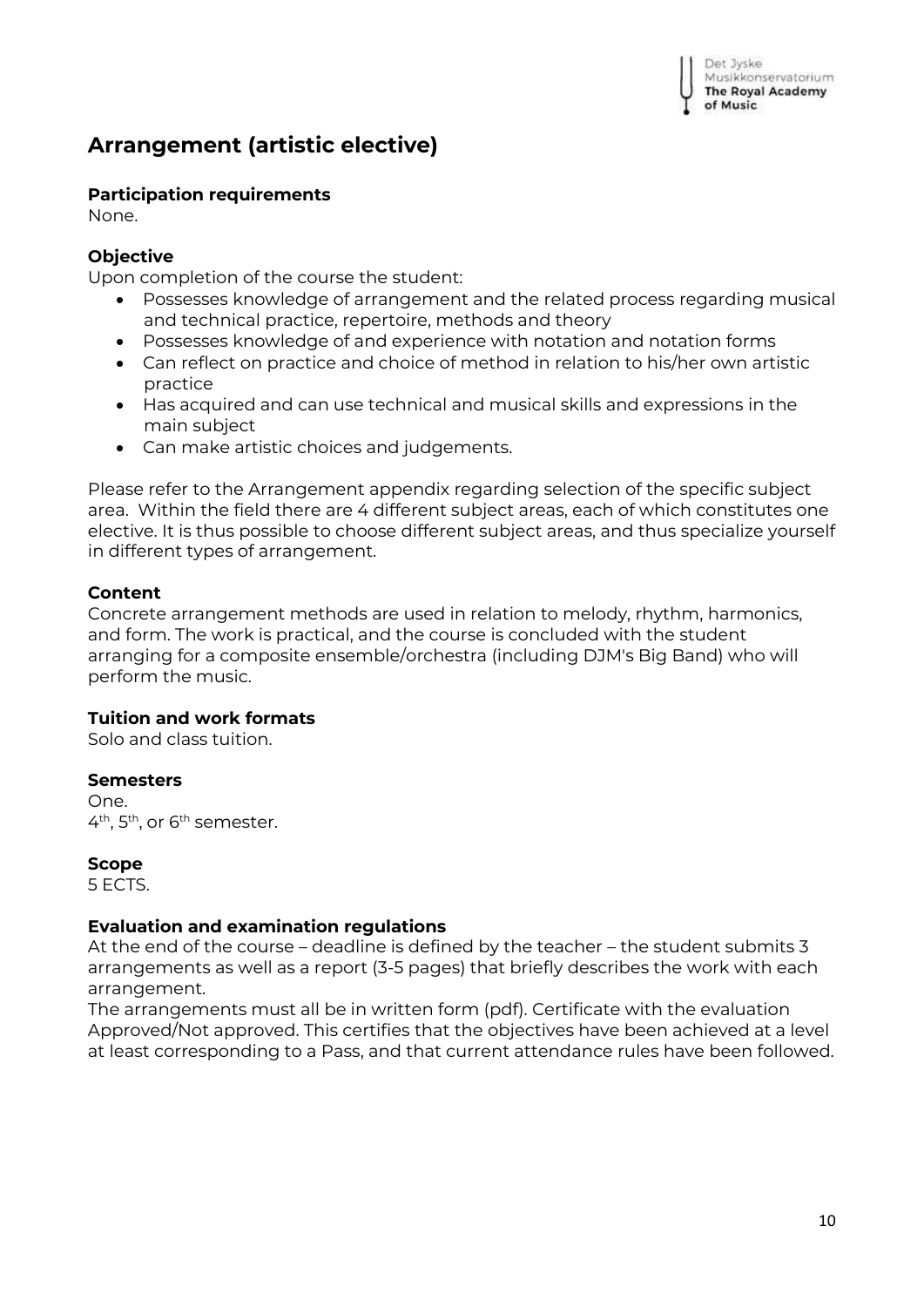

# <span id="page-10-0"></span>**Artistic development forum (artistic elective)**

#### **Participation requirements**

The course is aimed at study programmes that do not include mandatory artistic development forum

(thus not applicable to RM students).

### **Objective**

Upon completion of the course the student:

- Possess knowledge of artistic development and associated creative processes
- Can reflect on practice and choice of method in relation to own artistic practice
- Has acquired and can use technical and musical skills and expressions within the main field
- Has acquired and can use technical and musical skills and expressions in the main field
- Can make artistic choices and judgements.

#### **Content**

The students work under the supervision of teachers by presenting and reflecting on their artistic work and ideas, formulating goals, solving specific tasks. The students work together in the form of, for example:

- collegiate sparring

- evaluation of processes and products
- description of method choices to promote reflection on own practice
- reflective of artistic and aesthetic choices.

#### **Tuition and work formats**

Class tuition with up to 6 participants.

#### **Semesters**

One. 4<sup>th</sup>, 5<sup>th</sup> or 6<sup>th</sup> semester.

#### **Scope**

5 ECTS.

#### **Evaluation and examination regulations**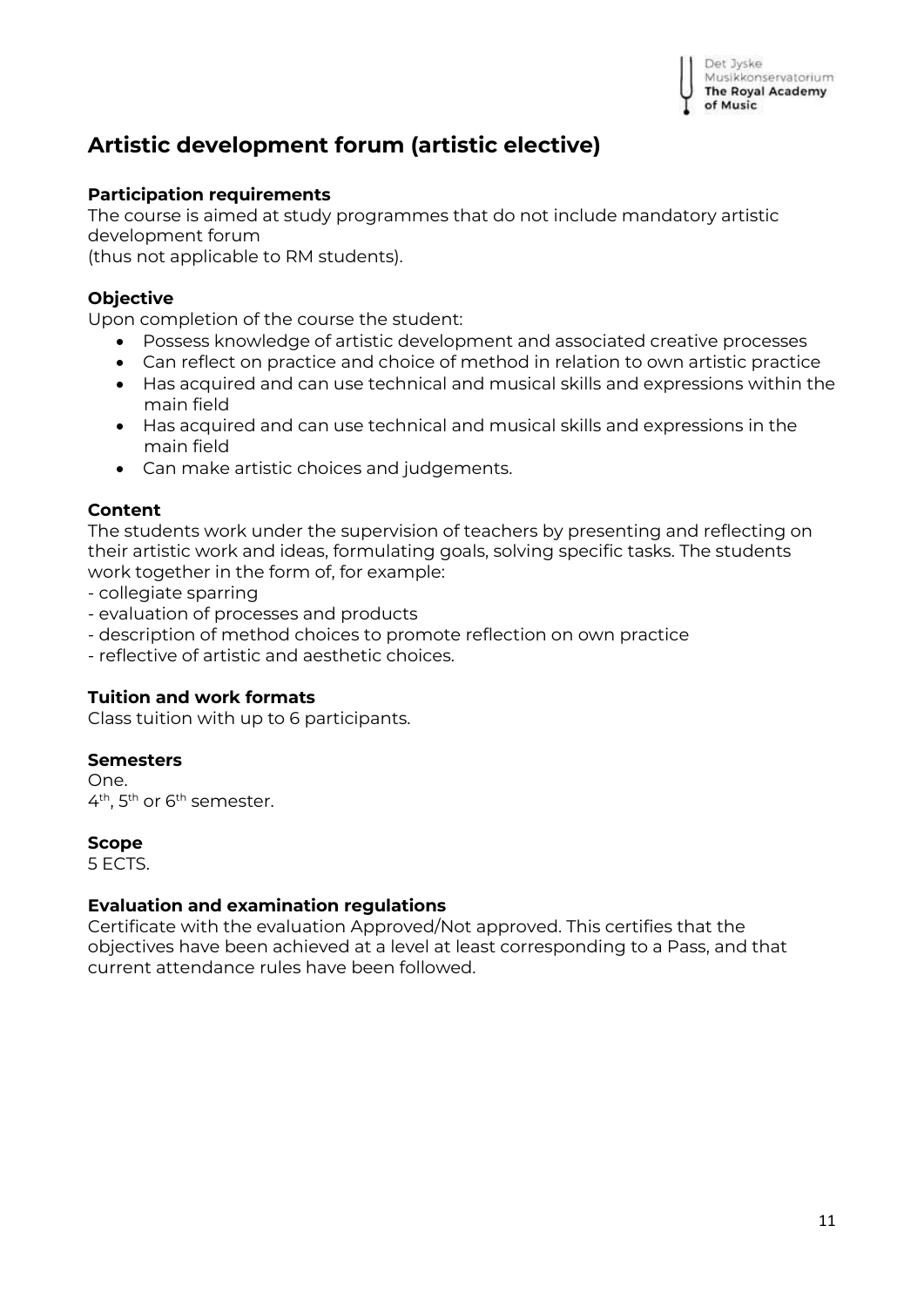# <span id="page-11-0"></span>**Auditory analysis (pedagogical elective)**

# **Participation requirements**

None.

# **Objective**

Upon completion of the course the student:

- Has acquired a number of techniques for auditory analysis
- Is able to formulate and discuss the techniques of speech and writing
- Can apply the acquired knowledge in her/his own performing practice
- Can apply the acquired knowledge in her/his own pedagogical practice.

# **Content**

The elective course offers insight into basic structures such as melody, harmonics, form, etc., to help the student be aware of the parts of the music that the composer has very clearly noted in the score.

# **Tuition and work formats**

Class tuition.

Auditory analysis consists of a variety of exercises in e.g. being able to decide where you are in a musical process. The aural exercises are supplemented with discussions about what is easy and difficult, but also what makes sense and why.

During the course, we will jointly design a logbook containing the most important observations and conclusions as well as templates for teaching courses that is usable in our own future teaching practice.

During the course, the student actively participates through participation in listening exercises and discussions, in analyzes, by bringing appropriate "listening topics" as well as preparation of material to the electorial logbook.

### **Semesters**

One. 2<sup>nd</sup>, 4<sup>th</sup>, 5<sup>th</sup>, or 6<sup>th</sup> semester.

### **Scope**

5 ECTS.

### **Evaluation and examination regulations**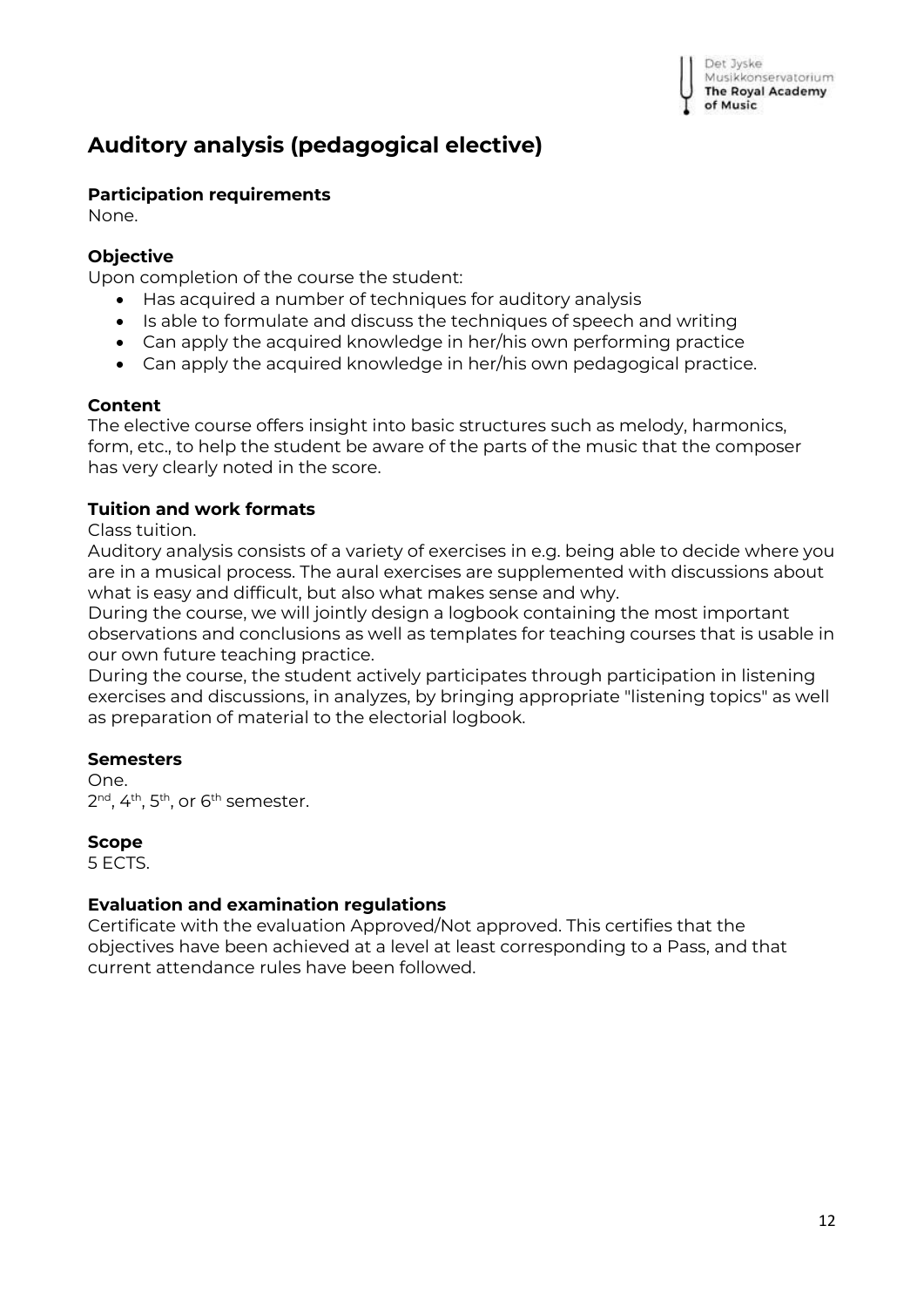# <span id="page-12-0"></span>**Chamber music (artistic elective)**

# **Participation requirements**

None

# **Objective**

Upon completion of the course the student:

- Possesses extensive knowledge of chamber musical repertoire as well as the musical and technical practice
- Can participate in chamber musical contexts in a natural manner
- Can make artistic choices and assessments
- Can use communication processes that form the foundation of chamber musical musicianship.

# **Content**

The student is taught and supervised performing chamber music. The repertoire includes both core repertoire for the student's instrument group as well as a selection of works covering the history of music.

# **Tuition and work formats**

Class tuition.

A minimum of two concerts are held at the end of the course's two semesters, where the student participates as a musician playing a program (duration minimum 15 minutes). Half of the program should include works for more than two musicians. Repertoire lists are to be submitted by 15 September and 1 February.

# **Semesters**

Two semesters. 5<sup>th</sup> and 6<sup>th</sup> semester.

# **Scope**

10 ECTS.

# **Evaluation and examination regulations**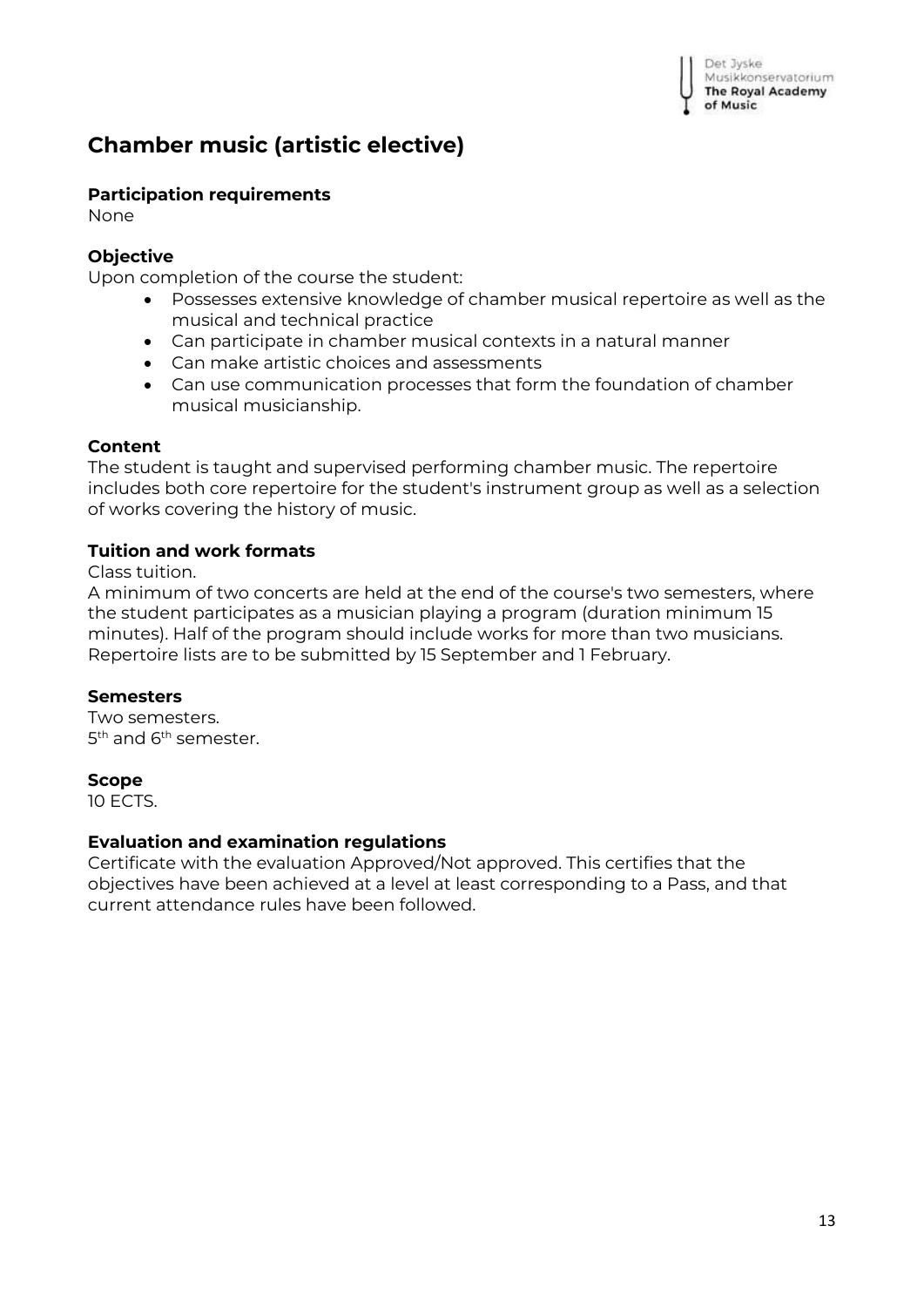

# <span id="page-13-0"></span>**Children's choir conducting (pedagogical elective)**

#### **Participation requirements**

None.

#### **Objective**

Upon completion of the course the student:

- Has acquired knowledge about children voices
- Has acquired basic skills in composing and conducting a warm-up with children's choirs at various levels
- Has received an introduction to educational progression in relation to polyphony
- Has acquired knowledge of repertoire, rehearsal technique and related contextual topics.

#### **Content**

The course may include the following themes:

- Introduction to basic singing technique for children voices
- Warm-up programs
- Introduction to the dissemination of solfege in children's choir contexts
- Facilitating educational progression
- Repertoire review
- Practical matters related to leading a children's choir
- Observation training.

#### **Tuition and work formats**

Class tuition.

If possible, a children's practice choir will be established. Alternatively, fellow students will act as a children's choir during practical exercises.

#### **Semesters**

One. 2<sup>nd</sup>, 4<sup>th</sup>, 5<sup>th</sup>, or 6<sup>th</sup> semester.

#### **Scope**

5 ECTS.

#### **Evaluation and examination regulations**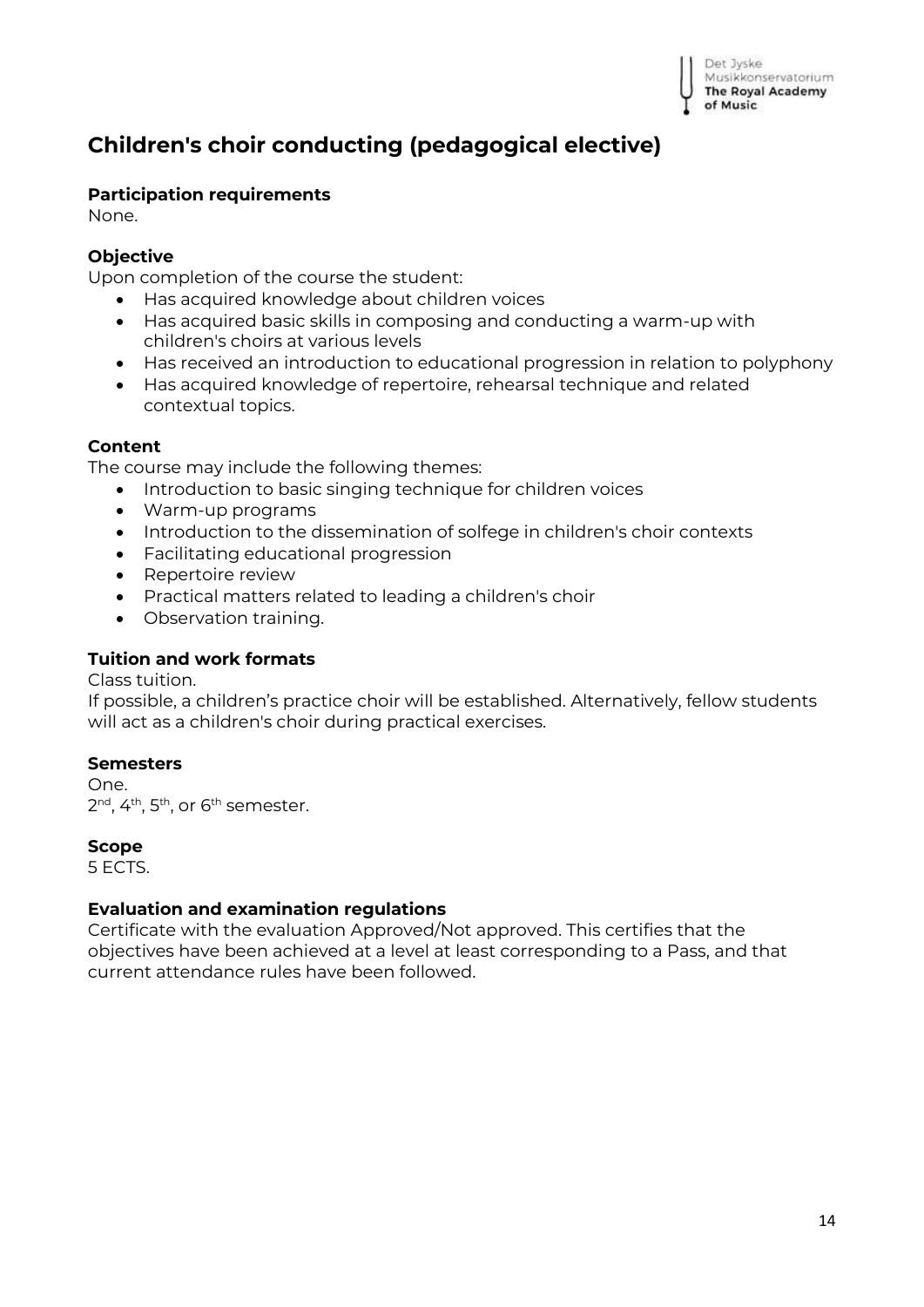# <span id="page-14-0"></span>**Classical ensemble singing (artistic elective)**

#### **Participation requirements**

Primarily for classical singers.

#### **Objective**

Upon completion of the course the student:

- Can convey musical and artistic expression in a relevant way to a specific target group
- Can make artistic choices and assessments.
- Is able to identify own learning needs and creative development potential within the ensemble as well as prioritize time and structure work efforts – for example in relation to own practice needs and joint rehearsal.
- Acquires knowledge of the communication process that forms the foundation of an ensemble musicianship
- Possesses basic knowledge of ensemble repertoire as well as musical and technical practice
- Can independently be a part of different musical contexts.

#### **Content**

Tuition includes learning ensemble repertoire from classical song literature as well as training in the special aspects of ensemble singing, such as:

- Coordination of sound
- Intonation
- Phrasing
- Articulation.

#### **Tuition and work formats**

Class tuition.

#### **Semesters**

One. 2<sup>nd</sup>, 4<sup>th</sup>, 5<sup>th</sup> or 6<sup>th</sup> semester.

#### **Scope**

5 ECTS.

#### **Evaluation and examination regulations**

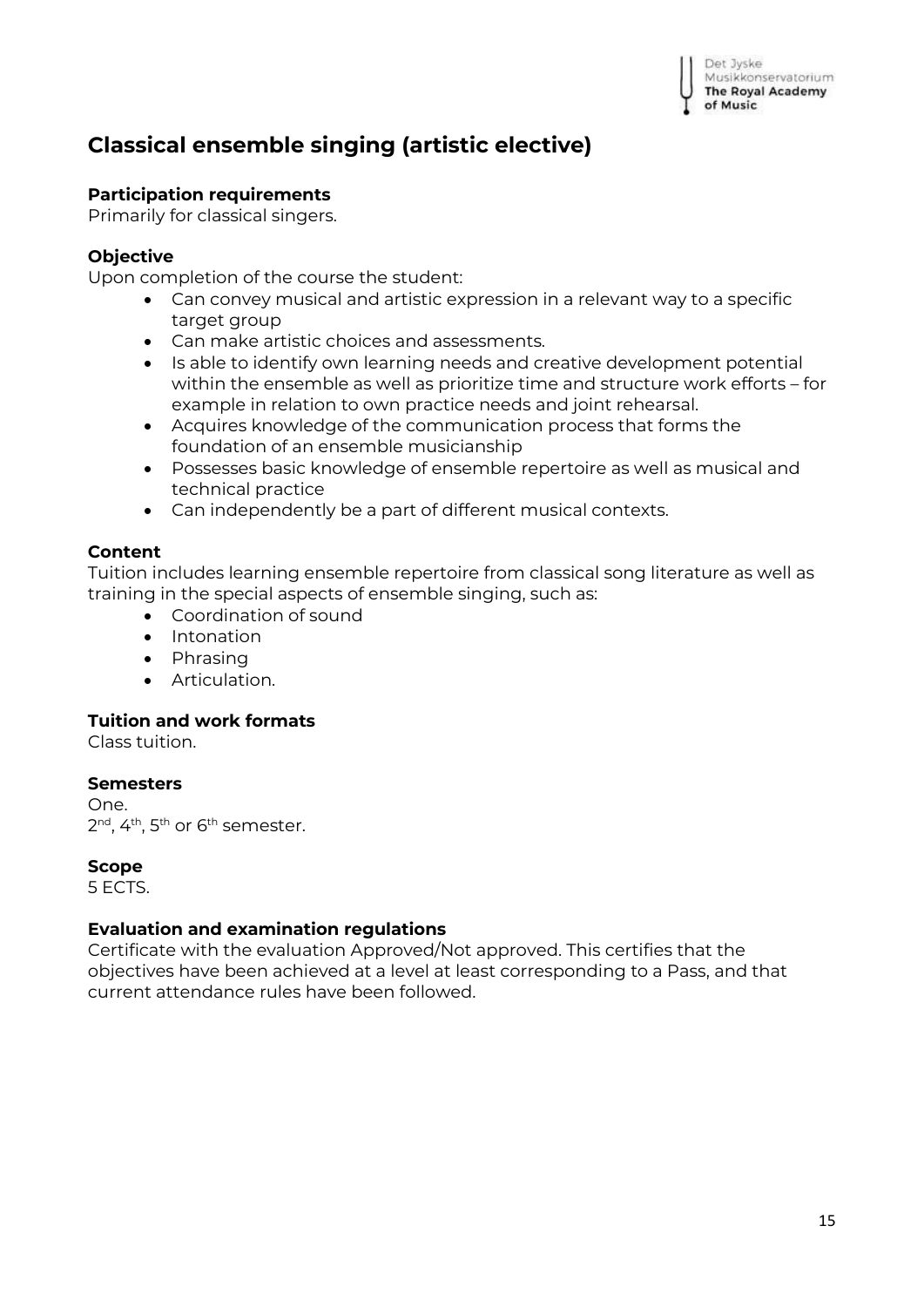

# <span id="page-15-0"></span>**Collaborative musician, classical (artistic and pedagogical elective)**

#### **Participation requirements**

Primarily aimed at classical pianists, guitarists, church musicians and AM students with a relevant main subject.

#### **Objective**

Upon completion of the course the student:

- Possesses knowledge of musical and technical practice in relation to accompaniment
- Has acquired and can use accompaniment skills
- Has acquired and can use the accompaniment subject in an educational practice
- Can identify own learning needs and creative development potential as well as prioritize time and structure work effort.

#### **Content**

The course will focus on strengthening the student's own artistic practice in the collaborative part of the main subject - focusing on accompanying tasks where other musicians form part of the common musical result through performing practices. During educational training, the student will guide and instruct a smaller ensemble.

#### Performative training:

The focal point of the course is a number of traineeships that the student must attend. This can be done, for example, by:

- Participating in a symphony orchestra's rehearsal and concert on piano / harpsichord / celeste / organ / guitar.
- Taking part in an ensemble's rehearsal and concert (sinfonietta size).
- Accompanying an instrumentalist to a competition (e.g. the soloist competition at RAMA) with prior rehearsals.
- Accompanying a choir for rehearsals and concerts.
- Accompanying a singer for a number of singing lessons and, subsequently, a concert at the conservatory.
- Accompanying students at a music school at a student concert with prior rehearsals.

Performative training is arranged by the student in collaboration with the teacher/supervisor.

Through guidance and sparring, the traineeship repertoire is prepared together with the teacher and the team of students.

Video and digital learning platforms can be used in connection with the traineeships. After the traineeships, students participate and teach in a dialogic critique forum where students and other team members interact with the teacher reflecting on each other's training, thus practicing to convey artistic feedback.

Educational training:

There are at least 5 internship lessons, which can be with a student from the student's own training or testing of the learned on fellow students.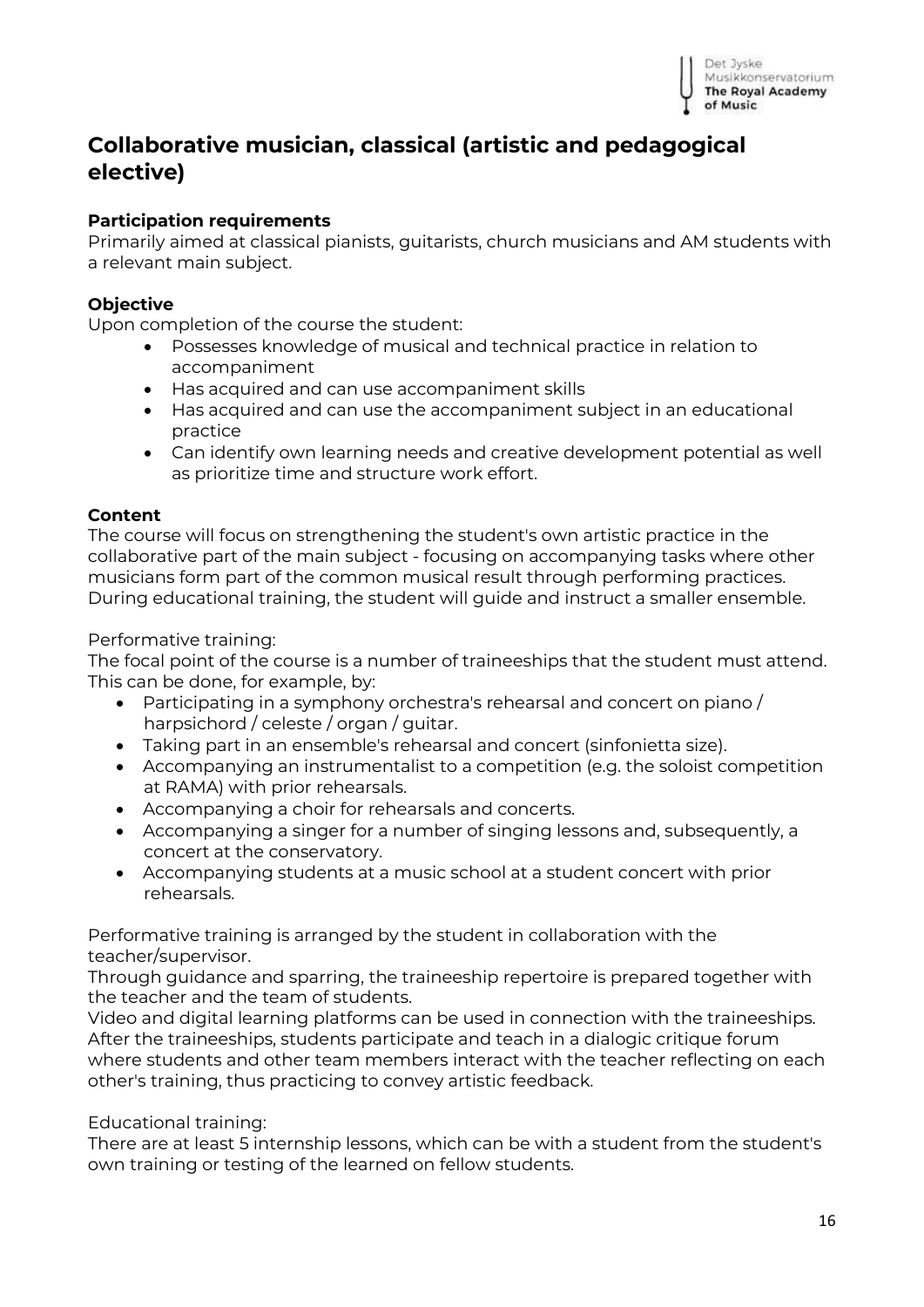

During the course's two semesters, a minimum of 5 internships are also conducted, where the student conducts the study of works and prepares them for a concert. Participating instrumentalists can be fellow students or external interns / teams. Some of the lessons will be supervised by the teacher.

#### **Tuition and work formats**

Class tuition.

#### **Semesters**

Two semesters.  $4^{\text{th}}$  and  $5^{\text{th}}$ , or  $5^{\text{th}}$  and  $6^{\text{th}}$  semester.

#### **Scope**

10 ECTS (5 pedagogical, 5 artistic).

#### **Evaluation and examination regulations**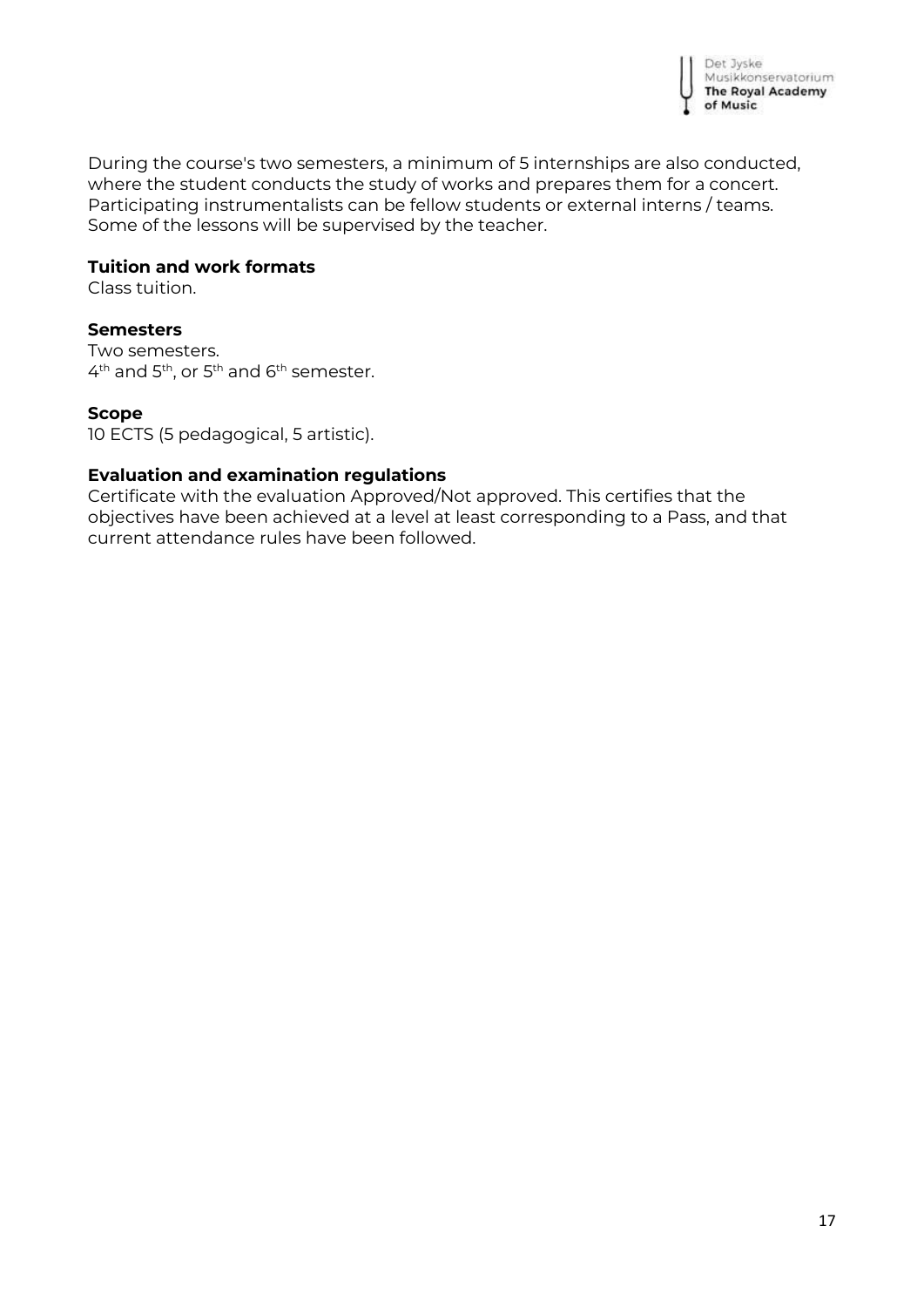

# <span id="page-17-0"></span>**Communication - Contemporary Art (pedagogical elective)**

Internship at Lunga School (Iceland)

#### **Participation requirements**

Primarily for students working artistically with composition.

Please note: The internship takes place in Iceland in week 39-42 and will be conducted in English.

#### **Objective**

Upon completion of the course the student:

- Can communicate verbally and musically to students at basic and intermediate level
- Can reflect on educational practice and choice of methods in relation to teaching situations
- Possesses knowledge of concepts, currents and views in contemporary music, and can relate to his/her own artistic practice
- Has insight into the relationship between artist, work, and recipient /audience
- Can reflect on and communicate the experience obtained during the internship in a relevant way in a podcast for non-professionals.

#### **Content**

Developing the student's ability to communicate and teach composition, both on a theoretical and practical level.

Work is being done on various subject areas of communication:

- Dissemination of both own music and working methods as well as existing music by other artists through presentations and practical exercises
- Planning and conducting an educational course that motivates students to create, experiment and develop their artistic expression
- Methods for feedback and reflection
- Methods for communicating experiences and reflections on the internship course.

During a 2 week period, the students will teach the course in composition at Lunga School in Iceland.

During the first week of the internship, the students will present both their own and other artists' work and practices. Relevant literature is included and the works will be examined in relation to the history of music and the contemporary music scene. In addition, the students facilitate a creative process whereby students, through assignments and presentations, work practically with composition in relation to the tuition.

During the second week of the internship, students guide students in their work on composition as well as facilitate critique class as a forum for reflection and artistic development.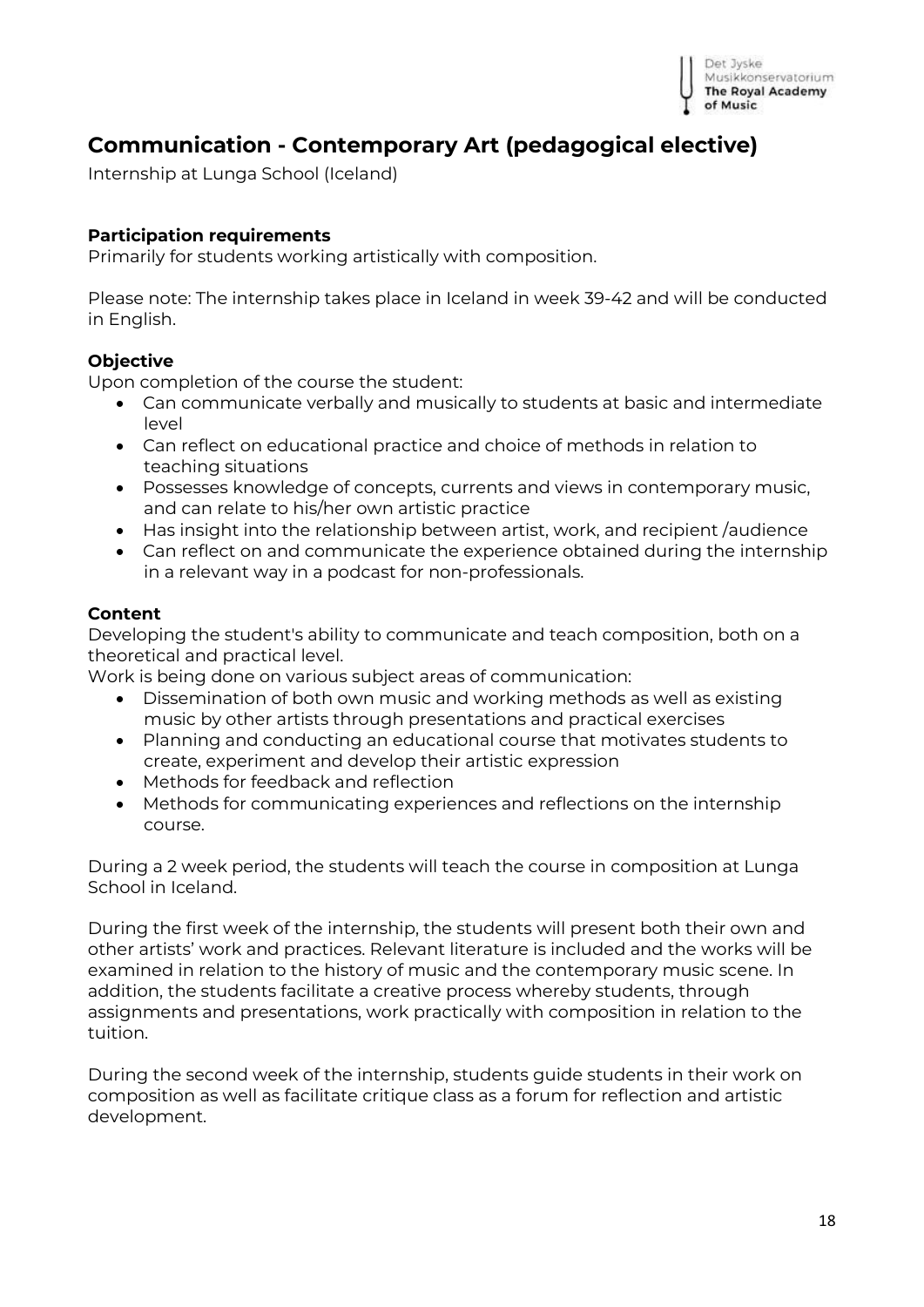

The students are guided by a teacher from Lunga School and the internship ends with an evaluation.

After the internship, the student reflects on the course with the team, and each student will present his/her experiences in a podcast (duration 15-30 minutes) about the internship. Field recordings from the internship can be included in the podcast. The podcast can e.g. contain:

- Goals
- Brief account of the process
- Reflection on learning objectives for their students and for their own educational practice
- Examples of reviewed material
- Examples of teaching material

#### **Tuition and work formats**

Class tuition and internship. Podcast production.

#### **Semesters**

One. 4<sup>th</sup> or 6<sup>th</sup> semester.

#### **Scope**

5 ECTS.

#### **Evaluation and examination regulations**

Certificate with the evaluation Approved/Not approved. This certifies that the objectives have been achieved at a level at least corresponding to a Pass, that the podcast is approved by the teacher, and that current attendance rules have been followed.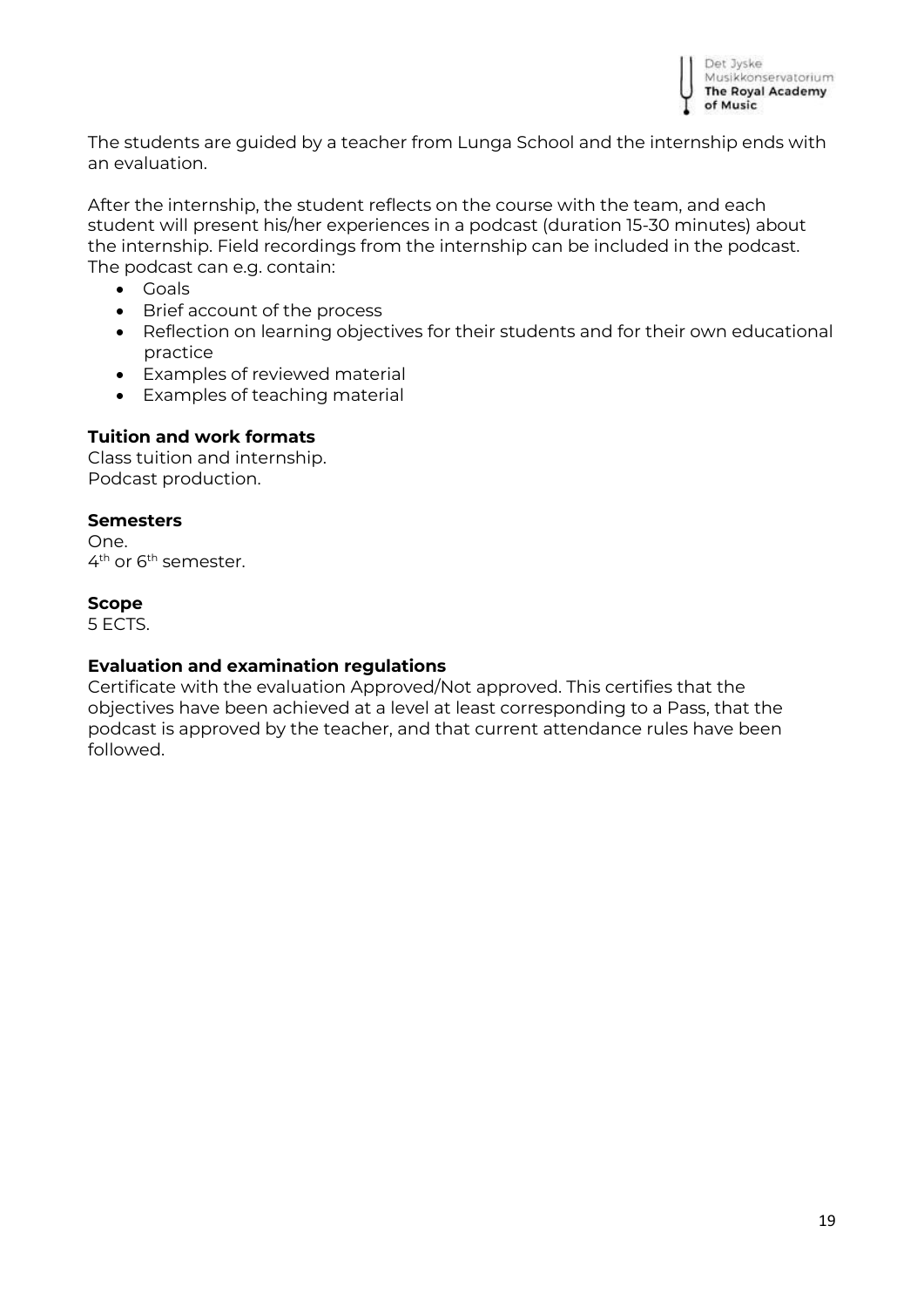```
Det Jyske
Musikkonservatorium
The Royal Academy
of Music
```
# <span id="page-19-0"></span>**Composition (artistic elective)**

#### **Participation requirements**

None.

#### **Objective**

Upon completion of the course the student:

- Has experience with composition work as a creative act
- Has gained awareness of her/his own musicianship
- Has knowledge of the composition work as an identity creator
- Has knowledge of other composers and their works
- Has a better understanding of work areas as a musician, music educator and music communicator.

#### **See the Composition Appendix for selection of the specific composition elective.**

**Within the field of composition there are 4 different disciplines, each of which constitutes one elective. It is thus possible to choose different subject areas, combining different types of composition according to your desired educational focus.** 

#### **Content**

Composition is a musical creation act that is possible for anyone who deals with music. Composition work can thus be part of the whole music creation and be identitycreating. Composition work forms the basis for insight into the works of other composers and also creates an insight into one's own creative potential. In this way, composition work provides insight into one's own resources and strengthens the understanding and nuance of the goal with other work areas such as musician, music educator and music intermediary. There is no general formula for composition tution at RAMA and the compositions can thus take all forms. For example, they can appear as open sketches, idea presentations, short notations, open to joint processing in an ensemble, chorus melody, scores, and with no one, sparse or full description of the way the work is to be played.

### **Tuition and work formats**

Class tuition of up to 8 students.

The course is organized by the individual teacher, and the content is influenced by the students' contributions. It is a prerequisite for choosing composition electives that the student understands what form the teaching assumes and what specific requirements the teacher sets in relation to participation.

#### **Semesters**

One. 4<sup>th</sup>, 5<sup>th</sup> or 6<sup>th</sup> semester.

**Scope**

5 ECTS.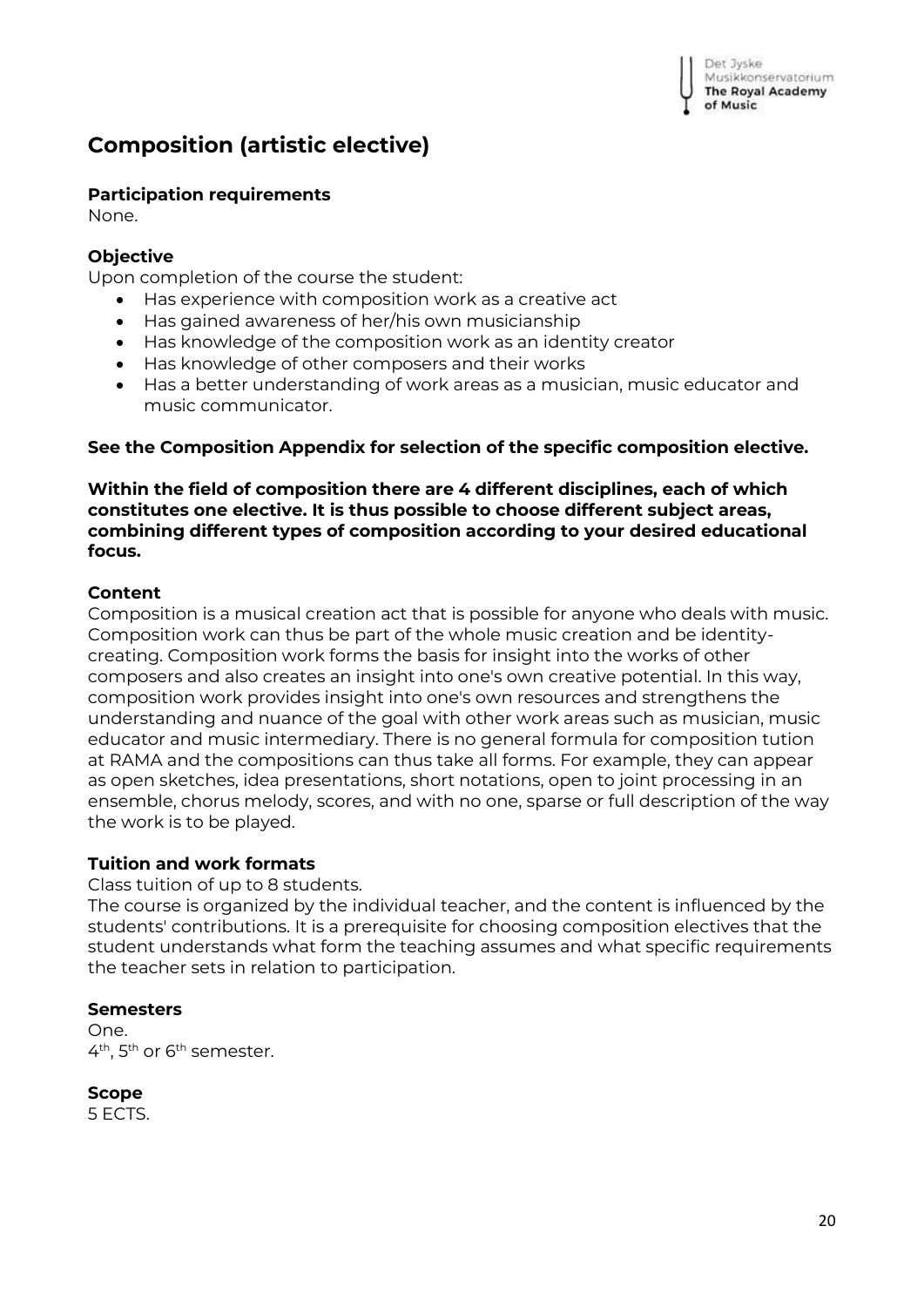

#### **Evaluation and examination regulations**

At the end of a composition elective, the student is expected to have renewed, changed or improved his/her insight into composition and to have created a number of new works.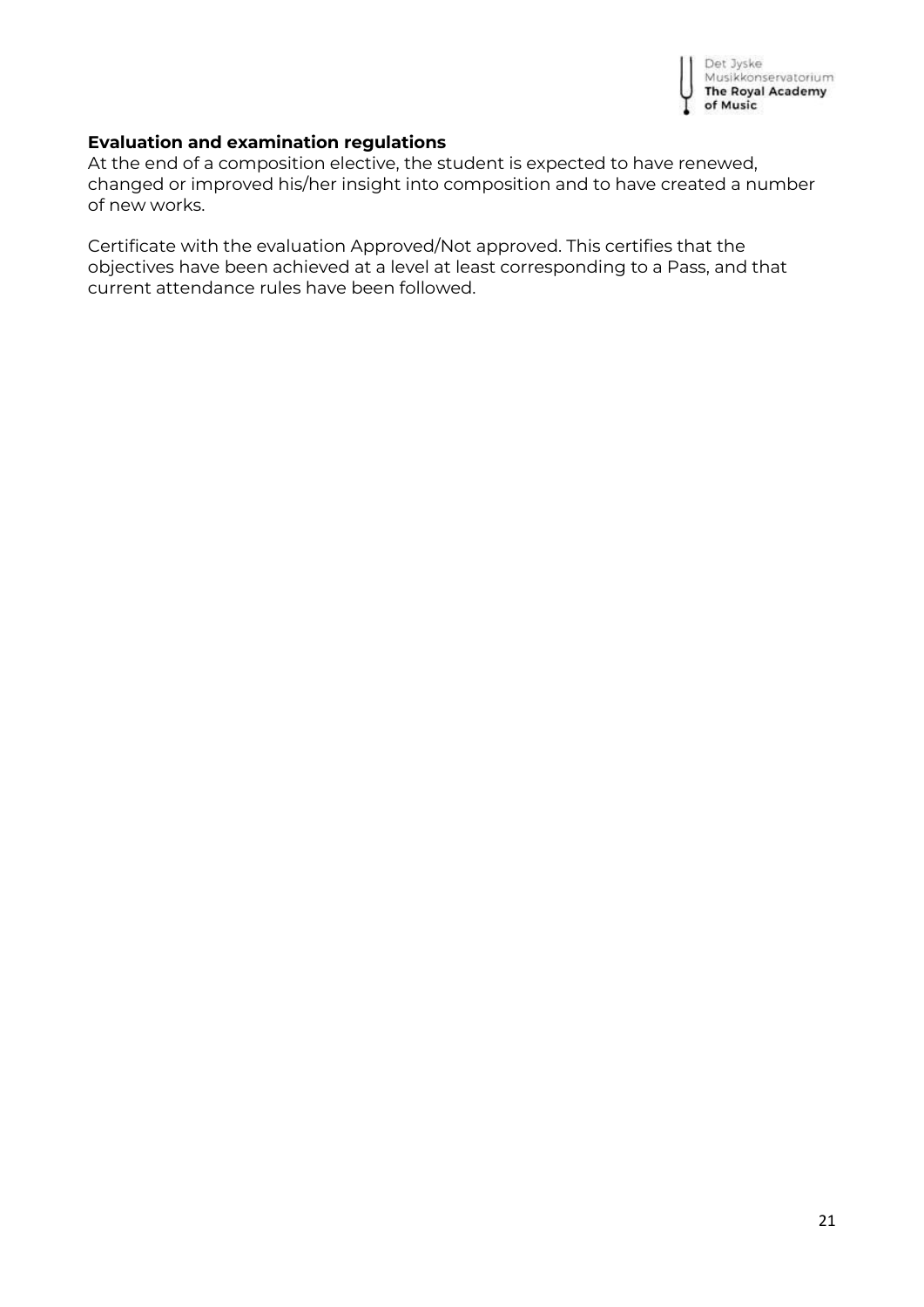

# <span id="page-21-0"></span>**Contemporary Electronic Music (artistic elective)**

#### **Participation requirements**

None.

It is recommended that the student has basic knowledge of one of the following programs: Logic, Garage Band, Ableton Live or similar DAW.

#### **Objective**

Upon completion of the course the student:

- Has knowledge of influential sub-genres in modern electronic music from 2000- 2020
- Can critically reflect on the aesthetic, musical and cultural identity of this music
- Has insight into how technology has influenced sound over the past two decades.

#### **Content**

This course will introduce the student to relevant topics within a wider genre of electronic music in the years 2000-2020. The student is introduced to the cultural and technological background of the genre, listen to music and reflect on the production and composition methods used. Furthermore, it discusses how the genres relate to the students' own music production.

To conclude the course, the student immerses himself in a self-selected sub-genre and submits a written reflection assignment as well as a playlist that exemplifies the chosen genre.

#### **Tuition and work formats**

Class tuition as well as written reflection assignments.

#### **Semesters**

One. 2<sup>nd</sup>, 4<sup>th</sup>, 5<sup>th</sup> or 6<sup>th</sup> semester.

#### **Scope**

5 ECTS.

#### **Evaluation and examination regulations**

Certificate with the evaluation Approved/Not approved. This certifies that the objectives have been achieved at a level at least corresponding to a Pass, that the assignment is approved by the teacher, and that current attendance rules have been followed.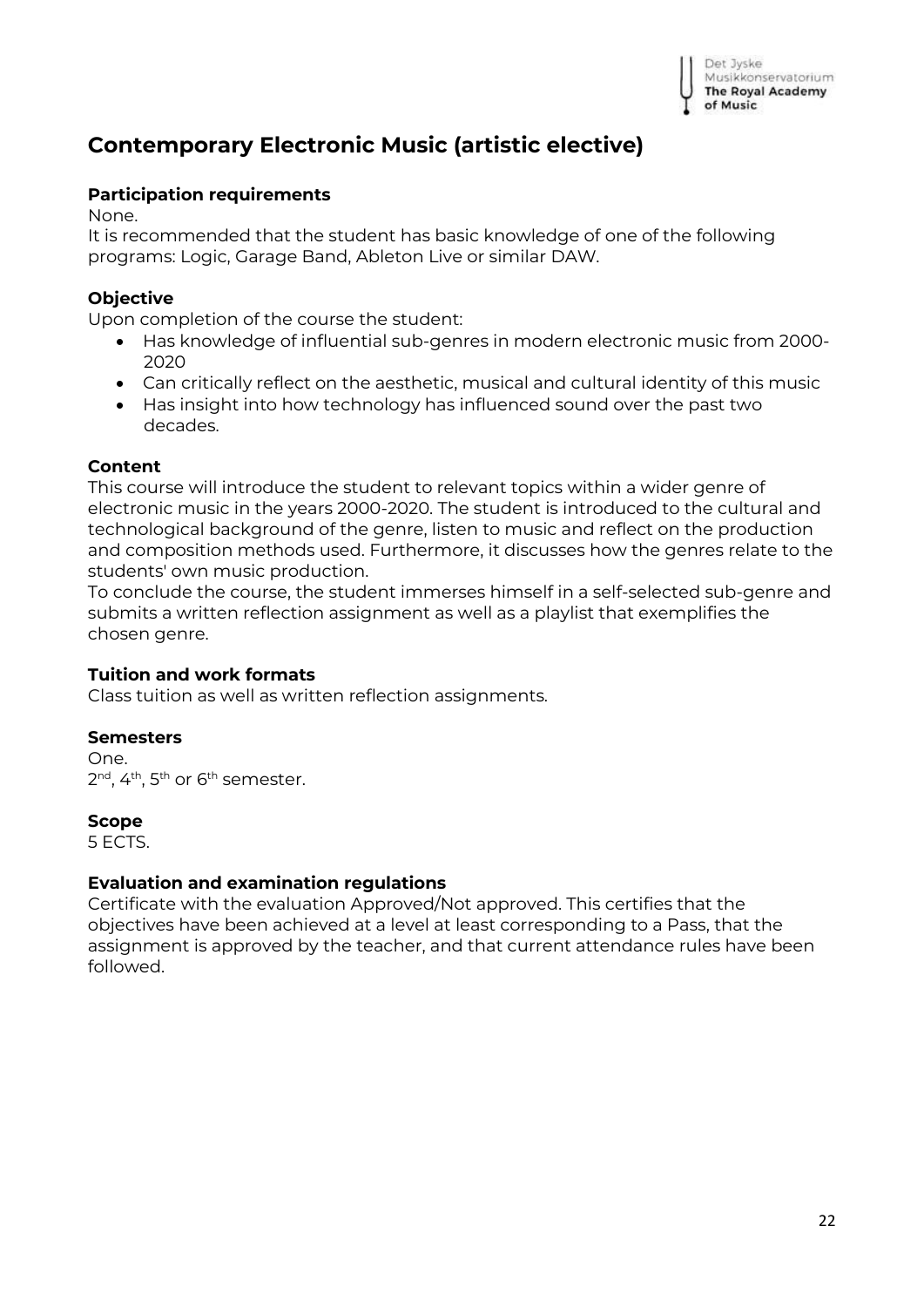# <span id="page-22-0"></span>**Contemporary music (artistic elective)**

#### **Participation requirements**

#### **Objective**

Upon completion of the course the student:

- Possesses artistic and technical skills and modes of expressions within the field of contemporary music
- Has insight into critical and analytical approaches to contemporary music and contemporary musical practice
- Is able to evaluate and choose between modes of artistic expression and make qualified choices.

#### **Content**

The course is based on the forms of expression of contemporary music in a broad sense and includes work on musical and cross-aesthetic works with backgrounds in different genres and compositional expressions. The team works collectively and individually on selected topics and works. For example, based on various improvisational forms, classical sheet music, graphic scores or electronic music. Part of the teaching will be in workshops with the participation of composition students or externally affiliated composers.

During the course, the student participates in at least one concert or event where one or more themes from the course are presented.

#### **Tuition and work formats**

Class tuition, workshops, ensemble playing.

#### **Semesters**

One. 2<sup>nd</sup>, 4<sup>th</sup>, 5<sup>th</sup> or 6<sup>th</sup> semester.

#### **Scope**

5 ECTS.

#### **Evaluation and examination regulations**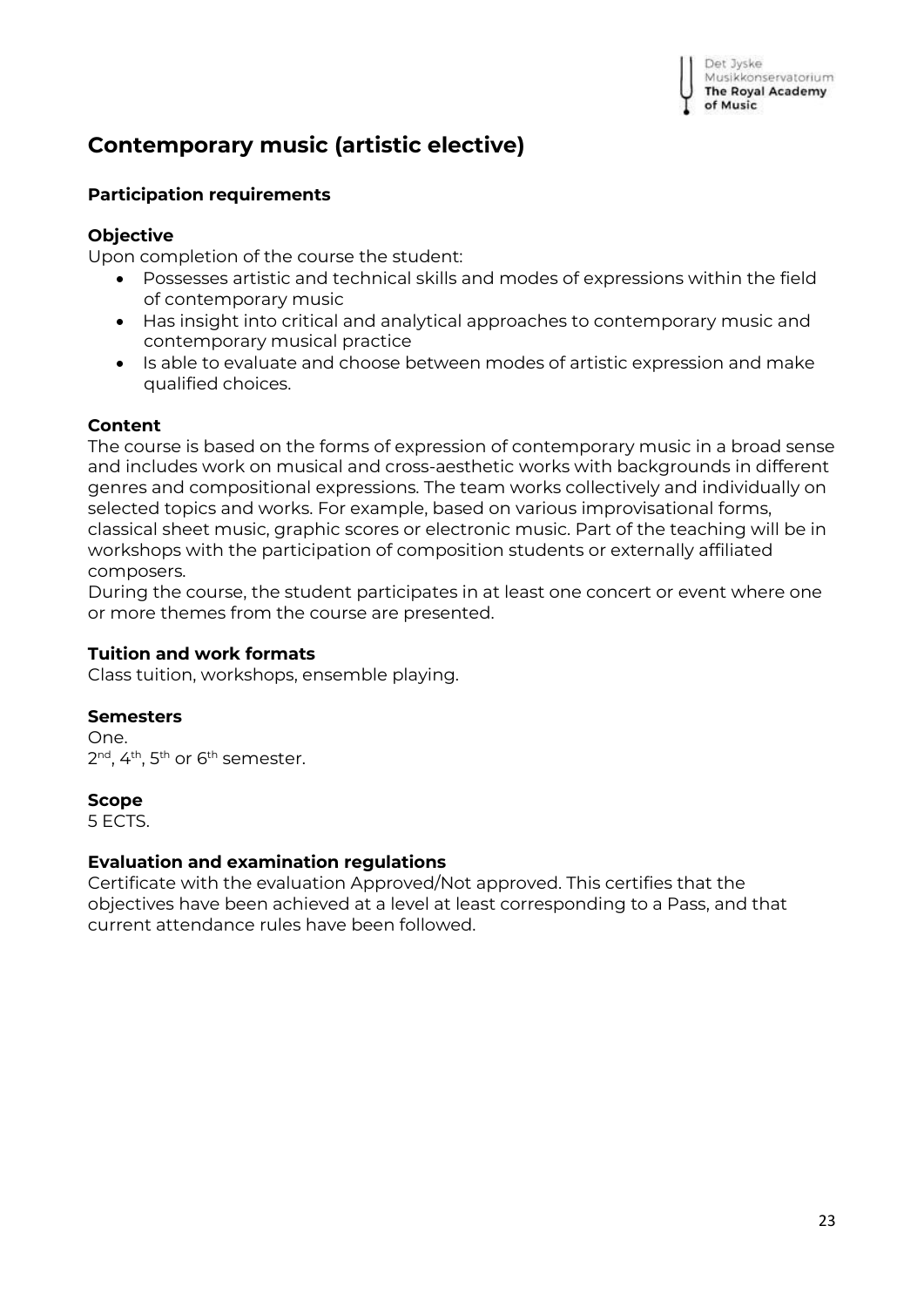

# <span id="page-23-0"></span>**Ensemble conducting (educational elective)**

#### **Participation requirements**

None.

#### **Objective**

Upon completion of the course the student:

- Possesses basic skills regarding conducting and creating arrangements
- Possesses basic group tuition skills
- Can develop progressive educational programs
- Can reflect on practice and method choices in relation to teaching situations and communication in relation to ensemble conducting.

#### **Content**

The course contains teaching in percussion, instrument knowledge, score technique, ensemble pedagogy and arrangement. Tuition training takes place with fellow students and arrangements will be made according to the instruments available. Emphasis is also placed on dissemination, as well as the student acquiring elementary educational skills. Furthermore, the student must structure and direct a number of rehearsals as an ensemble conductor.

#### **Tuition and work formats**

Class tuition, ensemble playing.

#### **Semesters**

One. 2<sup>nd</sup>, 4<sup>th</sup>, 5<sup>th</sup>, or 6<sup>th</sup> semester.

### **Scope**

5 ECTS.

#### **Evaluation and examination regulations**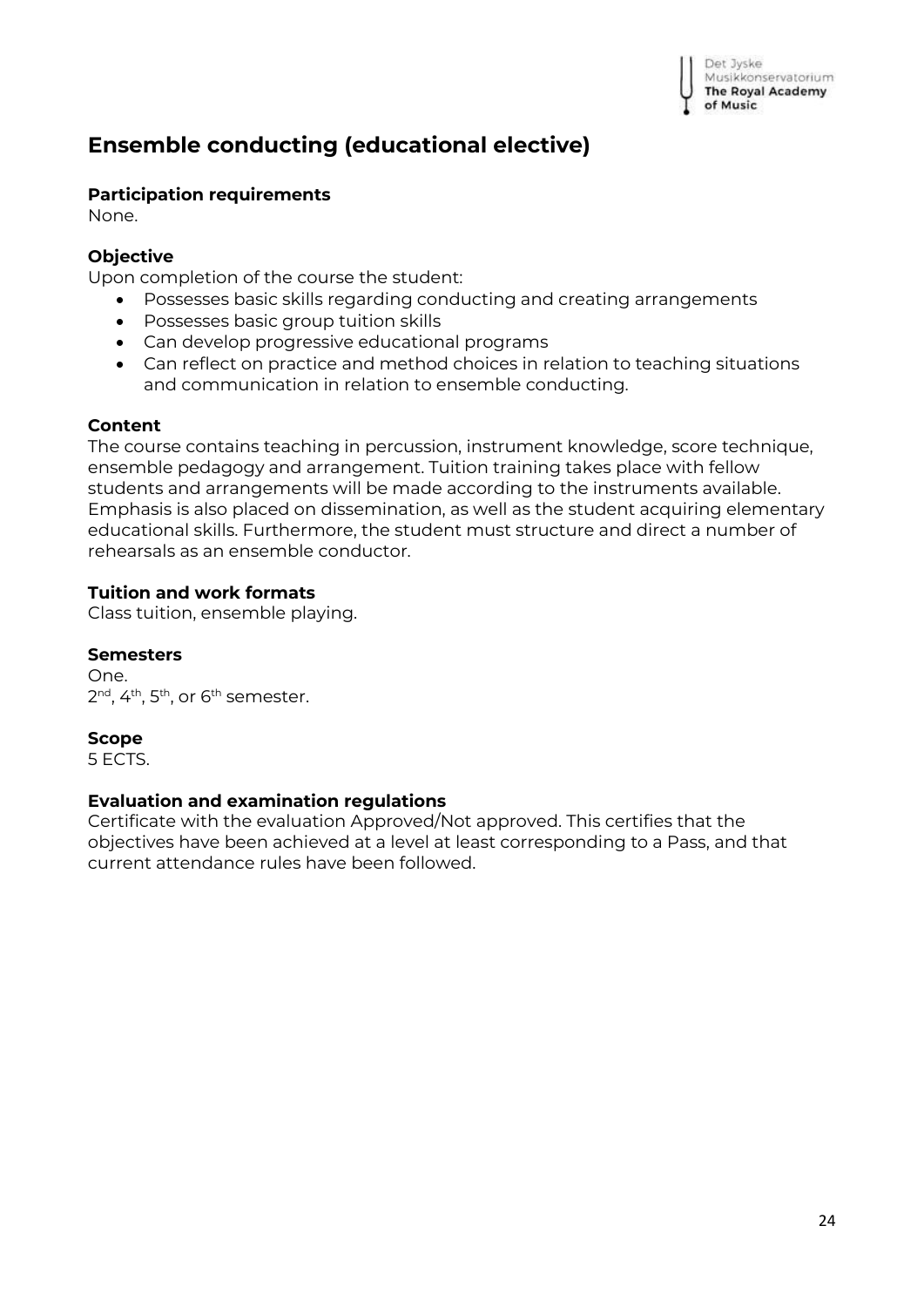

# <span id="page-24-0"></span>**Ensemble playing and technology (artistic elective)**

#### **Participation requirements**

This elective is for students using technology to make music (DAW, sampler, synthesizer, pedals, app's, etc.)

#### **Objective**

Upon completion of the course the student:

- Can apply technical skills and express themselves musically with technology in interaction with others
- Is familiar with using technology in various musical roles in interaction with others (such as soloist, accompanist and / or percussionist)
- Has experience generating new sounds using effects
- Possesses basic knowledge of synchronization capabilities and has hands-on experience of using this in interaction with others.

#### **Content**

During ensemble playing sessions technology is the starting point for the student's musical interaction with others. The student will be introduced to theoretical knowledge about e.g. signal flow, midi, effects and acoustics, and the student will apply this knowledge in a practical and concrete way to an interplay situation.

#### **Tuition and work formats**

Class tuition.

#### **Semesters**

One. 2<sup>nd</sup>, 4<sup>th</sup>, 5<sup>th</sup> or 6<sup>th</sup> semester.

#### **Scope**

5 ECTS.

#### **Evaluation and examination regulations**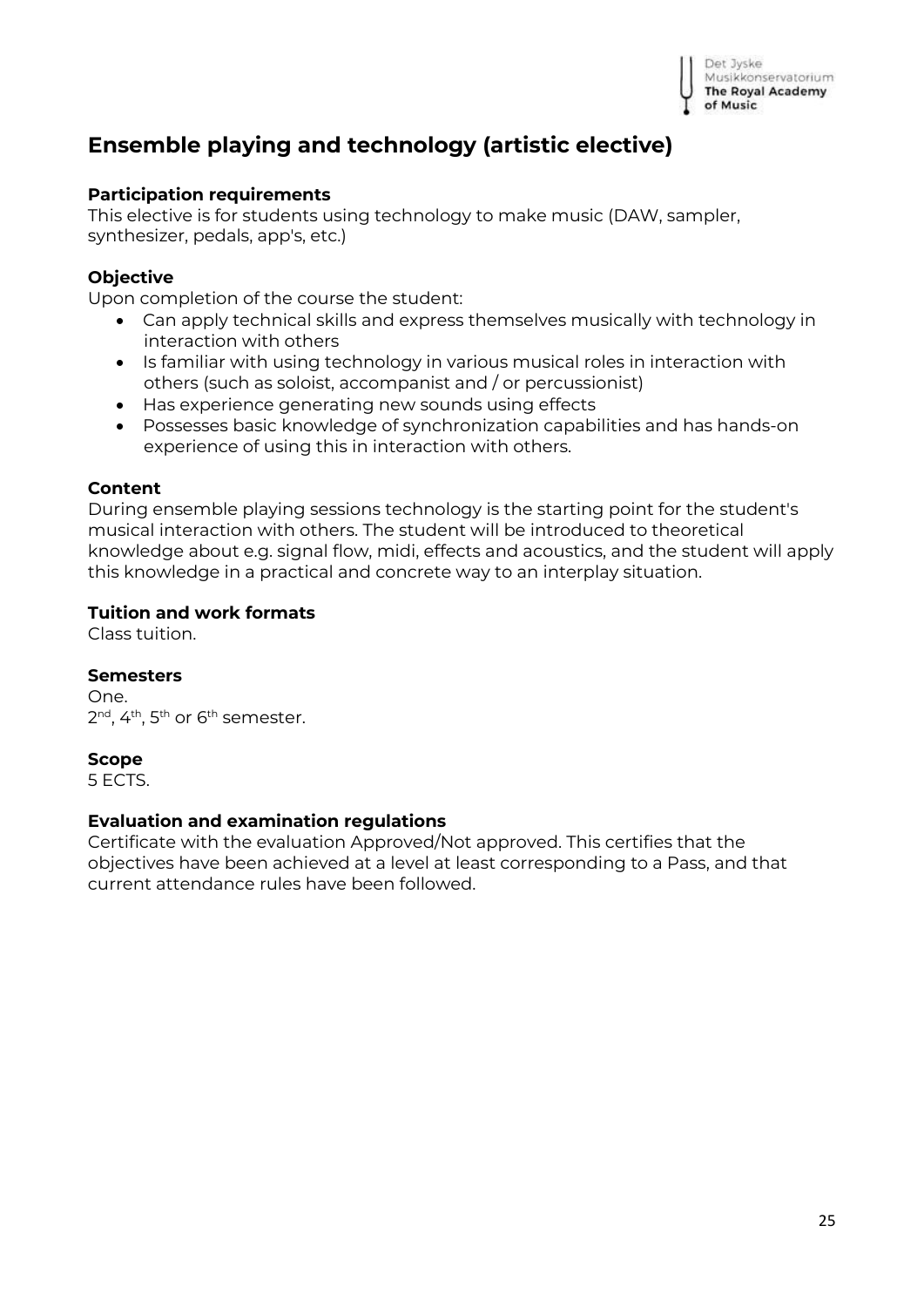

# <span id="page-25-0"></span>**Enunciation in classical vocal music, introduction (pedagogical elective)**

#### **Participation requirements**

None.

#### **Objective**

Upon completion of the course the student:

- Has knowledge of basic pronunciation rules in Italian, German, French and Latin
- Can apply pronunciation rules in her/his educational practice
- Has been introduced to the International Phonetic Alphabet (IPA) and is able to use relevant manuals.

#### **Content**

The aim of the course is to introduce the student to pronunciation rules in the primary languages of classical vocal music (Italian, German, French and Latin). Additionally, other languages may be included (e.g. English, Spanish, Czech, Russian, Swedish, Finnish or Danish) according to the wishes and needs of the students. Focus will be on making the necessary modifications when the spoken language is transformed into song.

#### **Tuition and work formats**

Class tuition.

Practical work with lyrics - reading, singing, transcription - involving audio and music samples.

Parts of tuition are organized as a workshop where the participants - under supervision - correct each other's pronunciation. Here the participants' repertoire can be included.

#### **Semesters**

One. 2<sup>nd</sup>, 4<sup>th</sup>, 5<sup>th</sup> or 6<sup>th</sup> semester.

#### **Scope**

5 ECTS.

#### **Evaluation and examination regulations**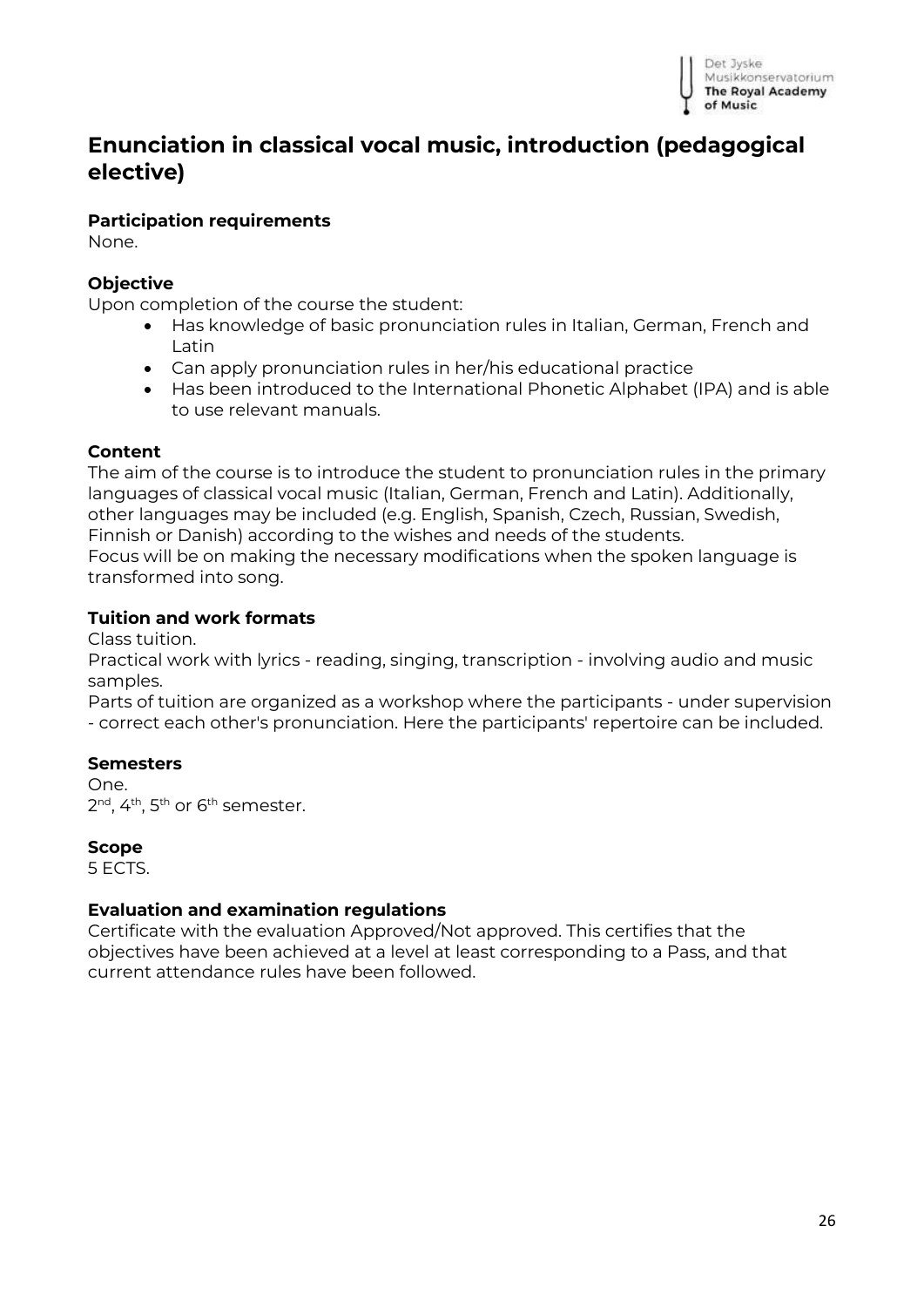

# <span id="page-26-0"></span>**Guitar - a didactic and pedagogical elective with musical breadth (classical and jazz/pop) (pedagogical elective)**

#### **Participation requirements**

The course is aimed at RM, RMB, AM, or classical students with guitar as their main instrument.

#### **Objective**

Upon completion of the course the student:

- $\bullet$  Is familiar with ethics and responsibility in relation to the role of teacher / intermediary.
- Can reflect on practice and method choices in relation to various teaching and dissemination situations.
- Possesses basic instrumental and teaching skills in a genre-wide field of classical and rhythmic music.
- Can use a wide range of educational and methodological repertoire.
- Can prepare educational courses.
- Communicate verbally and musically to students and other non-specialists.
- Is able to recognize and manage educational challenges in a creative, investigative and analytical way.
- Can identify own learning needs and creative development potentials in the educational field and prioritize time.

#### **Content**

The student is introduced to basic guitar methodology and instrumental practice with the aim of being able to carry out teaching at beginner level, with a stylistic breadth in both the rhythmic and classical areas. During the course, the student observes relevant teaching situations, which include teaching on larger teams or in classrooms.

In consultation with the teacher, the student organizes a teaching course of at least 6 lessons with a solo student or team. At the end of the elective, a shorter report is prepared, on 5 pages, describing the content, the course and the reflections on the teaching.

#### **Tuition and work formats**

Class tuition and/or solo lessons and individual guidance

#### **Semesters**

One. 4<sup>th</sup>, 5<sup>th</sup> or 6<sup>th</sup> semester.

#### **Scope**

5 ECTS.

#### **Evaluation and examination regulations**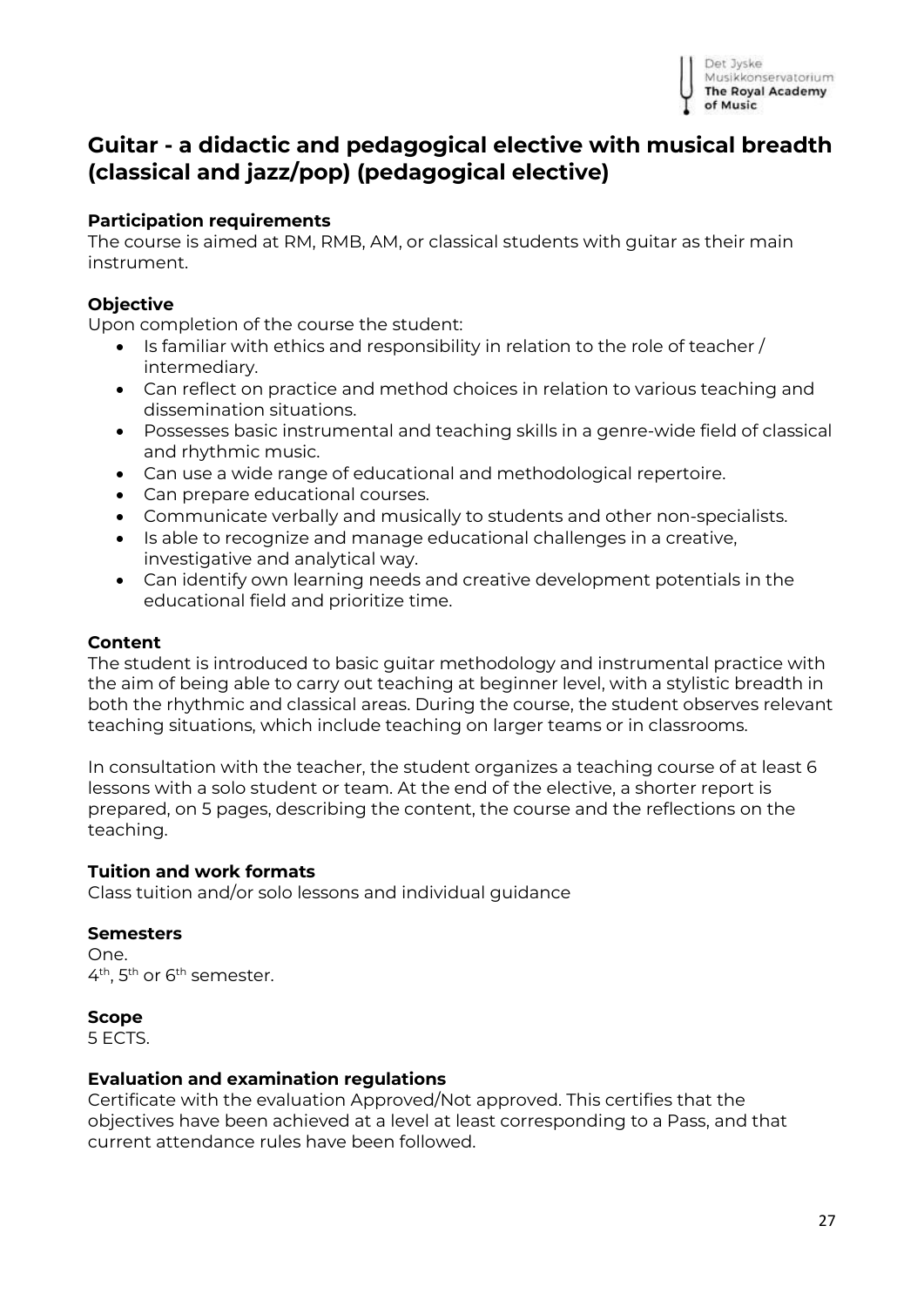

# <span id="page-27-0"></span>**Improvisation and interpretation for rhythmic students (artistic elective)**

#### **Participation requirements**

Students in Rhythmic Education

#### **Objective**

Upon completion of the course the student:

- Possess knowledge of improvisation and the process in relation to musical and technical practice, repertoire, methods and theory
- Can reflect on practice and choice of method in relation to own artistic practice
- Has acquired and can use technical and musical skills and expressions in the main field
- Can make artistic choices and judgments

#### **Content**

To develop the student's ability for musical improvisation and interpretation in a wide range of rhythmic styles. To stimulate curiosity as well as develop and work with exercises in this field. It also provides the student with increased overview, insight and practical experience in the many possibilities and working methods in improvisation and interpretation.

#### **Tuition and work formats**

Class tuition

#### **Semesters**

One. 2<sup>nd</sup>,4<sup>th</sup>, 5<sup>th</sup> or 6<sup>th</sup> semester.

#### **Scope**

5 ECTS.

#### **Evaluation and examination regulations**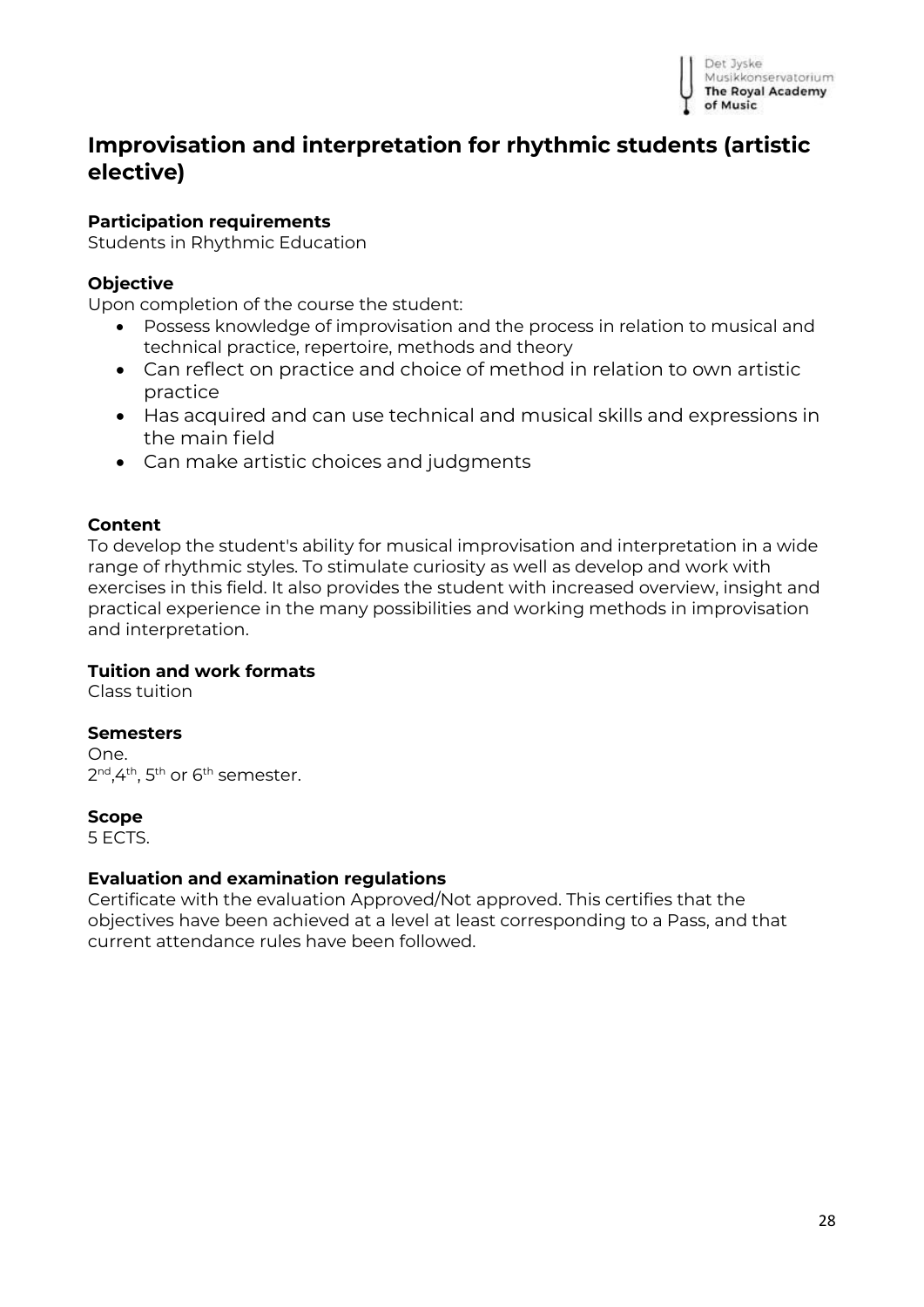# <span id="page-28-0"></span>**Improvisation classical students (artistic elective)**

#### **Participation requirements**

Students in classical Education

#### **Objective**

Upon completion of the course the student:

- Possess knowledge of improvisation and the process in relation to musical and technical practice, repertoire, methods and theory
- Can reflect on practice and choice of method in relation to own artistic practice
- Has acquired and can use technical and musical skills and expressions in the main field
- Can make artistic choices and judgments

#### **Content**

The work with and development within improvisation is based on the individual's musicality and background. The subject aims to strengthen the ability to act effortlessly, vividly and present in all possible musical situations, also in classical music. Among other things, we will work with intuition, listening and hearing, communication, movement and direction, intensity, intention, melody, tonal and harmonic approaches and principles, imitation, imagery, narratives, moods, abstraction, complementary improvisation and with your ability to have such a sensual connection with the music through your instrument as possible. The tools and approaches presented may be general or directed specifically at you. A new approach to improvisation will be presented each time. The intention of the subject is first and foremost to get closer to expressing oneself wholeheartedly and wholeheartedly with its instrument in the music you are passionate about.

#### **Tuition and work formats**

Class tuition

#### **Semesters**

One. 2<sup>nd</sup>,4<sup>th</sup>, 5<sup>th</sup> or 6<sup>th</sup> semester.

**Scope**

5 ECTS.

#### **Evaluation and examination regulations**

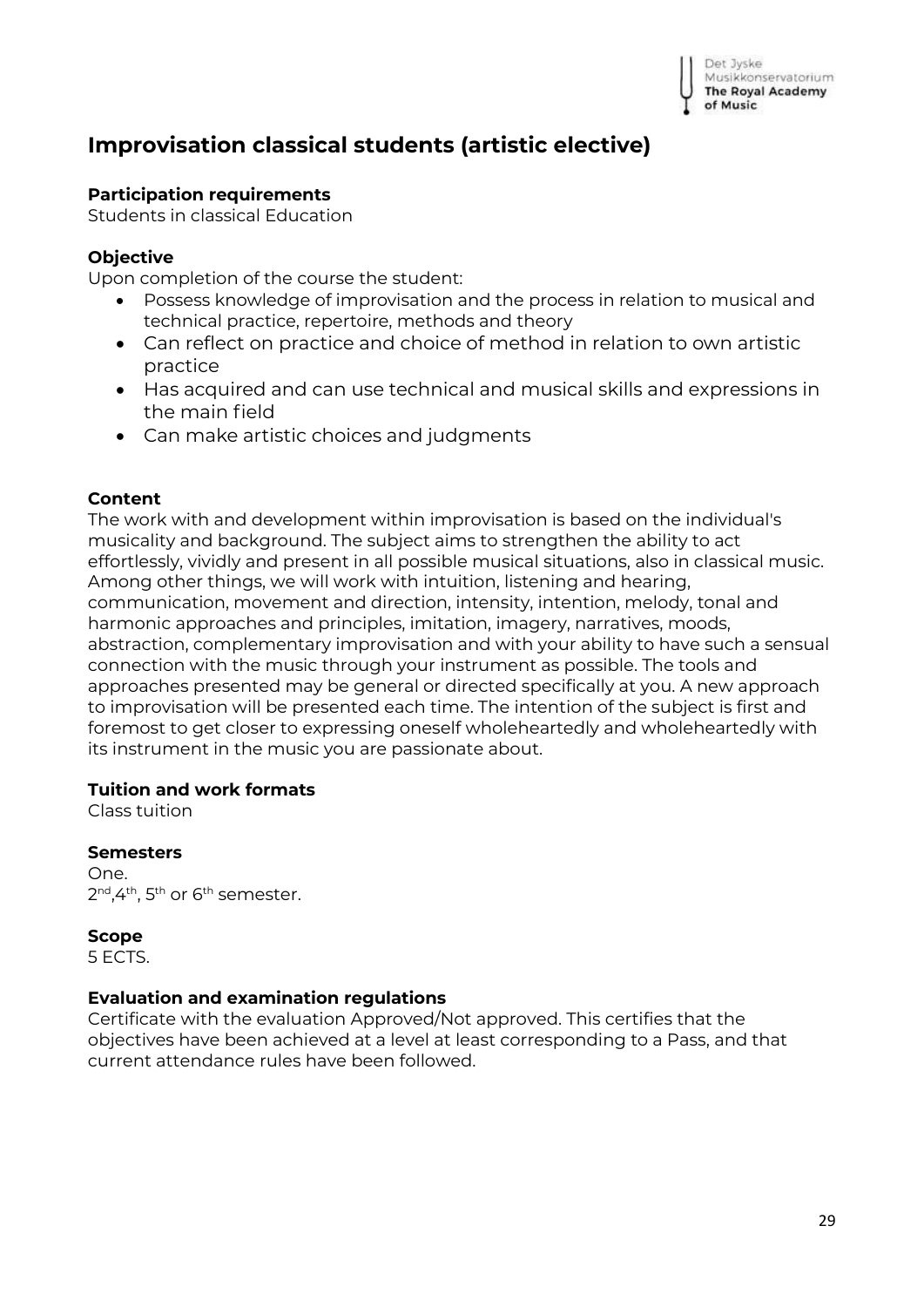

# <span id="page-29-0"></span>**Instrument/ song pedagogy and practice (pedagogical elective)**

#### **Participation requirements**

None.

#### **Objective**

Upon completion of the course the student:

- Is familiar with ethics and responsibility in relation to the role of teacher/ intermediary
- Can reflect on practice and method choices in relation to various teaching and dissemination situations
- Possesses basic teaching skills
- Can use a versatile educational and methodical repertoire
- Can develop progressive educational programs
- Can communicate verbally and musically to students and other non-specialists.
- Is able to recognize and manage educational challenges in a creative, investigative and analytical way
- Can collaborate with students and other non-specialists and possibly peers.
- Can identify own learning needs and creative developmental potential within the pedagogical area and prioritize time.

#### **Content**

Consulting with the teacher, the student completes an educational traineeship of at least 10 lessons with a solo student or team. During the run of the course, teaching methodology and pedagogy are reviewed with a view to preparing a report describing the content and course of the teaching.

#### **Tuition and work formats**

Class tuition and/or solo lessons

#### **Semesters**

One. 4<sup>th</sup>, 5<sup>th</sup> or 6<sup>th</sup> semester.

**Scope**

5 ECTS.

#### **Evaluation and examination regulations**

*Examination content*

- Teaching demonstration in a lesson with a duration of 45 minutes
- Conversation. After the teaching demonstration, the examiner comments on the internship and lesson progress and answers questions from the examiners
- Written report. The report (5-8 pages excluding annexes) should contain:
	- o Description of the internship course reviewed.
	- o Student descriptions.
	- o Description of objectives.
	- o Description of one or more selected lessons.
	- o Evaluation of the process.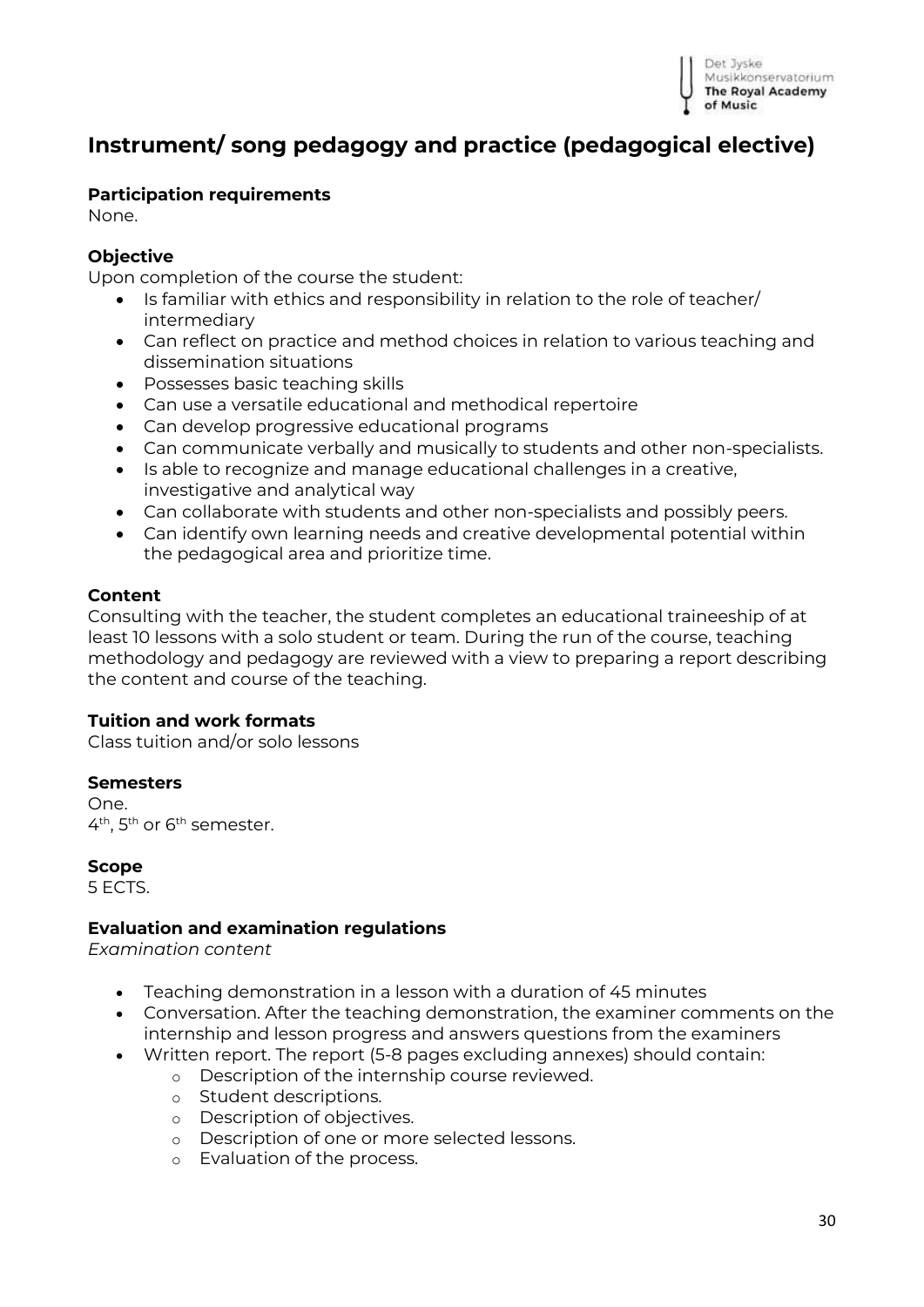

o As appendix: List of reviewed material and examples of material.

#### *Examination format*

Practical exam and written report. Duration of the practical test 30 minutes for solostudents, 45 minutes for class tuition (minimum 2 students), conversation and voting: 30 minutes, a total of 60/75 minutes. Scope of written report: 5-8 pages. The report is submitted at a time announced by the student office.

#### *Marking and evaluation*

Internal censorship. One overall grade. The assessment must reflect the degree to which the learning objectives for the subject are met.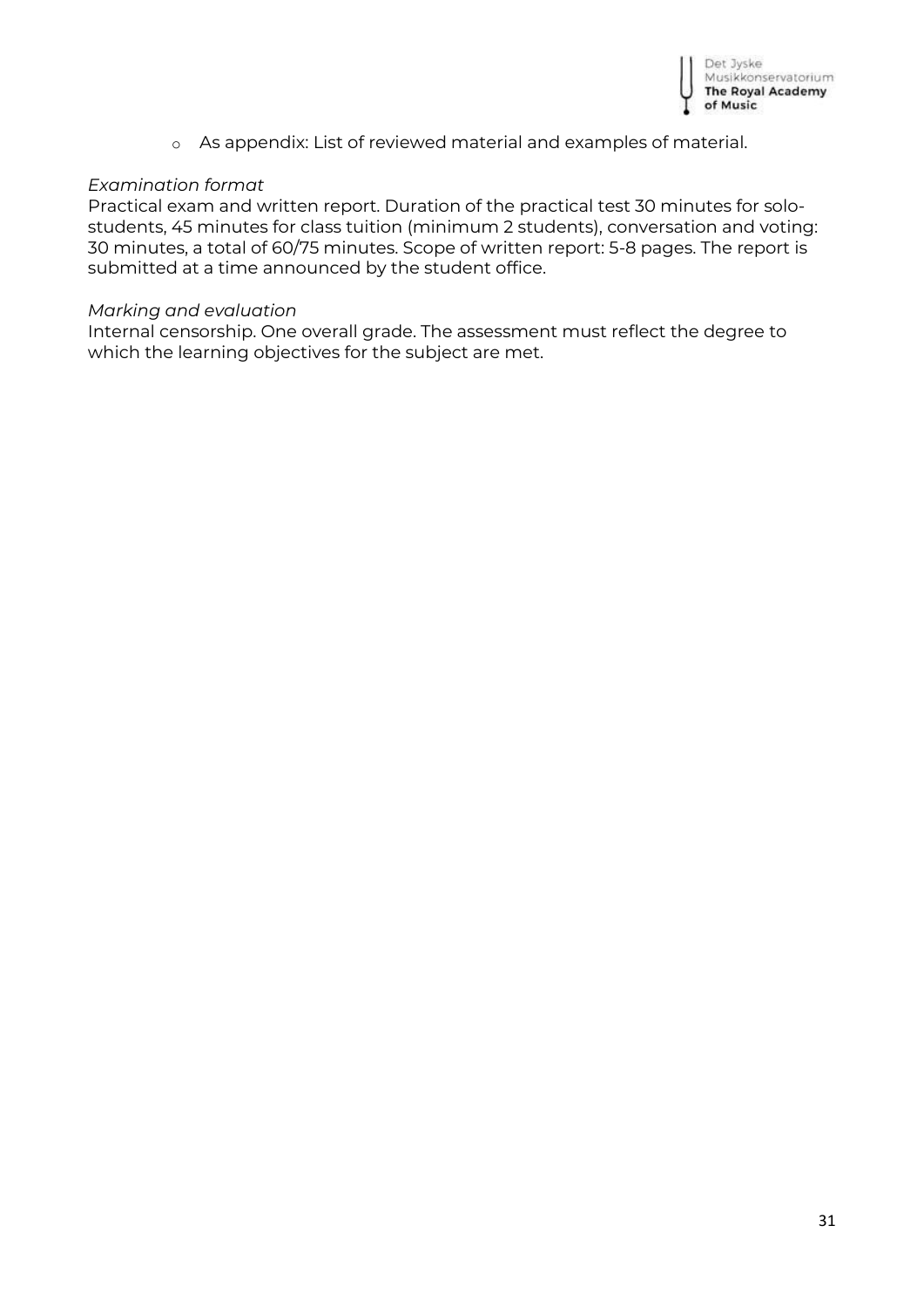Det Jyske Musikkonservatorium The Royal Academy of Music

# <span id="page-31-0"></span>**Live sound (artistic elective)**

#### **Participation requirements**

None – primarily for electronic and pop/jazz musicians/songwriters.

#### **Objective**

Upon completion of the course the student:

- Possesses basic knowledge of technical practice, methods and theory within sound engineering at live concerts
- Must, as a live musician, be able to engage in musical interaction and professional collaboration with a sound artist
- Must be able to understand and reflect on the practicalities of sound that apply to a musician at live concerts
- Has acquired and can apply technical skills within audio engineering and live audio
- Can identify own learning needs in sound engineering and live sound as well as prioritize time and structure work in relation to these.

#### **Content**

Development of the student's theoretical knowledge and practical experience with live sound.

Practical exercises can be different types of live productions under supervision, where the student specializes in live sound with either electronic or pop/jazz music.

#### **Tuition and work formats**

Class tuition as well as practical experience with live sound under supervision.

#### **Semesters**

One. 2<sup>nd</sup>, 4<sup>th</sup>, 5<sup>th</sup> or 6<sup>th</sup> semester.

#### **Scope**

5 ECTS.

#### **Evaluation and examination regulations**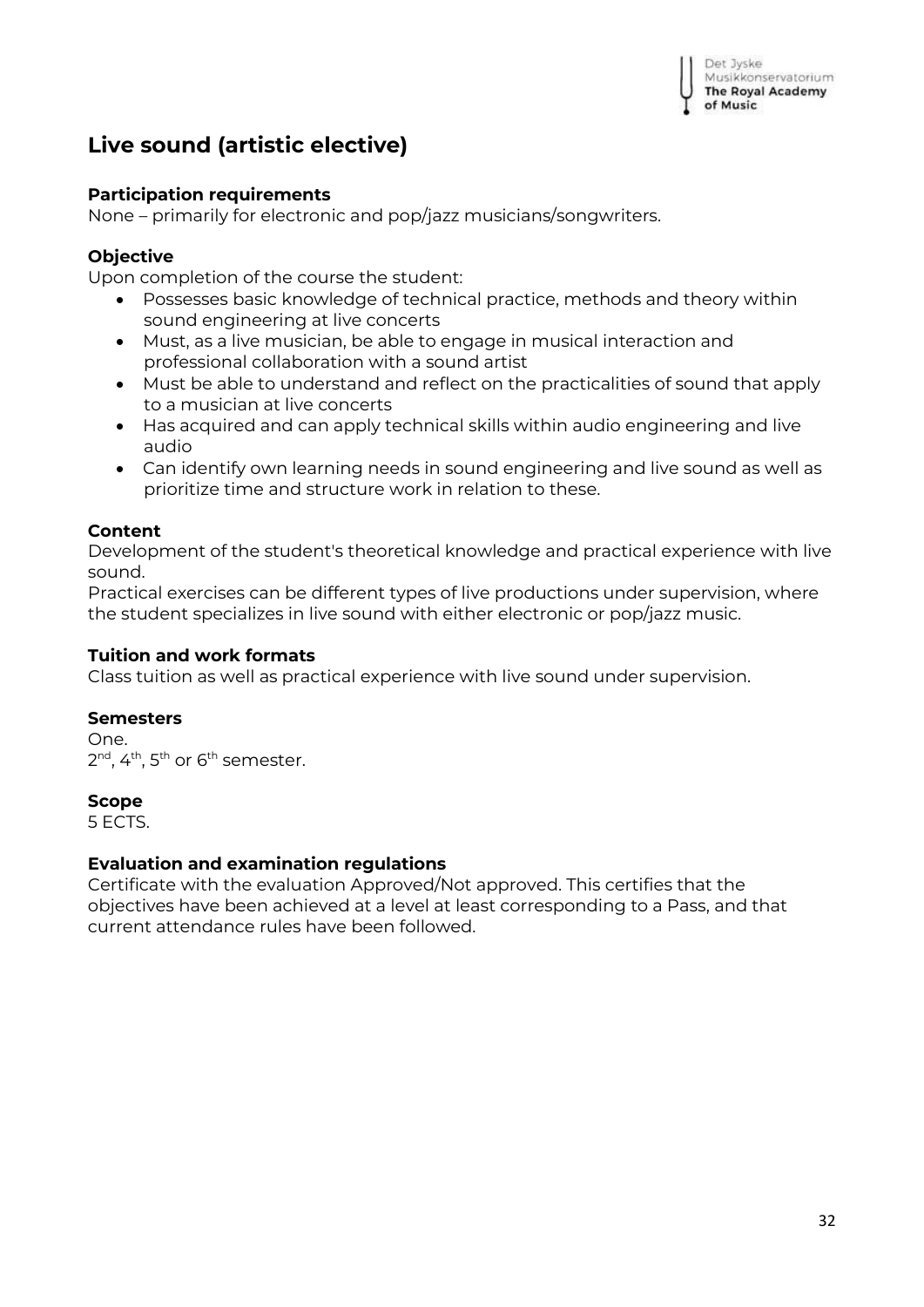# <span id="page-32-0"></span>**Music and health (pedagogical elective)**

# **Participation requirements**

None.

# **Objective**

Upon completion of the course the student:

- Possesses basic knowledge of project work in the field of music and health, including special focus on socio-musical interventions, health music and personalized music performance
- Possesses knowledge of recognized artistic and pedagogical practice, methods and theory within health music and personalized music performance
- Is able to evaluate and choose from relevant forms of expression and interaction, as well as make qualified and reflected artistic and educational choices.

# **Content**

The focal point of the course is an individual or group-based internship that takes place in collaboration with one of the conservatory's partners, such as Aarhus Municipality or Aarhus University Hospital. There will be an introduction to the field of work, and there will be supervision and reflection teams. Parts of the course can be read along with graduate students from DJM and other institutions.

The internship ends with the student submitting a short paper (3-5 pages), reflecting on the course and the personal and professional progression. The paper forms the basis for a conversation (15-20 minutes) with the teacher.

# **Tuition and work formats**

Class tuition and project-oriented group work in relation to the internship.

# **Semesters**

One. 2nd, 4th, 5<sup>th</sup> or 6th semester.

# **Scope**

5 ECTS.

# **Evaluation and examination regulations**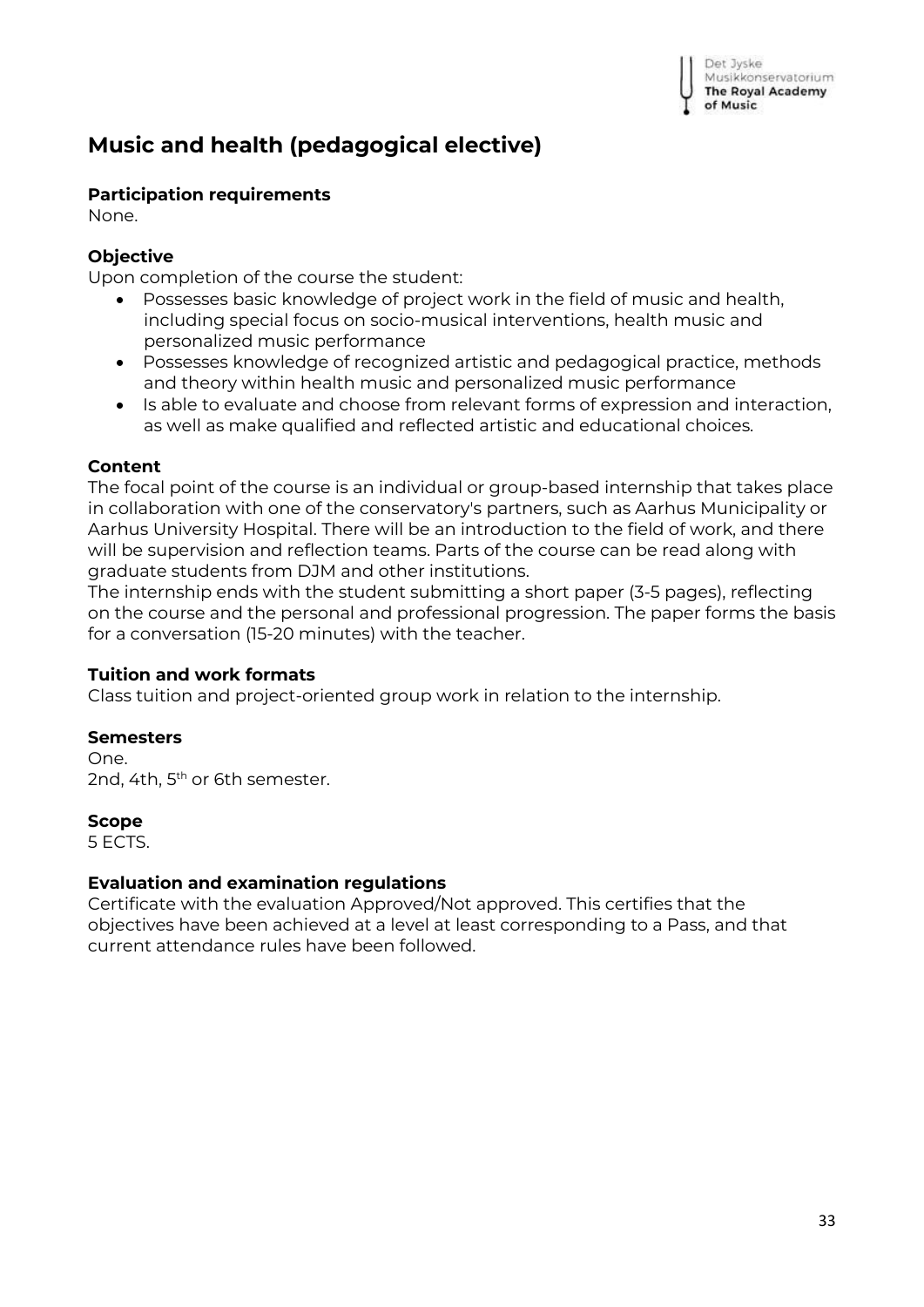Det Jyske Musikkonservatorium **The Royal Academy** of Music

# <span id="page-33-0"></span>**Musical drama (artistic elective)**

#### **Participation requirements**

The course is aimed at classical singers

#### **Objective**

Upon completion of the course the student:

- Can develop dramatic characters for use in musical drama
- Can conjure credibility in the musical performance in excerpts of musical dramatic works
- Can combine singing and dramatic expression in roles from opera and operetta literature.

#### **Content**

The course aims to provide the student with skills in the field of musical drama, which is the intersection between acting technique and vocal art. We will work with excerpts from mainly opera and operetta literature. Focus will be on ensemble scenes, but songs or arias may be included.

The course may include themes such as:

- Actor interpretation of text and content
- Development of spontaneous expressive ability
- Achieving a balance between spontaneous on-stage expression and inner psychologically/musically motivated expression of feeling
- Role development
- Interplay between ensemble roles
- Work on recitatives
- The combination of the performative and the vocal.

#### **Tuition and work formats**

Class tuition. Projects, including participation in operas or plays where tuition skills are demonstrated to an audience.

#### **Semesters**

Two. 5<sup>th</sup> or 6<sup>th</sup> semester.

#### **Scope**

10 ECTS.

#### **Evaluation and examination regulations**

Certificate with the evaluation Approved/Not approved. This certifies that the objectives have been achieved at a level at least corresponding to a Pass, that the production is approved by the teacher, and that current attendance rules have been followed.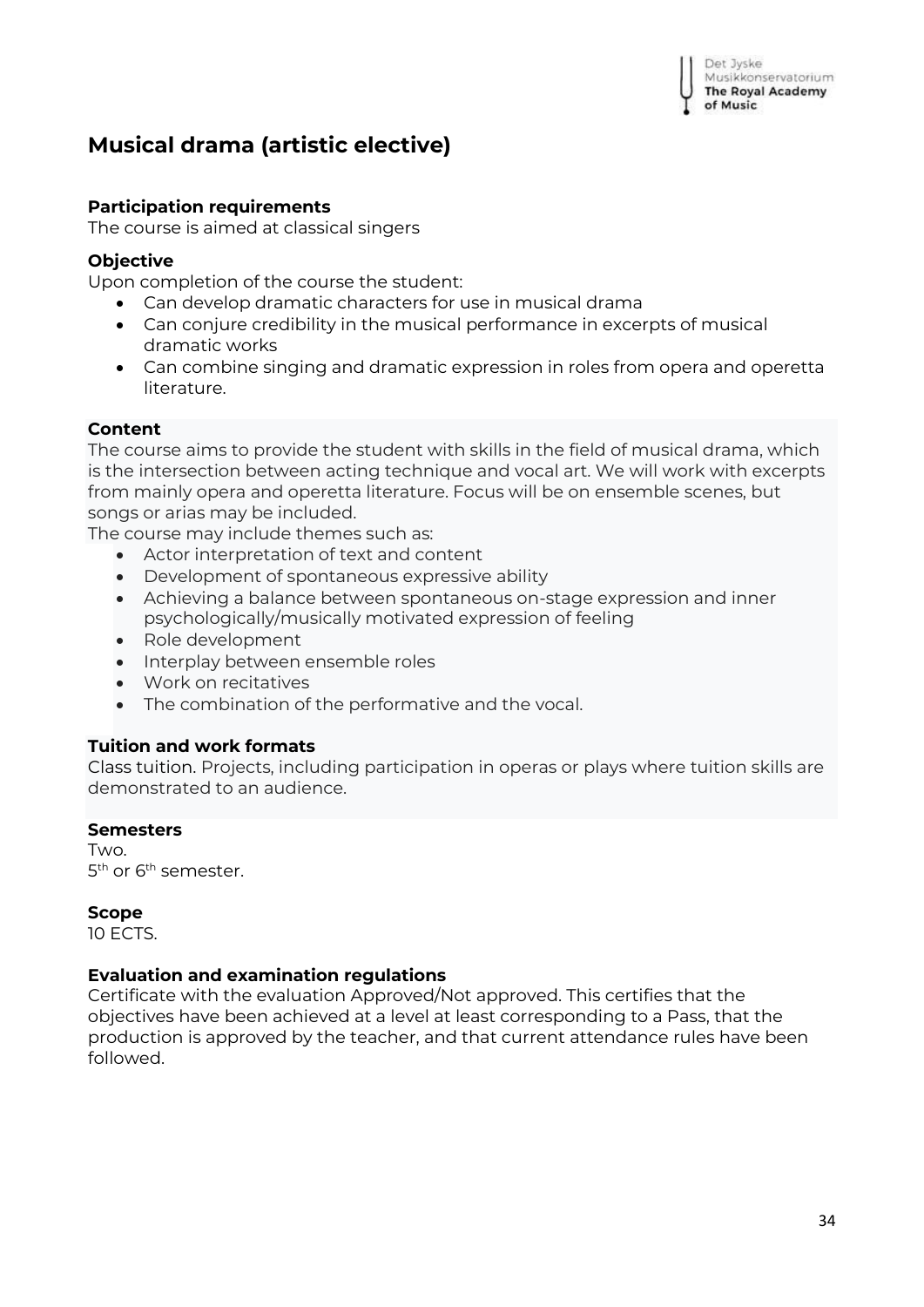

# <span id="page-34-0"></span>**Musical drama and acting technique (artistic elective)**

#### **Participation requirements**

The course is aimed at classical singers on BA 2<sup>nd</sup> and 3<sup>rd</sup> year and others with musical dramatic/acting preconditions.

#### **Objective**

Upon completion of the course the student:

- Has acquired acting skills that can be used in the field of musical drama
- Has a basic understanding of character embodiment
- Has knowledge of basic acting tools and working methods
- Is familiar with different acting styles
- Can make creative and artistic choices working on role development.

#### **Content**

The course builds on the basic musical dramatic introduction that classical singers get at BA1 and provides acting tools to combine acting with classical song in excerpts of operas, operettas and musicals, as in the elective course of "Musical drama". This course isolates the acting techniques and can therefore be chosen by all students working with acting – not just classical singers.

The course will focus on the actor's approach to character embodiment with the aim to create authentic and present interpretations of e.g., a role, a text, or a song/aria. The course is based on a technical understanding of acting but also aims to link to music/ song, in an improvisational or reproductive manner.

The course may include the following topics:

- The concept of status
- The body and psyche of the role including age, gender, speed, mobility, temperament, and sensation
- Interplay between roles
- Storytelling with body and voice
- Masks
- Working with props
- Styles, e.g., comedy / tragedy and Commedia dell'arte.

The course concludes with a presentation where focus is on credibility in the role design and the interaction of roles with each other.

#### **Tuition and work formats**

Class tuition. Practical exercises. Observation of fellow students' work and reflection on this.

#### **Semesters**

One. 4<sup>th</sup> or 6<sup>th</sup> semester.

**Scope** 5 ECTS.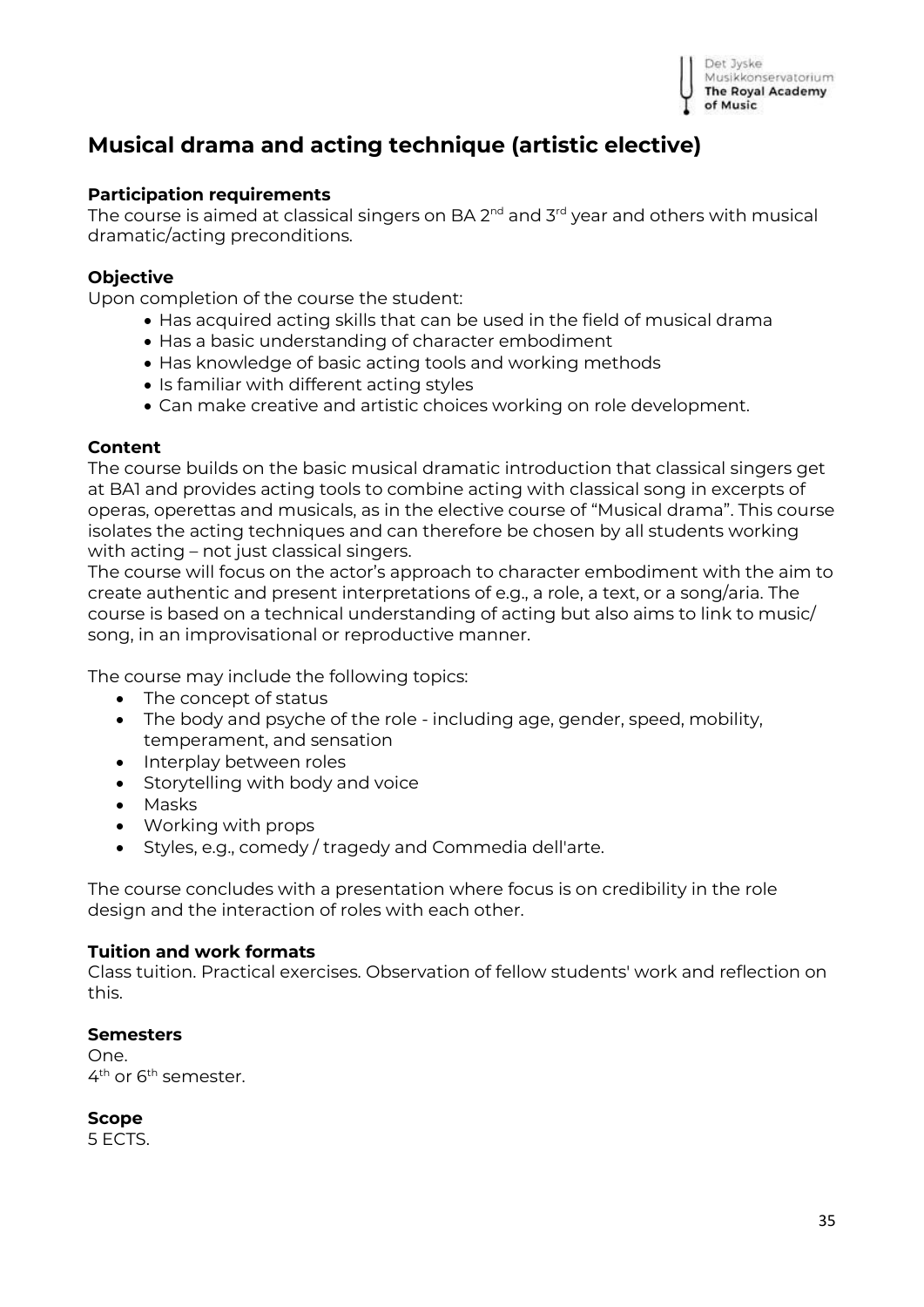

#### **Evaluation and examination regulations**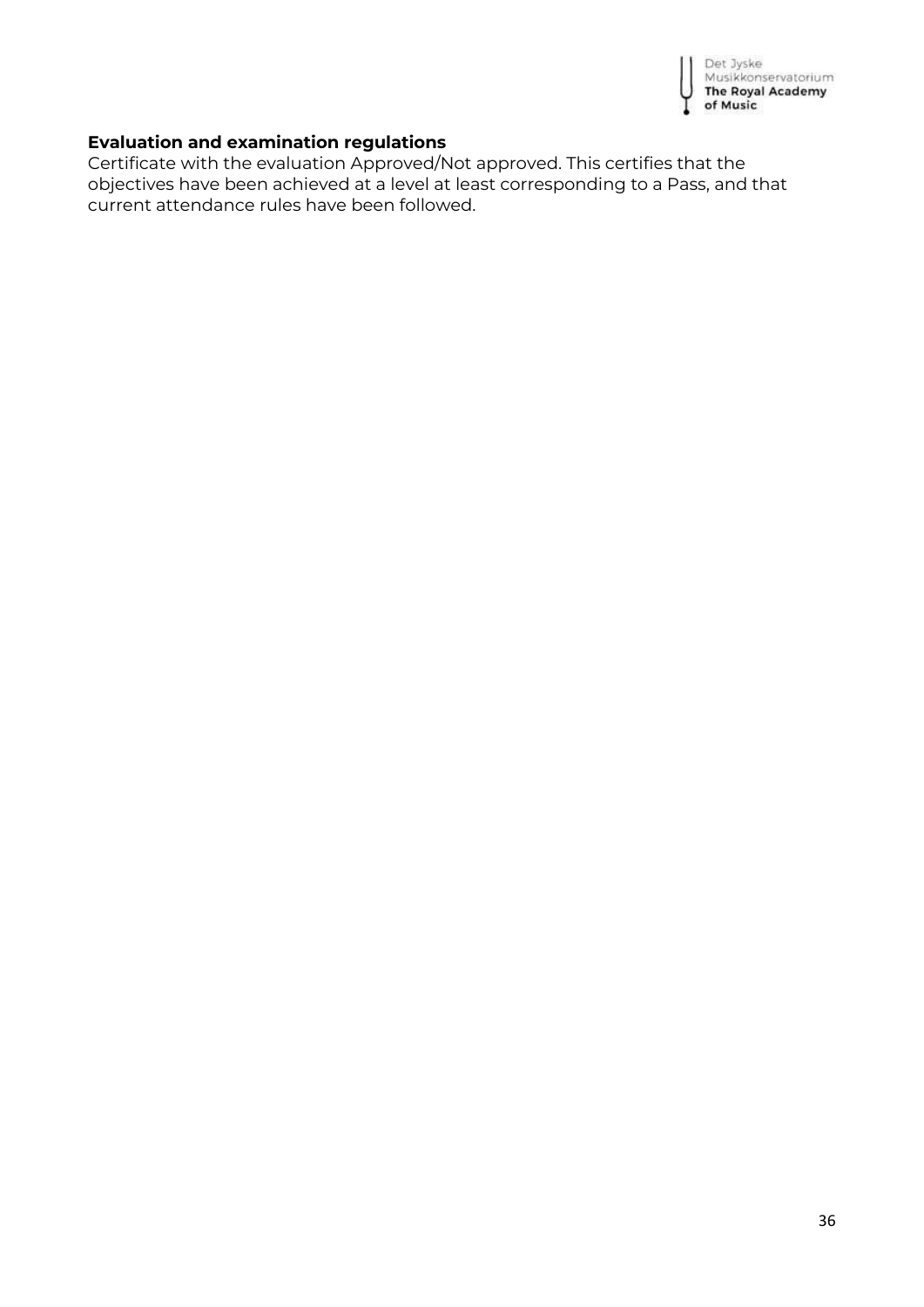# <span id="page-36-0"></span>**Musician's health, body and mind (artistic elective)**

#### **Participation requirements**

None.

### **Objective**

Upon completion of the course the student:

- Is familiar with basic theories and techniques that can allieviate harmful health effects of practice and performance
- Has been introduced to ways to observe and correct him or herself.

#### **Content**

The aim of the course is to give the student body awareness, to learn about the basic anatomy of the body, about breathing, about the natural movement patterns, about the body's function, to learn about warming up, stretching, strength, relaxation and to be able to translate this into their own musical performance.

In the mental field, the goal is to provide insight into the relationship between mind and body, and to provide techniques for tackling stressful challenges and help focus in practice and performance situations.

Tuition may include topics such as:

- Alexander Technique
- Motor practice
- Basic anatomy
- Mindfulness with yoga
- Dealing with stress in relation to performance
- A lecture on musician's health with focus on sense of hearing.

### **Tuition and work formats**

Class tuition, exercises, and presentations.

#### **Semesters**

One. 2<sup>nd</sup>, 4<sup>th</sup>, 5<sup>th</sup> or 6<sup>th</sup> semester.

#### **Scope**

5 ECTS.

#### **Evaluation and examination regulations**

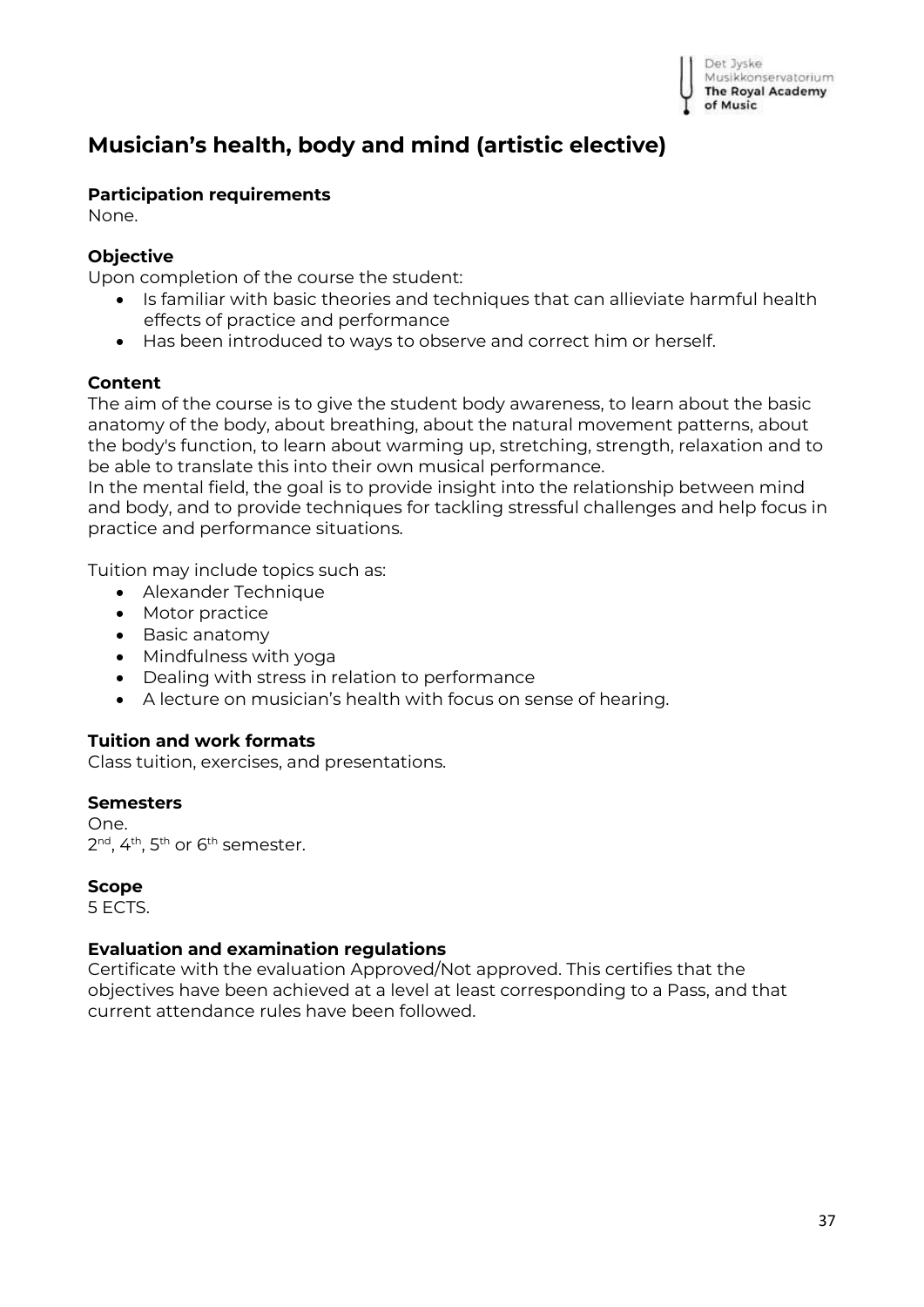# <span id="page-37-0"></span>**Optimize your voice (artistic elective)**

### **Participation requirements**

None.

## **Objective**

Upon completion of the course the student:

- Possesses knowledge and understanding of appropriate use of voice in song and speech.
- Possesses basic knowledge of musical and technical practice in song.
- Possesses basic knowledge of relevant repertoire.
- Possesses musical and technical skills that support a professional work.
- Possess insight into and methods for use in educational work.
- Can express her or himself with an independent singing expression.
- Can identify own learning needs and creative development potentials as well as prioritize time and structure work efforts in relation to these.

#### **Content**

Based on the individual voice and the musical expression of the individual, efforts are made to strengthen the voice so that it becomes strong and useful in the dissemination of music.

Participants will be given tools to perform tasks that include voice use and will be able to avoid problems such as: hoarseness and fatigue, lack of ambitus, lack of dynamic competence / output. We must work with physical singer training, singing technique linked to performance, and emergency help for the voice.

The topics that can be advantageously worked on in teams such as posture etc we will work with as a group, while the more individual needs are addressed in solo sessions. In short, the subject will include Awareness of the voice function, based on various songs and exercises.

You may also be taught warm-up exercises, phrasing, sound, dynamics, vibrato, intonation, multi-voice singing, voice registers, etc.

### **Tuition and work formats**

Class tuition and/or solo lessons

#### **Semesters**

One. 2<sup>nd</sup>, 4<sup>th</sup>, 5<sup>th</sup> or 6<sup>th</sup> semester.

### **Scope**

5 ECTS.

### **Evaluation and examination regulations**

The course concludes with an internal concert for the students participating. For the concert, two songs selected from a repertoire list of 5 songs will be performed. 1 song is chosen by the student and 1 song is chosen by the teacher. The title of the teacherselected assignment is announced to the student one week before the concert. The student must provide accompaniments for the two songs.

Repertoire list must be submitted no later than 14 days before the concert.

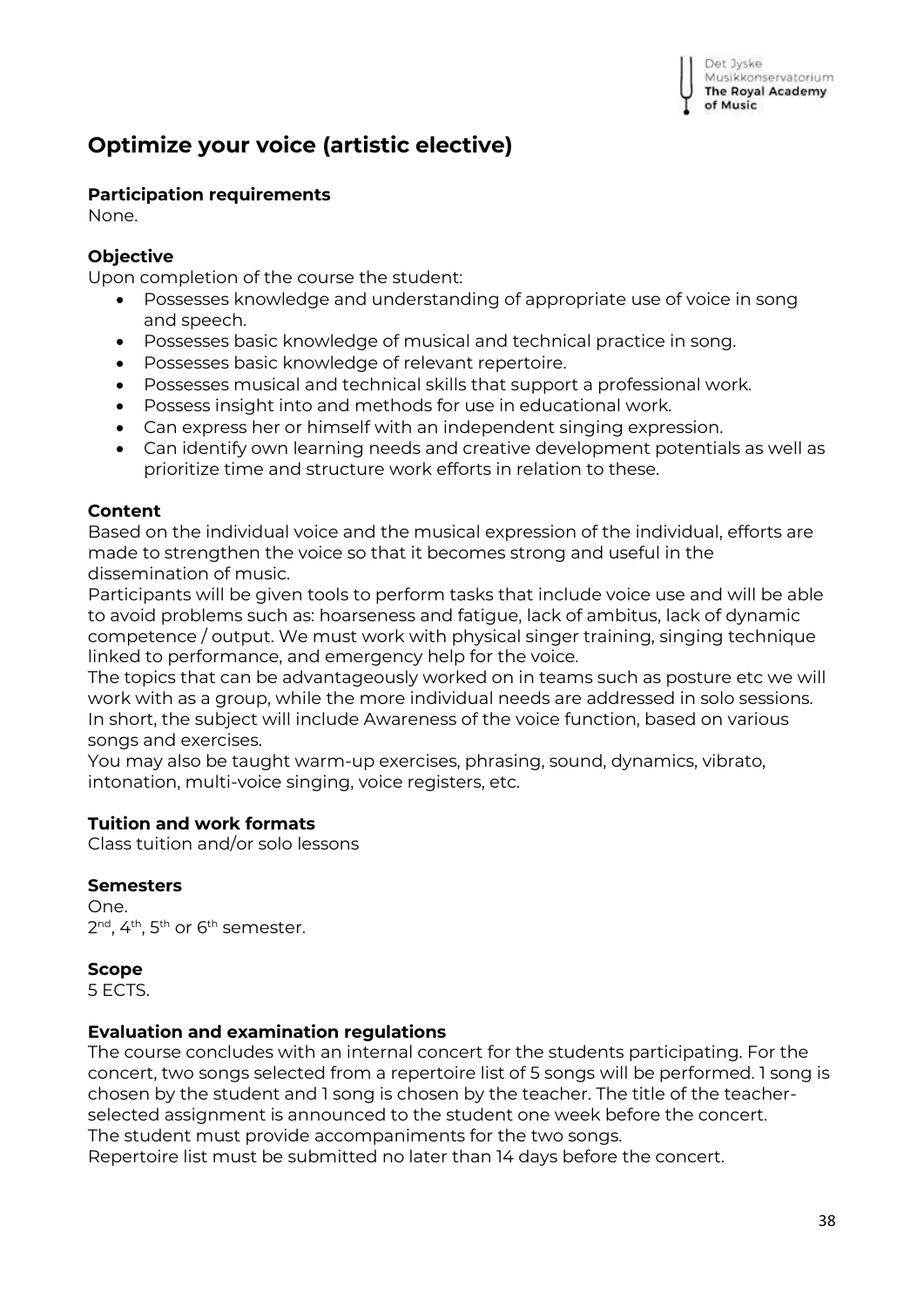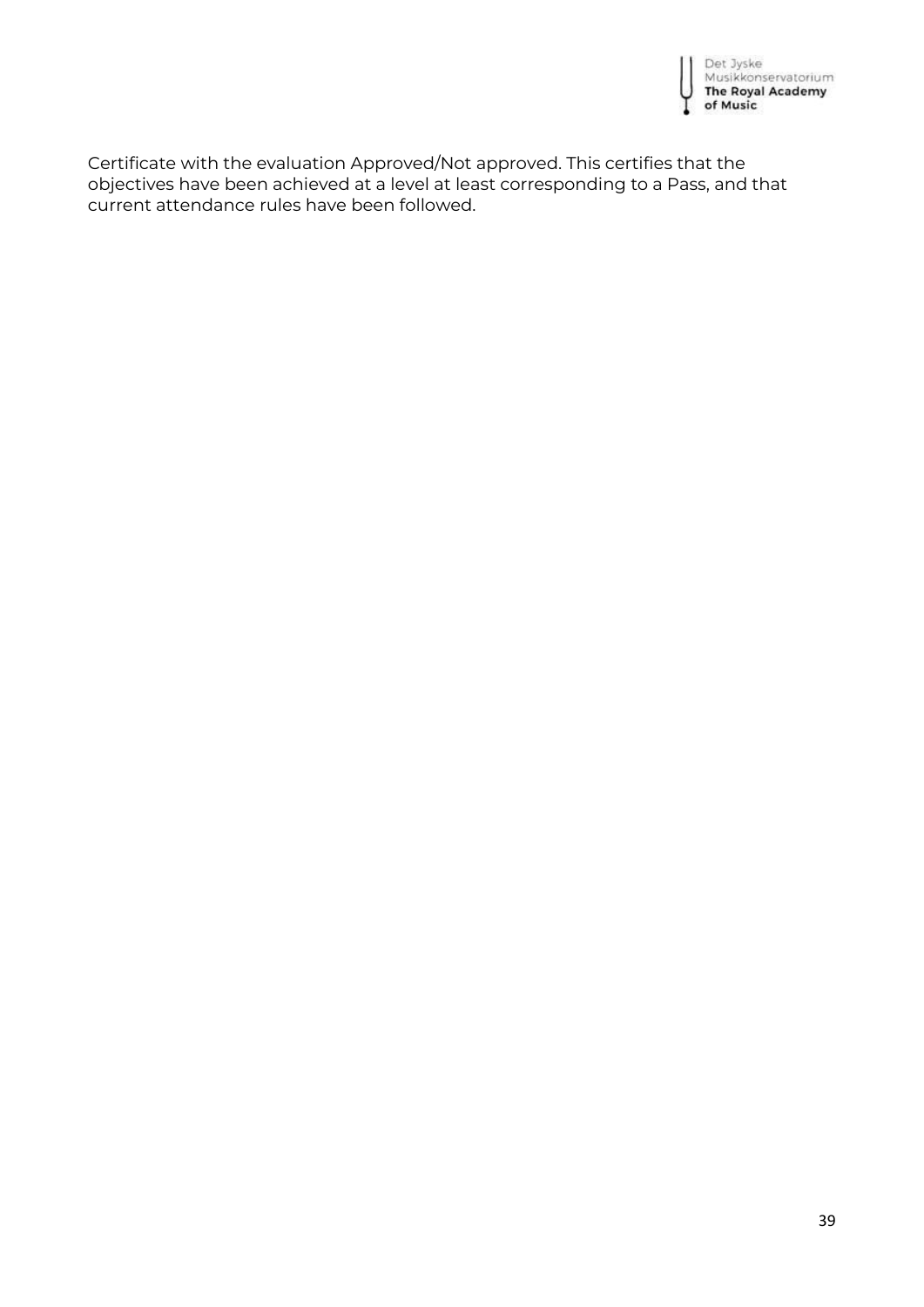# <span id="page-39-0"></span>**Optional instrument (artistic elective)**

# **Participation requirements**

None.

# **Objective**

Upon completion of the course the student:

- Has basic knowledge of methods to acquire new substance
- Possess basic knowledge of musical and technical practice that supports one
- musical works
- Can make artistic choices and judgments
- Can convey musical and artistic expression in a relevant way
- Can express himself with an independent expression
- Can express himself musically in a wide range of styles
- Can use the elective as an aid in practical pedagogical situations
- Can identify own learning needs and creative development potential.

### **Content**

- Knowledge of a wide repertoire
- Knowledge of the elective role in a musical context
- Improvisation
- Register / Transposition / Groove.

### **Tuition and work formats**

Class tuition and/or solo lessons

### **Semesters**

One. 2<sup>nd</sup>, 4<sup>th</sup>, 5<sup>th</sup>, or 6<sup>th</sup> semester.

### **Scope**

5 ECTS.

### **Evaluation and examination regulations**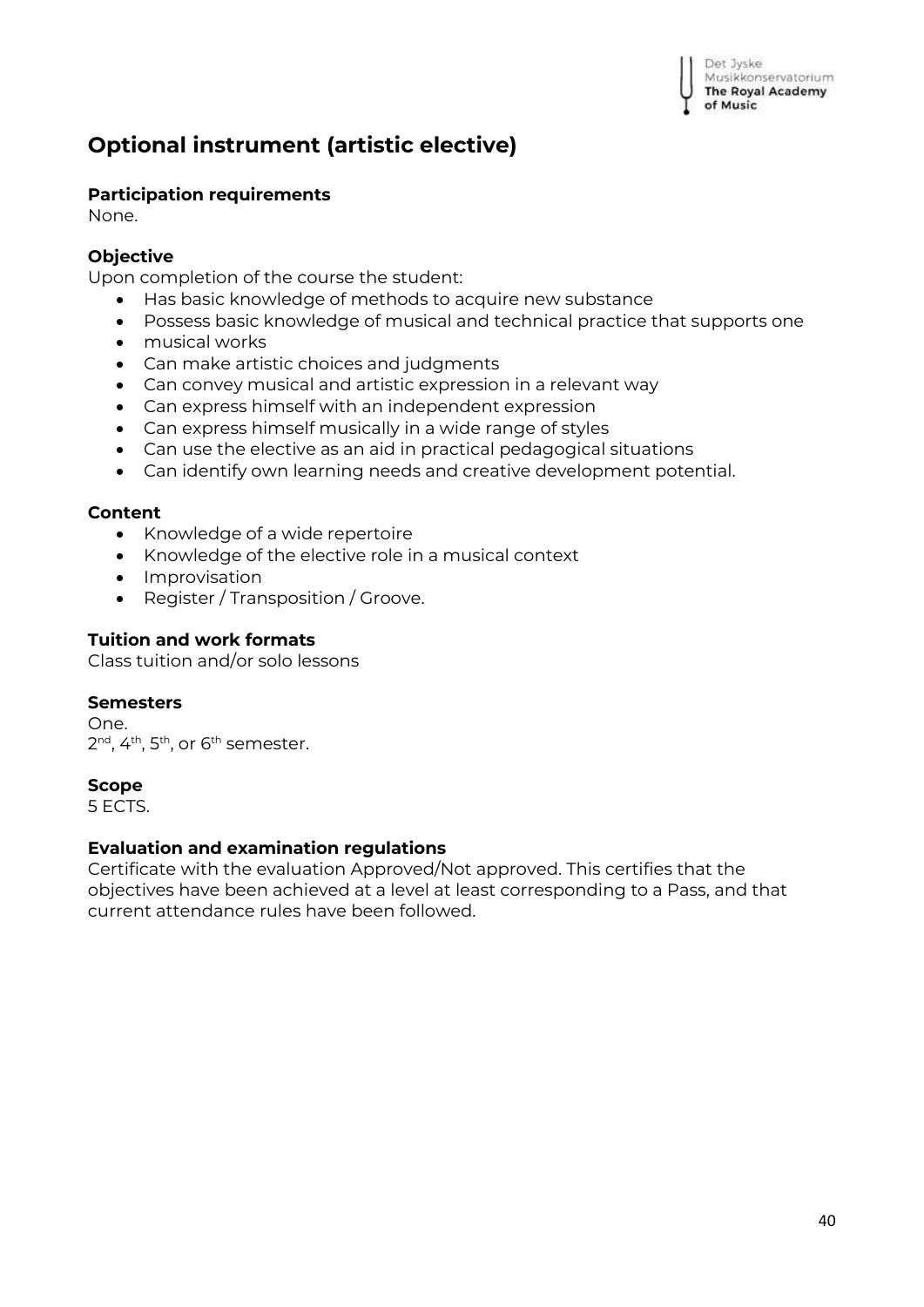

# <span id="page-40-0"></span>**Pedagogy – music conducting practice (pedagogical elective)**

#### **Participation requirements**

The course is designed for BA students on their 3. year

#### **Objective**

Upon completion of the course the student:

- Can direct and communicate in a wide range of musical situations, and, based on his/her own musicianship, aim to motivate and inspire in all stages of creative musical processes (e.g. introduction, instruction, direction, improvisation, composition and production)
- Can reflect on methodical and practical choices in relation to his/her own artistic and educational practice
- Has acquired and can use technical and musical skills and forms of expression in a wide range of relevant music
- Can make musical artistic as well as educational choices and assessments
- Can convey musical and artistic expressions in a relevant way to a specific target group
- Is able to acknowledge and handle artistic and educational challenges in creative, investigative and analytical ways.

#### **Content**

Tuition is very oriented towards the student's practice, and musical conducting is used in different contexts depending on the conducting focus.

The student establishes in collaboration with the teacher and preferably in collaboration with a fellow student, an educational training, where the student over a 10 weeks' period work with the study of music and where repertoire and pedagogical progression are adapted to the level and composition of the internship.

The following management courses can be chosen:

Interplay, Ensemble, Big Band, Rhythmic, Classical, SDS, and Basic Musical Skills - Kids & Adult

#### **Tuition and work formats**

Class tuition and/or solo lessons and guidance in relation to the practice.

#### **Semesters**

One. 5<sup>th</sup> or 6<sup>th</sup> semester.

#### **Scope**

5 ECTS.

#### **Evaluation and examination regulations**

The student, alone or in collaboration with a fellow student, conducts an educational traineeship in which each student, for a minimum of 10 times, teaches a relevant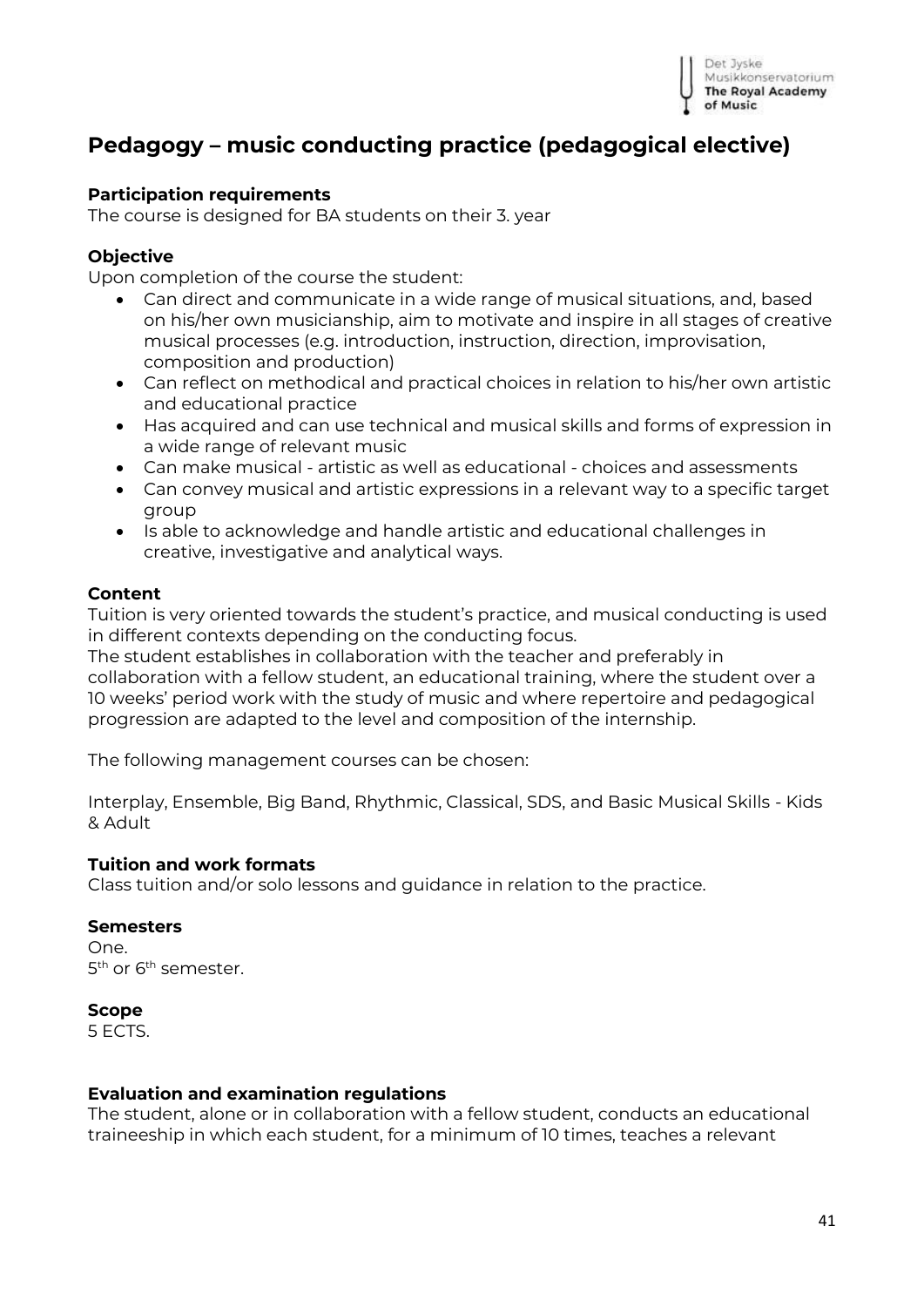

internship team (concert team, choir, fan group, etc.) for lessons of a minimum of 50 minutes.

#### Examination

#### *Examination content*

- Teaching demonstration in a lesson with a duration of 45 minutes
- Conversation. After the teaching demonstration, the examiner comments on the internship and lesson progress and answers questions from the examiners
- Written report. The report (5-8 pages excluding annexes) should contain:
- Description of the internship course reviewed.
- Student descriptions. o Description of objectives.
- Description of one or more selected lessons.
- Evaluation of the process.
- As appendix: List of reviewed material and examples of material.

#### *Examination format*

Practical exam and written report. Duration of the practical test 45 minutes, conversation and voting: 30 minutes, a total of 75 minutes. Scope of written report: 5-8 pages. The report is submitted at a time announced by the student office, but no later than 14 days before the exam.

#### *Marking and evaluation*

Internal censorship. One overall grade. The assessment must reflect the degree to which the learning objectives for the subject are met.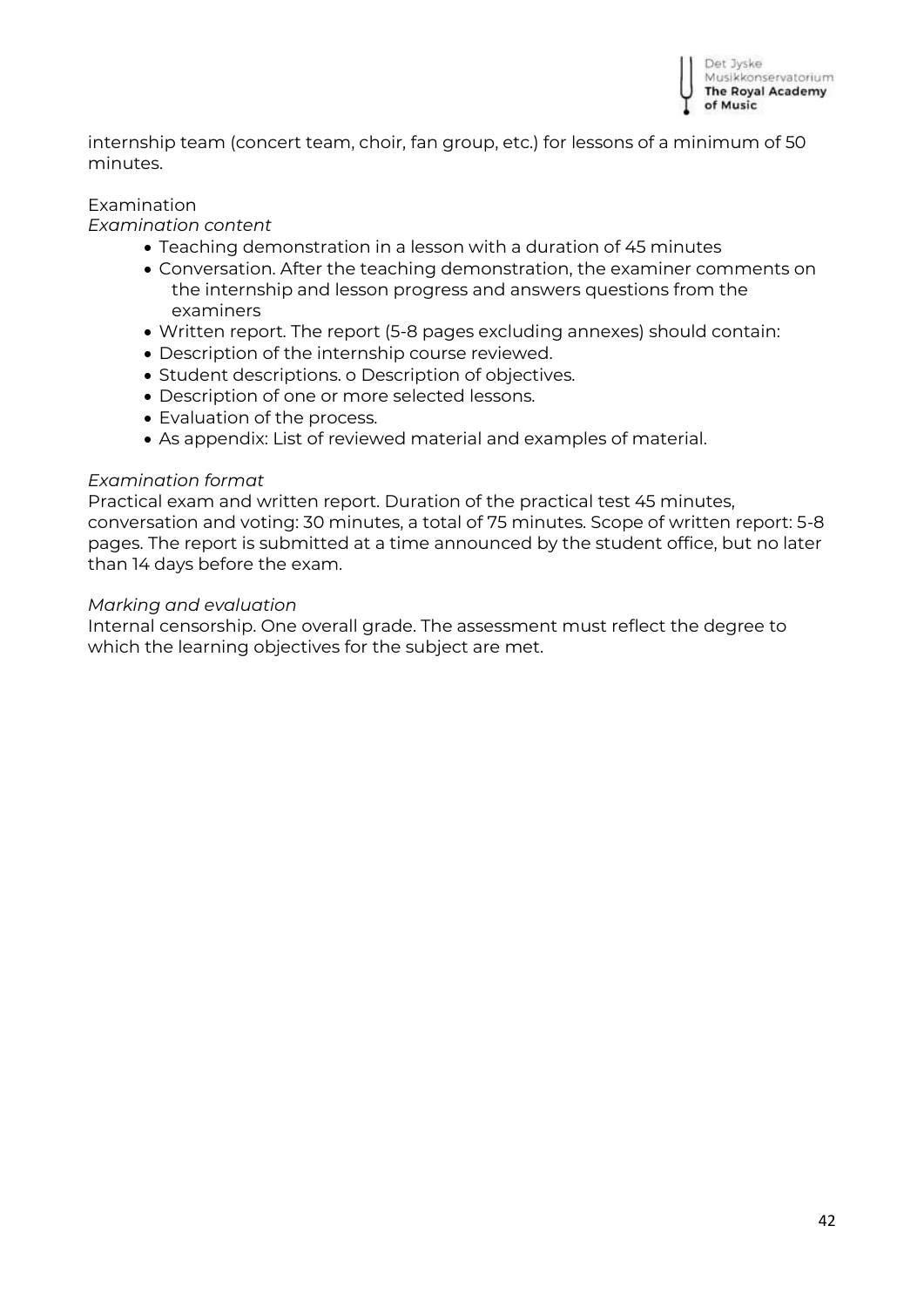# <span id="page-42-0"></span>**Performance on stage (artistic elective)**

# **Participation requirements**

Experience with live performance.

# **Objective**

Upon completion of the course the student:

- Can reflect upon practice and method choices in relation to his/her own stage performance as well as the performance of others
- Possesses basic theoretical knowledge of the concert's instruments, structure, and the interaction between music and visual communication
- Can convey musical and artistic expression in a way relevant to a specific target group.

#### **Content**

The course combines practical and theoretical work with stage performance and the visual aspect of the concert. Based on various theorists, we work with topics such as how to structure a set list and visually structure the concert in relation to music and interaction, personal expression, freedom and safety on stage, pictures, and narratives in music, speak between the songs, visual moments and audience contact. The students' stage performance is developed through practical exercises and collective feedback.

#### **Tuition and work formats**

Class tuition. Concert performance with feedback.

### **Semesters**

One. 2<sup>nd</sup>, 4<sup>th</sup>, 5<sup>th</sup> or 6<sup>th</sup> semester.

### **Scope**

5 ECTS.

#### **Evaluation and examination regulations**

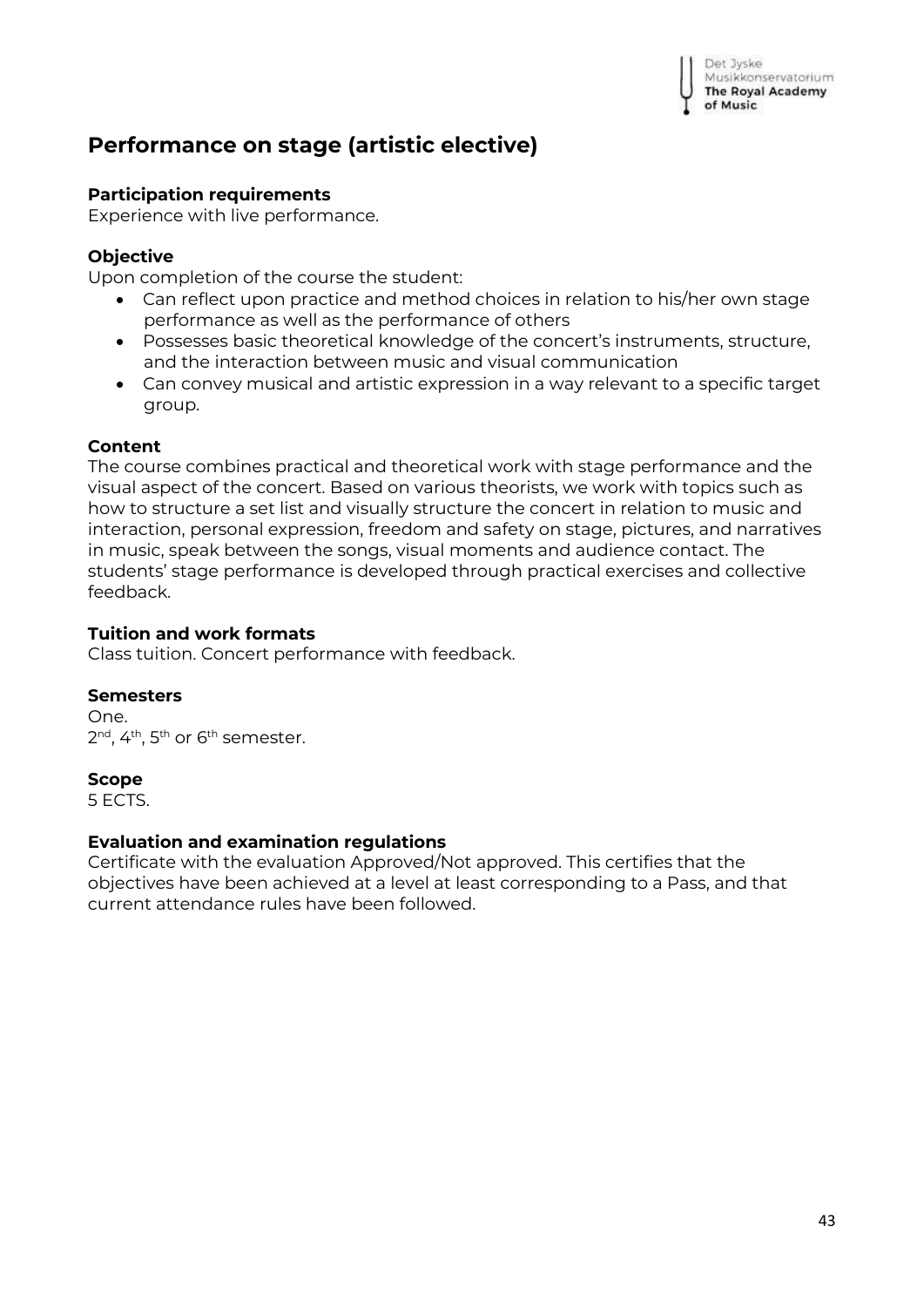

# <span id="page-43-0"></span>**Pop/jazz music production (artistic elective)**

# **Participation requirements**

None.

# **Objective**

Upon completion of the course the student:

- Has basic knowledge of various tools in contemporary sound and music production
- Can reflect on his/her own practice in relation to pop/jazz sound and music production
- Manages to creatively integrate practical skills at a basic level
- Can make reflected choices and put her/his own professional skills into play in a creative collaboration with colleagues
- Can independently take responsibility for her/his own learning needs, creative development potential and structure time and work

#### **Content**

Practical work is done on various subject areas within pop/jazz sound and music production at a basic level: Tuition contains subject-relevant cases, where work is done on analysis of different production technical approaches for sound recording and processing. The student is challenged in relation to reflections on aesthetics, sound and other creative tools through reflected presentations and exercises. Relevant literature is included.

### **Tuition and work formats**

Class tuition, group work and individual guidance.

#### **Semesters**

One. 4<sup>th</sup>, 5<sup>th</sup>, or 6<sup>th</sup> semester.

#### **Scope**

5 ECTS.

### **Evaluation and examination regulations**

On a date announced by the teacher, 2 productions are submitted - independently prepared by the student in connection with the course of the teaching and a paper (2- 4 pages) that briefly explains each song and the work done.

#### Examination

Evaluation in the form of a 20-minute conversation about the submitted productions and the accompanying report. Finally, the evaluation is part of the course.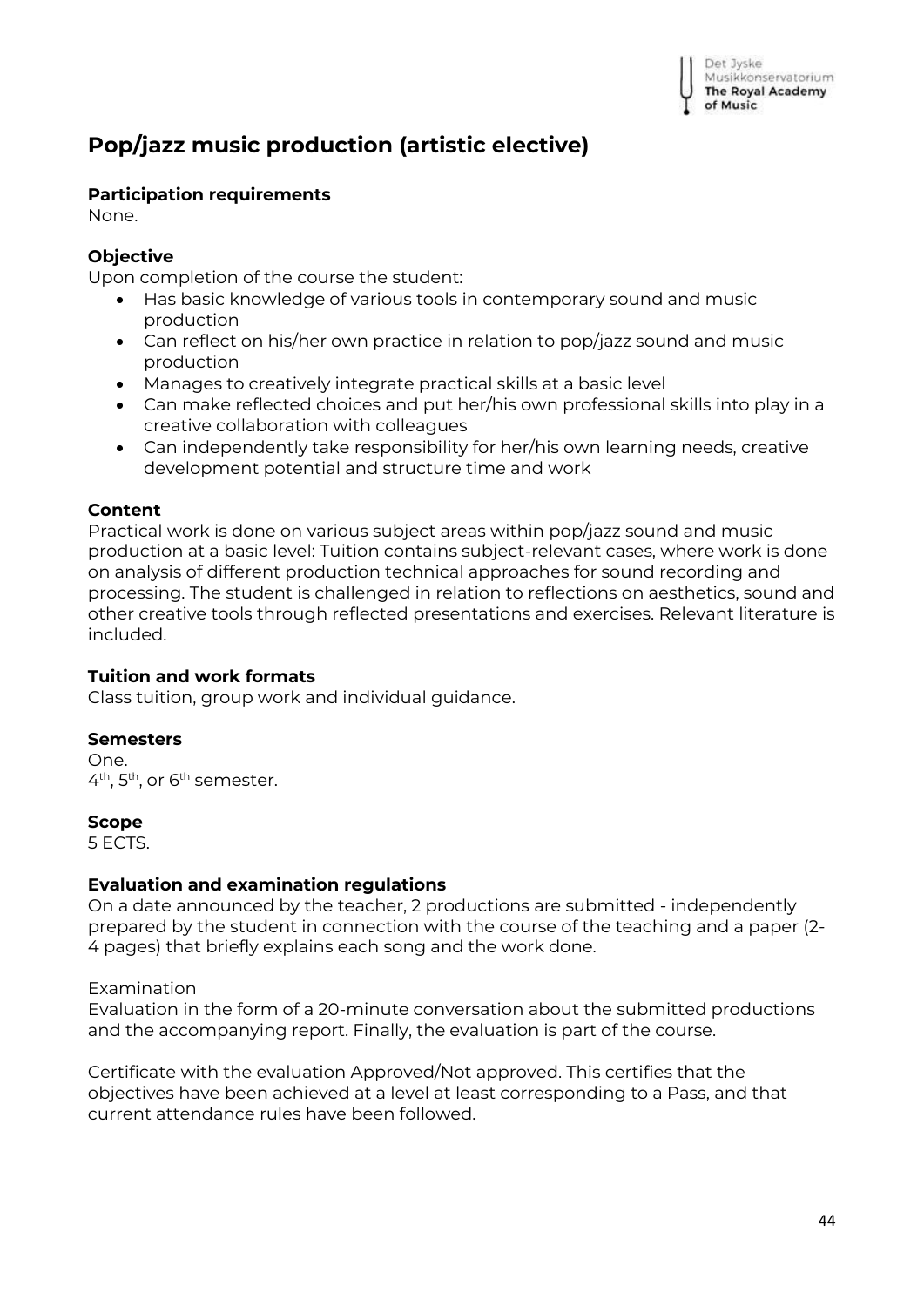# <span id="page-44-0"></span>**Practical ear training (artistic elective)**

# **Participation requirements**

None.

# **Objective**

Upon completion of the course the student:

- Must have extended knowledge and experience in relation to
	- Learning by ear (repertoire)
	- Imitation and melodic language
	- Theme interpretation
	- Auditory dictation.

# **Content**

Developing the student's ability for practical ear training. Developing and working with exercises and approaches within this field. During tuition, the student will use the main instrument, song and partly piano.

Tuition may include ear training in relation to improvisation and interplay, imitation and melodic language, theme interpretation and listening.

# **Tuition and work formats**

Class tuition.

# **Semesters**

One. 4<sup>th</sup>, 5<sup>th</sup>, or 6<sup>th</sup> semester.

# **Scope**

5 ECTS.

### **Evaluation and examination regulations**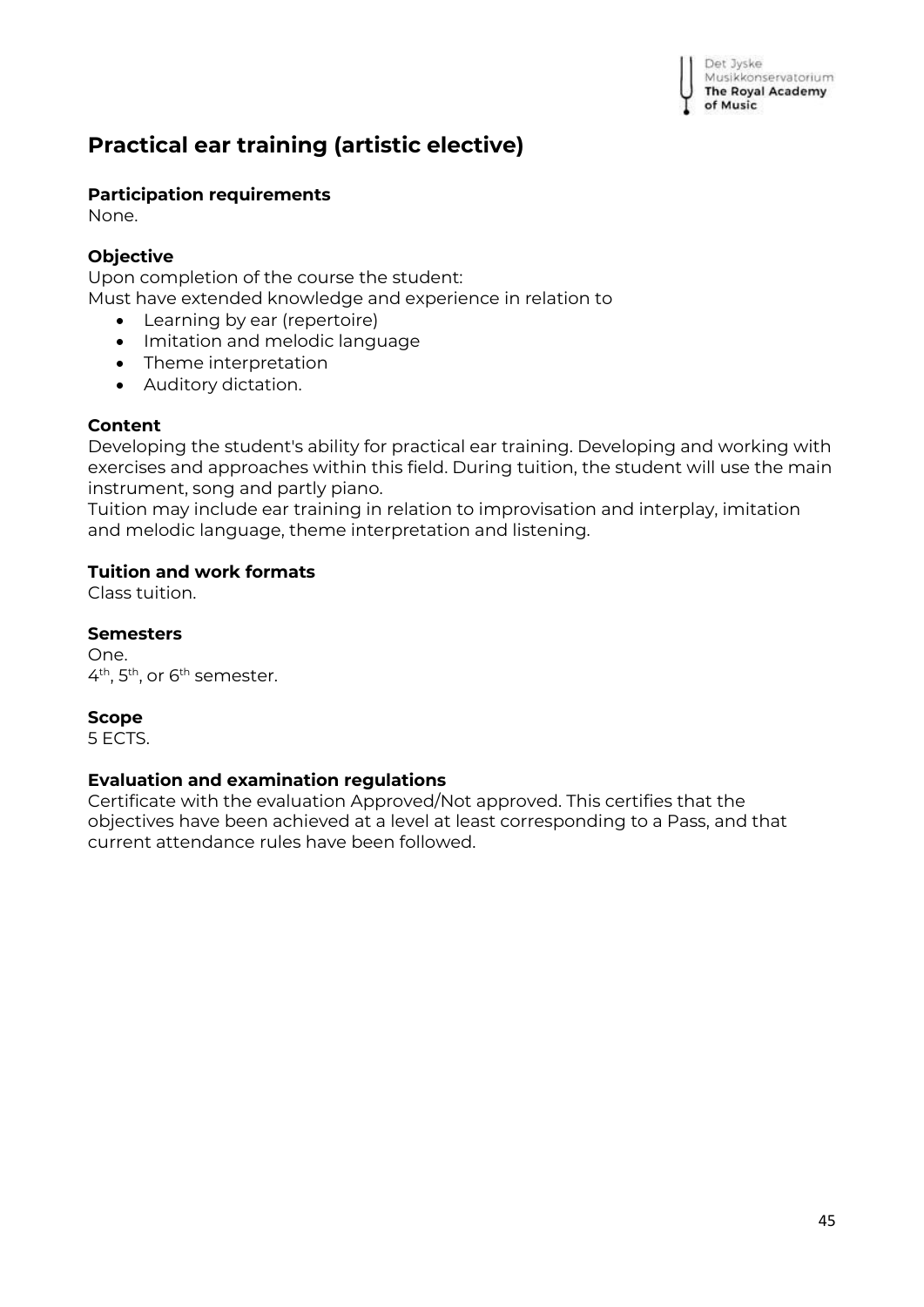

# <span id="page-45-0"></span>**Practice and inspiration (artistic elective)**

#### **Participation requirements**

None.

#### **Objective**

Upon completion of the course the student has worked with the following in relation to practice:

- Preoccupation, commitment, curiosity and expanding one's own horizon
- Presence and focus
- Concentration and patience
- Strength and endurance
- Body awareness
- Flow
- Sound and dynamics.

#### **Content**

Tuition helps stimulate the students to practice in an active and concentrated manner, and thus to find new approaches to practicing. The aim is to lay a foundation for finding lifelong joy in practicing. Furthermore, focus is on the quality of practicing, including practice in relation to others.

#### **Tuition and work formats**

Class tuition.

#### **Semesters**

One. 2<sup>nd</sup>, 4<sup>th</sup>, 5<sup>th</sup>, or 6<sup>th</sup> semester.

#### **Scope**

5 ECTS.

#### **Evaluation and examination regulations**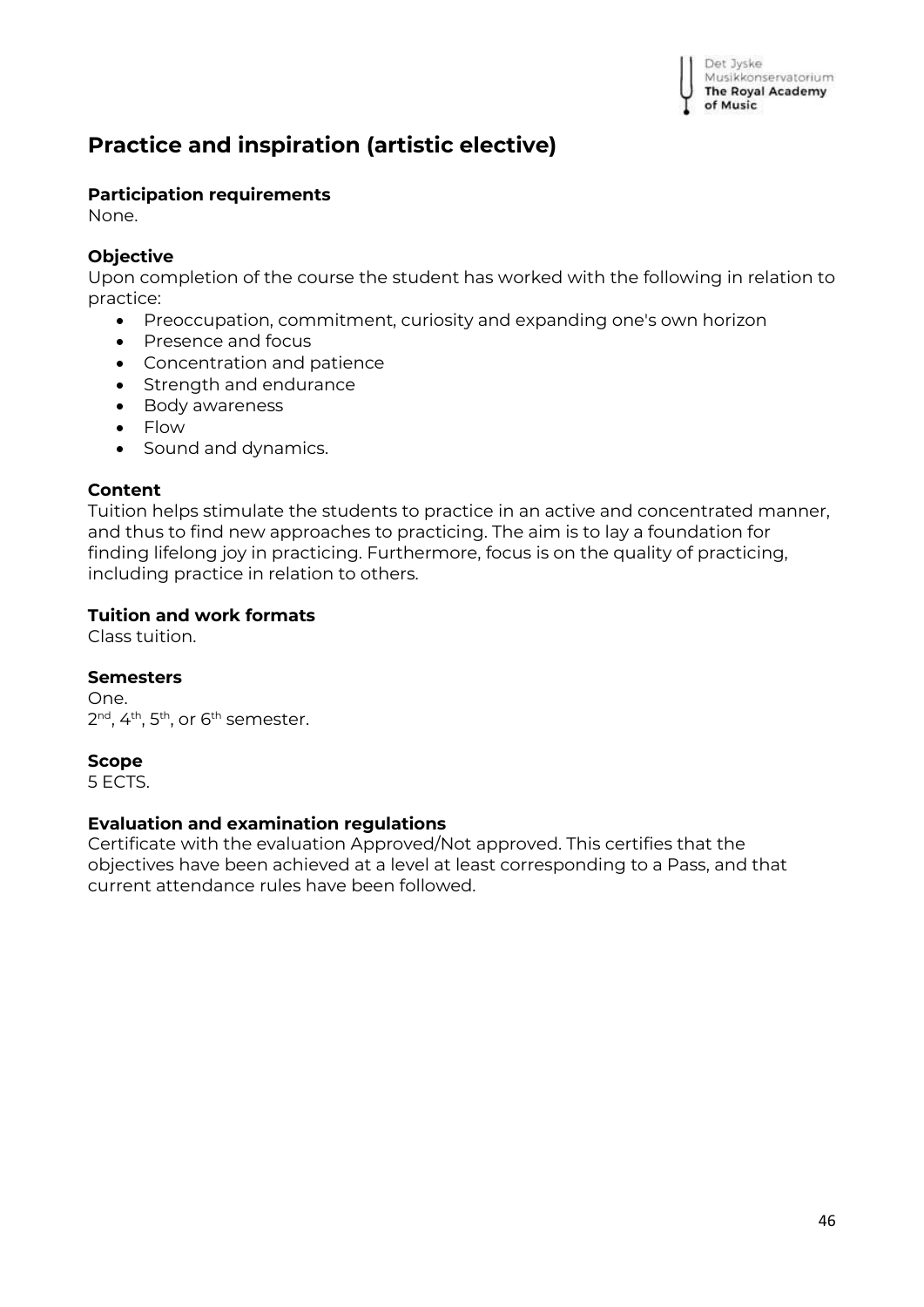# <span id="page-46-0"></span>**Practice and performance (artistic elective)**

## **Participation requirements**

None.

# **Objective**

Upon completion of the course the student:

- Possesses knowledge of theoretical approaches to his/her own study, practice, musical interaction, and concert performance
- Can analyze and reflect on own and others' approach to the practicing for a concert situation
- Possesses the tools and experience to provide constructively qualified sparring and feedback.

#### **Content**

Presentation of texts and theoretical knowledge regarding practice, performance, and feedback.

Video recordings of rehearsal and performance situations will be made.

Performance workshops with feedback and reflection exercises.

The course concludes with a presentation to the team of a central topic from the course.

### **Tuition and work formats**

Class tuition.

### **Semesters**

One. 2<sup>nd</sup>, 4<sup>th</sup>, 5<sup>th</sup>, or 6<sup>th</sup> semester.

### **Scope**

5 ECTS.

#### **Evaluation and examination regulations**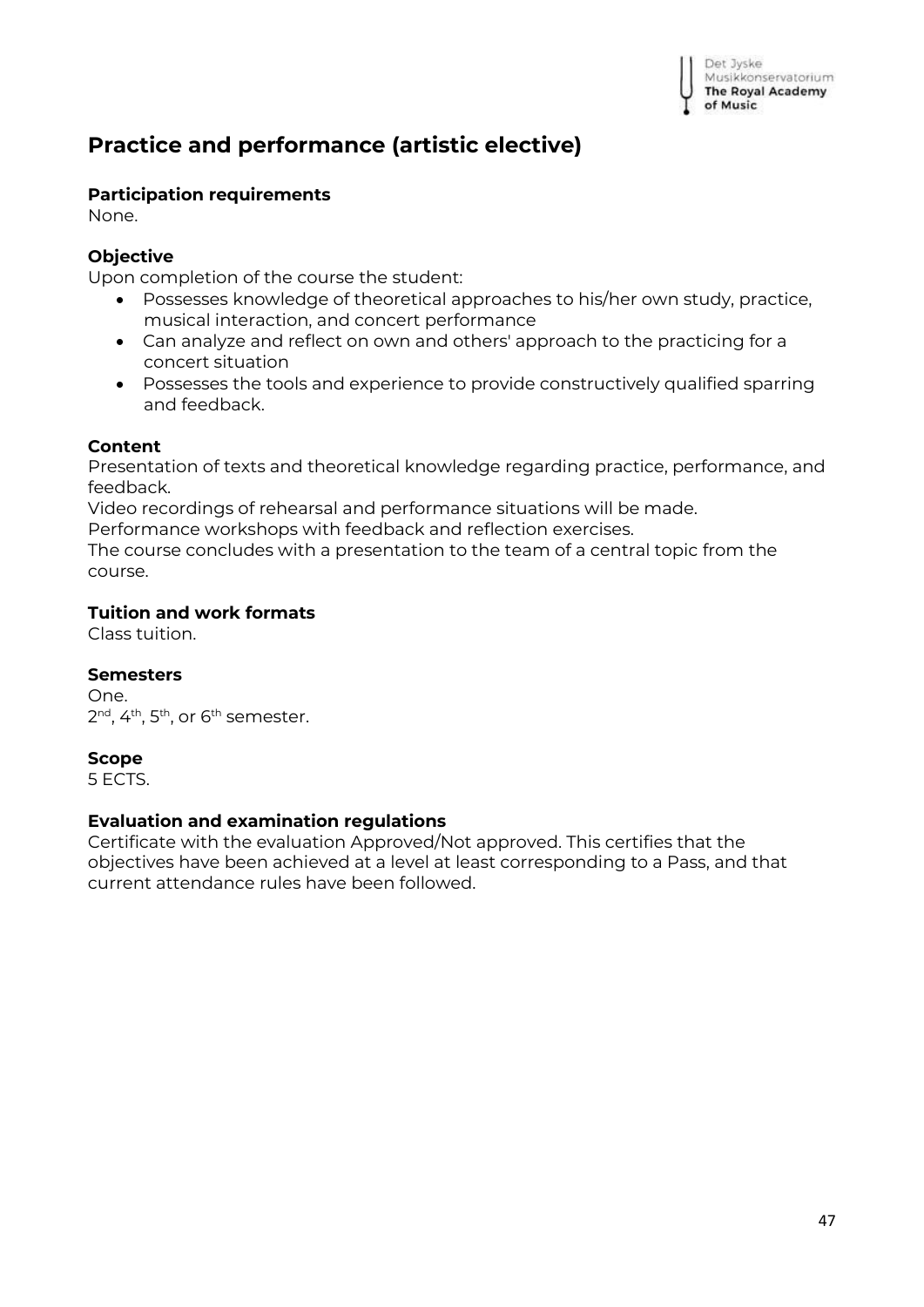# <span id="page-47-0"></span>**Programming 1 (artistic elective)**

# **Participation requirements**

None.

# **Objective**

Upon completion of the course the student:

- Can use programming creatively in her/his own artistic practice
- Is familiar with programming in Max
- Can identify her/his own learning needs and creative potential regarding basic programming.

# **Content**

The course aims to develop specialized tools for sound art and musical performance by means of simple programming. The focus is on artistic possibilities in composition and the development of interactive installations.

# **Tuition and work formats**

Class tuition.

# **Semesters**

One. 2<sup>nd</sup>, 4<sup>th</sup>, 5<sup>th</sup>or 6<sup>th</sup> semester.

### **Scope**

5 ECTS.

### **Evaluation and examination regulations**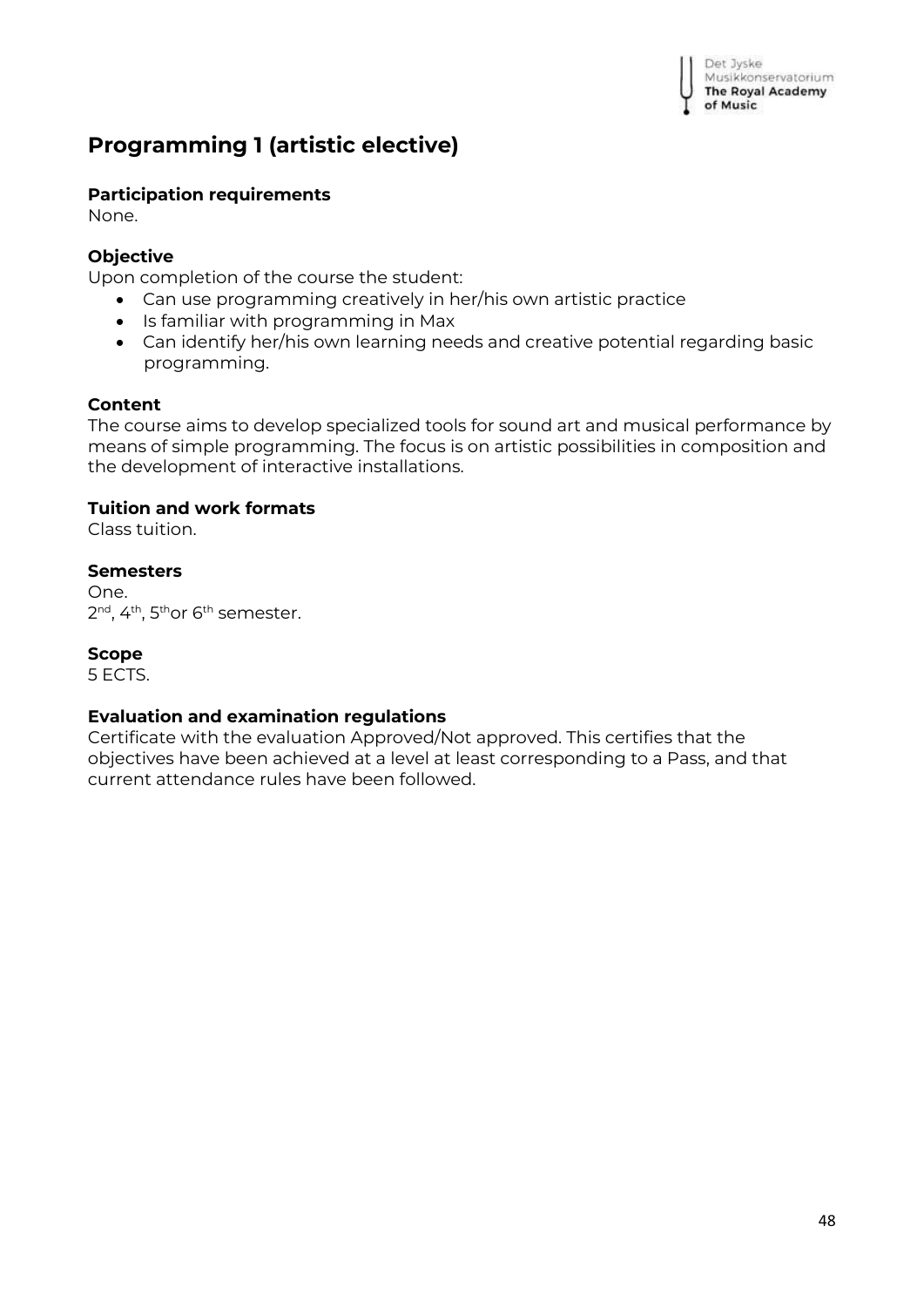Det Jyske Musikkonservatorium The Royal Academy of Music

# <span id="page-48-0"></span>**Programming 2 (artistic elective)**

#### **Participation requirements**

Participation in Programming 1 or similar programming experience.

#### **Objective**

Upon completion of the course the student:

- Can use programming creatively in her/his own artistic practice
- Is familiar with programming in Max at intermediate level
- Understands signal flow in Max
- Can identify her/his own learning needs and creative development potential in higher education.

#### **Content**

The course continues to focus on working with programming in i.a. Max, and the student are introduced, among other things, to video processing as well as 3D graphics.

Based on the student's own practice in programming, tuition can eg. include:

- Algorithmic and generative techniques
- Cross-modal mapping (where video controls audio and vice versa)
- Arduino and sensors
- Structuring patches for live performance
- Multimedia installations

#### **Tuition and work formats**

Class tuition.

#### **Semesters**

One. 2<sup>nd</sup>, 4<sup>th</sup>, 5<sup>th</sup> or 6<sup>th</sup> semester.

#### **Scope**

5 ECTS.

#### **Evaluation and examination regulations**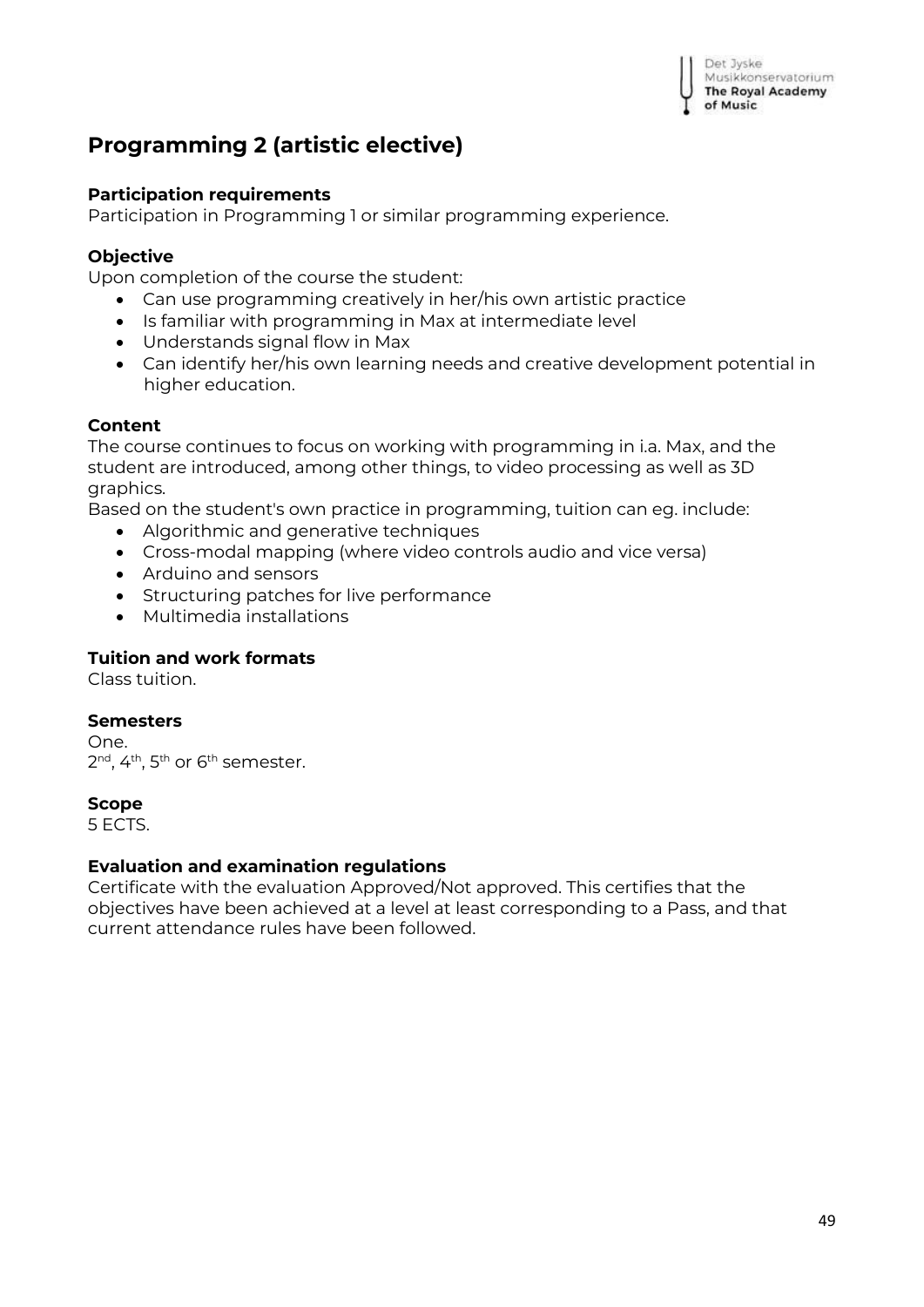

# <span id="page-49-0"></span>**Rhythm in a multidisciplinary perspective (artistic elective)**

#### **Participation requirements**

None.

#### **Objective**

Upon completion of the course the student: On a basic level:

- Can work practically with rhythm (including advanced rhythm, polyrhythms, claves in different rhythms etc.), on percussion instruments as well as other live instruments, and body percussion
- Can work fundamentally with composition (notation, "live" and using electronic software)
- Can, with rhythm as the foundation of the creative process, compose in a creative interaction between (hand-played) rhythms in Ableton Live and an acoustic set up (classical / rhythmic).

#### **Content**

The course includes teaching in basic technique on drums, percussion and classical percussion. Based on i.e. different rhythmic traditions (e.g. kanakol) work on composition in a broad academic perspective. Introduction to theory and practice of composition in Ableton Live (software program), as well as introduction to advanced polyrhythmic. Tuition is organized with the inclusion of e-learning, so that the individual student's prerequisites in each area are met with the opportunity for specialization in specific areas of interest and are finally brought together towards a cross-disciplinary objective. The subject concludes with an overall concert / presentation.

#### **Tuition and work formats**

Class tuition.

#### **Semesters**

One. 4<sup>th</sup>, 5<sup>th</sup>, or 6<sup>th</sup> semester.

#### **Scope**

5 ECTS.

#### **Evaluation and examination regulations**

On a date announced by the teacher, a concert is played with the participants on the elective team. The student appears at the concert as responsible for presenting one composition that explains the student's specific area of interest. The student is also included in the other students' compositions at the concert.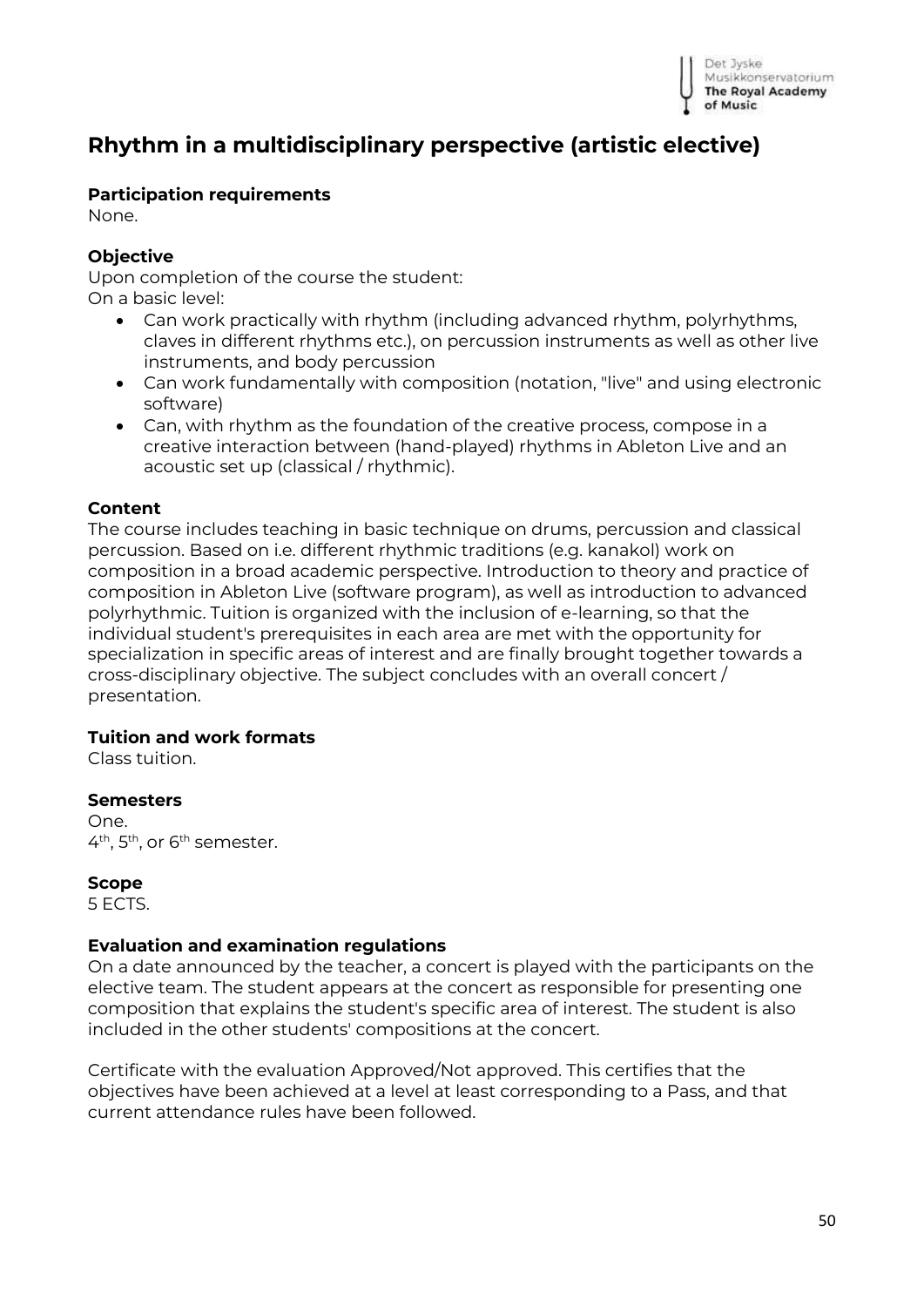# <span id="page-50-0"></span>**Romantic harmonic analysis (pedagogical elective)**

#### **Participation requirements**

None.

### **Objective**

Upon completion of the course the student:

- Has acquired a basic knowledge of the romantic harmonic style
- Can observe and explain these specific harmonic style features
- Has acquired a solid and versatile analytical readiness
- Can apply his knowledge in an interpretation of the music
- Can harmonize simple movements in a romantic style.

#### **Content**

This elective offers insight into the world of romantic music through analyzes, exercises and, not least, discussions about music and its instruments.

#### **Tuition and work formats**

Class tuition.

Tuition takes place as a mixture of lectures, analyzes, discussions, exercises, student presentations, etc. During the course, we will jointly design a logbook containing the most important observations and conclusions as well as templates for teaching courses that can be used in our own future teaching practice.

During the course, the student participates actively through the submission of course exercises, analyzes, participation in discussions and preparation of material for the electoral logbook

#### **Semesters**

One. 2<sup>nd</sup>, 4<sup>th</sup>, 5<sup>th</sup> or 6<sup>th</sup> semester.

#### **Scope**

5 ECTS.

#### **Evaluation and examination regulations**

Certificate with the evaluation Approved/Not approved. This certifies that the objectives have been achieved at a level at least corresponding to a Pass, and that current attendance rules have been followed.

Det Jyske Musikkonservatorium **The Royal Academy** of Music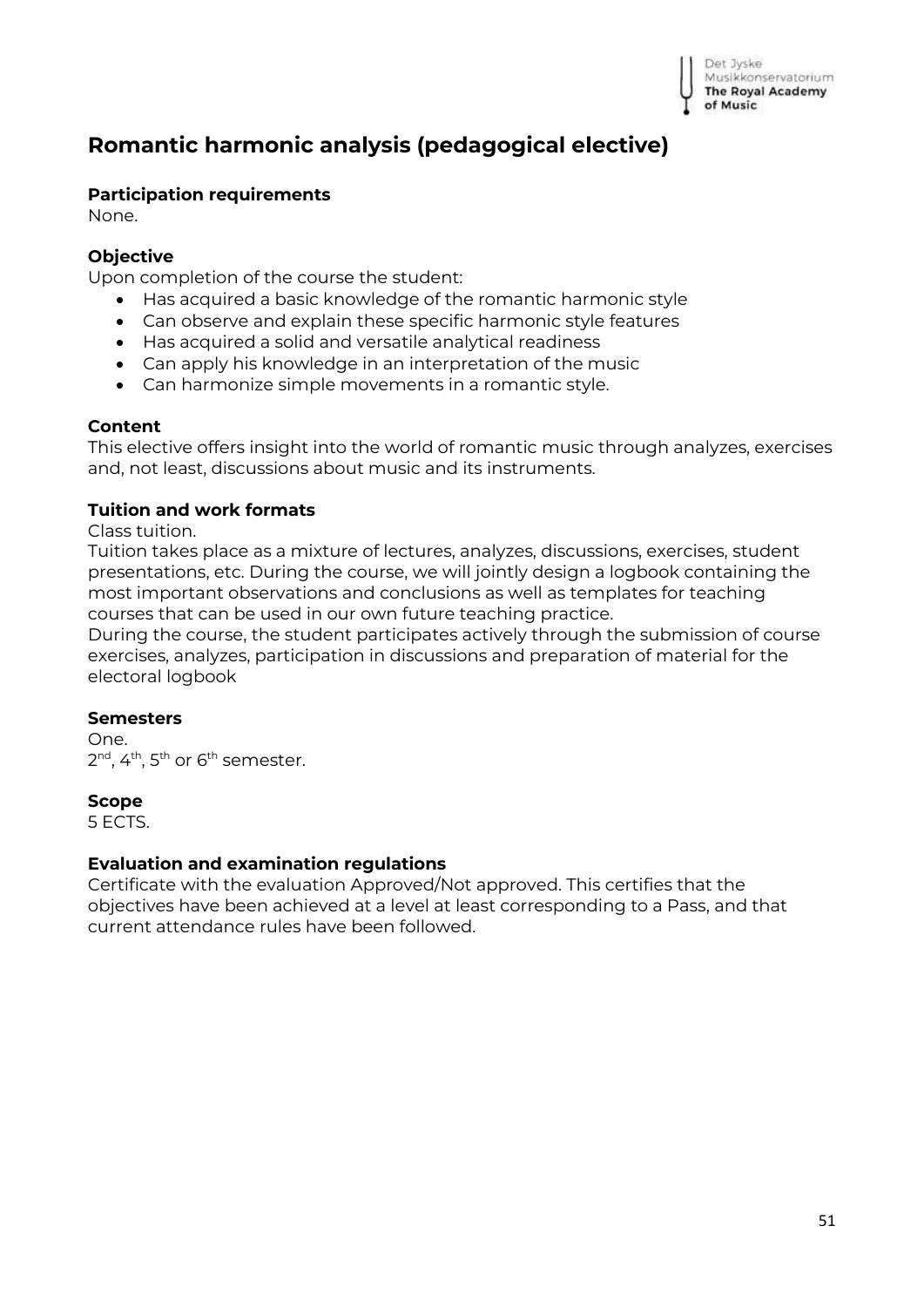# <span id="page-51-0"></span>**Rotation and arrangement (pedagogical elective)**

#### **Participation requirements**

None.

### **Objective**

Upon completion of the course the student:

- Possesses basic knowledge of the function of the various instruments in interplay
- Has an understanding of the role of the individual instruments interacting
- Has basic musical and technical skills on the instruments: guitar, bass, keyboard,
- drums, percussion, and microphone at a level that supports professional work
- Possesses knowledge and experience of notation and arrangement
- Has ability to make relevant musical choices and judgments
- Can work creatively, investigatively and analytically in a musical context
- Can work independently and constructively in different musical contexts
- Can identify own learning needs and creative development potentials and prioritize time and structure work efforts in relation to these.

#### **Content**

Tuition includes a general introduction to the use of the instrumentation, including stylistic characters, ostinates and riffs, instrumentation, playing techniques and notation, adaptation of instrumental tasks, simple improvisation, and vocal polyphony. Furthermore, we will be working on arrangements.

### **Tuition and work formats**

Class tuition of up to 8 students

#### **Semesters**

One. 2<sup>nd</sup>, 4<sup>th</sup>, 5<sup>th</sup>, or 6<sup>th</sup> semester.

#### **Scope**

5 ECTS.

### **Evaluation and examination regulations**

At the end of the course, on a date given by the teacher, the student submits 3 arrangements and recordings thereof. The arrangements must all be handed in in a written form (pdf).

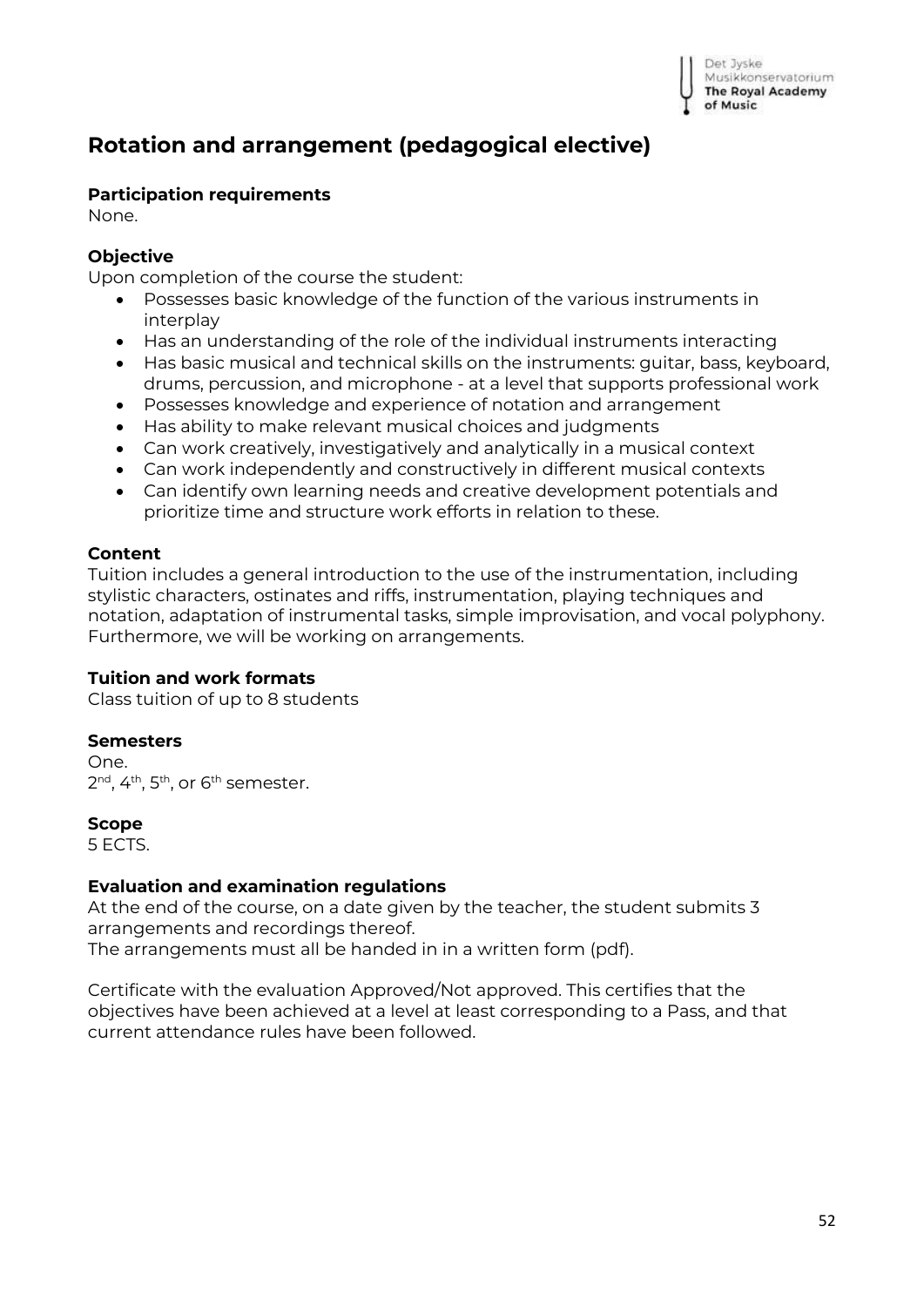Det Jyske Musikkonservatorium **The Royal Academy** of Music

# <span id="page-52-0"></span>**Salon (pedagogical elective)**

#### **Participation requirements**

None.

#### **Objective**

Upon completion of the course the student:

- Has acquired new cultural insights and has been challenged and developed his/her attitude
- Has developed skills in focused and meaningful discussion
- Has developed an open-minded curiosity and joy
- Has found substance, spirit and wonder
- Has found new ways to develop creatively and operationally
- Can initiate and conduct a discussion as well as write a summary
- Can advocate his/her profession and deed
- Has a nuanced idea of future work as a musician, educator and "person of culture".

### **Content**

A salon is a "place where a circle of people with artistic, literary or political interests meet for reading, musical entertainment, discussion and socializing". Here we get together to share ideas and views, to be inspired and to inspire others. Here one can freely discuss and agree or disagree – to gain knowledge about oneself and others.

#### **Tuition and work formats**

Class tuition.

There is no agenda other than, naturally, tuition includes subjects of music, art, culture and society. As a starting point, based on a number of examples and texts, we will discuss aspects of the different types of art where ideas "meet". But the intention is that everyone should be invited in with e.g. a text, a picture, a piece of music. Writing will be included in the form of short essays, manifests or poetry. In addition, during the course, we will jointly design a logbook with the main observations and conclusions as well as templates for teaching courses that can be used in our own future teaching practice.

During the course, the student actively participates through presentations, submission of small texts, analyzes, participation in discussions and preparation of material for the electoral logbook.

#### **Semesters**

One. 2<sup>nd</sup>, 4<sup>th</sup>, 5<sup>th</sup>, or 6<sup>th</sup> semester.

#### **Scope**

5 ECTS.

#### **Evaluation and examination regulations**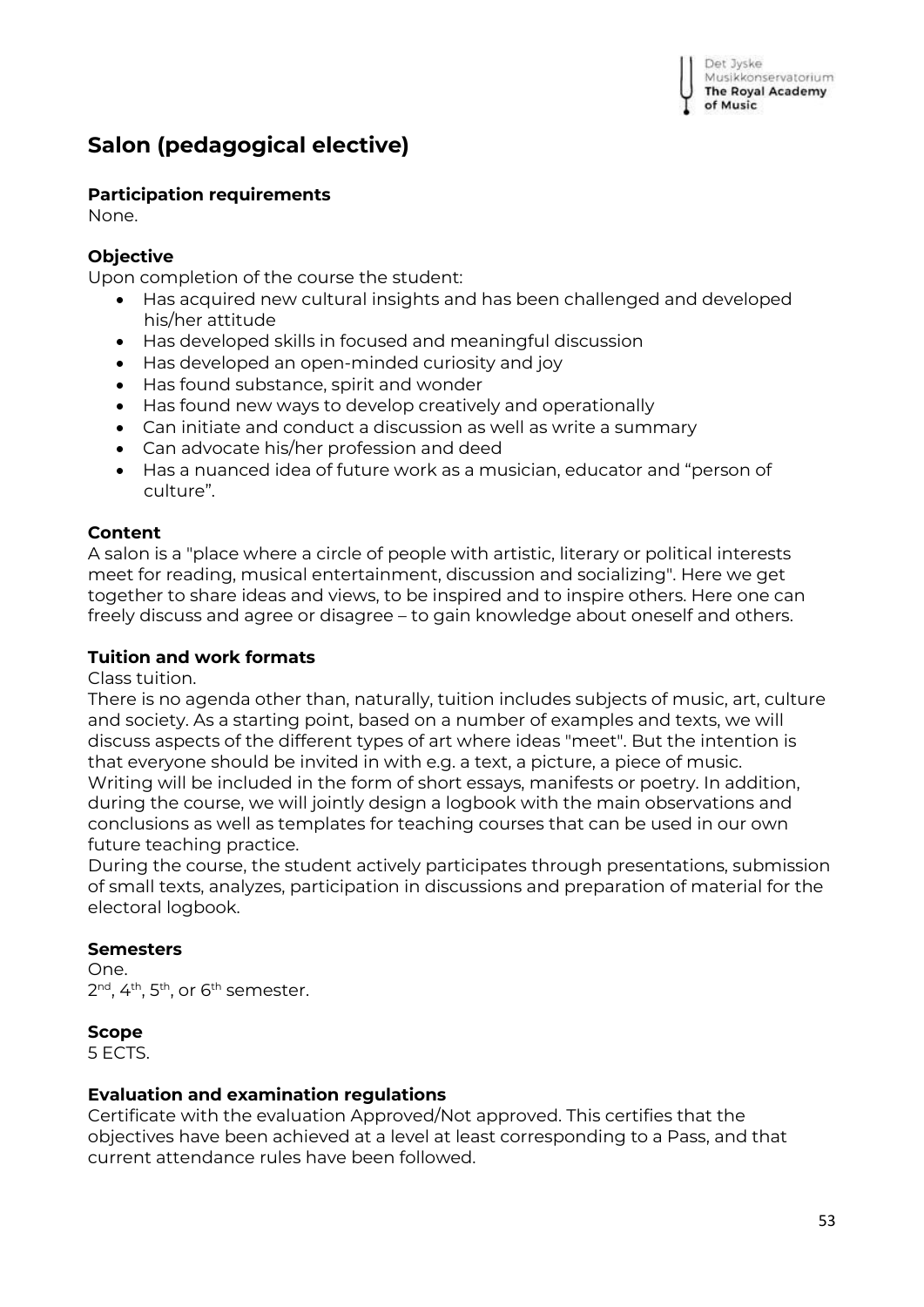# <span id="page-53-0"></span>**Singing, dancing and playing (SDS) (artistic elective)**

#### **Participation requirements**

None (however not for RMB-students).

#### **Objective**

Upon completion of the course the student:

- Possess basic knowledge of artistic and technical / physical practice
- Is able to understand and reflect on practice and method choice in relation to own artistic practice
- Has ability to integrate theoretical and practical aspects of the subject
- Master musical and technical / physical skills and forms of expression
- Is able to make qualified and reflected artistic choices
- Can handle complex and unpredictable, creative challenges in developing a musicianship in a globalized world
- Can independently initiate and lead musical interplay and interdisciplinary collaboration in a motivating and inspiring way in the role of musician
- Can independently take responsibility for own learning needs, specialization opportunities and creative development potential, as well as structure time and work effort

#### **Content**

The course is based on the close connection between body, music and man. We work with our own skills as well as musical, physical and educational tools, which can be differentiated to all levels and group sizes.

The course can include:

- Anchoring in the body
- Groove, bodily and musical
- Various percussion instruments
- Communication and the relational
- Creativity and improvisation

#### **Tuition and work formats**

Class tuition.

#### **Semesters**

One. 2<sup>nd</sup>, 4<sup>th</sup>, 5<sup>th</sup>, or 6<sup>th</sup> semester.

#### **Scope**

5 ECTS.

#### **Evaluation and examination regulations**

Certificate with the evaluation Approved/Not approved. This certifies that the objectives have been achieved at a level at least corresponding to a Pass, and that current attendance rules have been followed.

Det Jyske Musikkonservatorium **The Royal Academy** of Music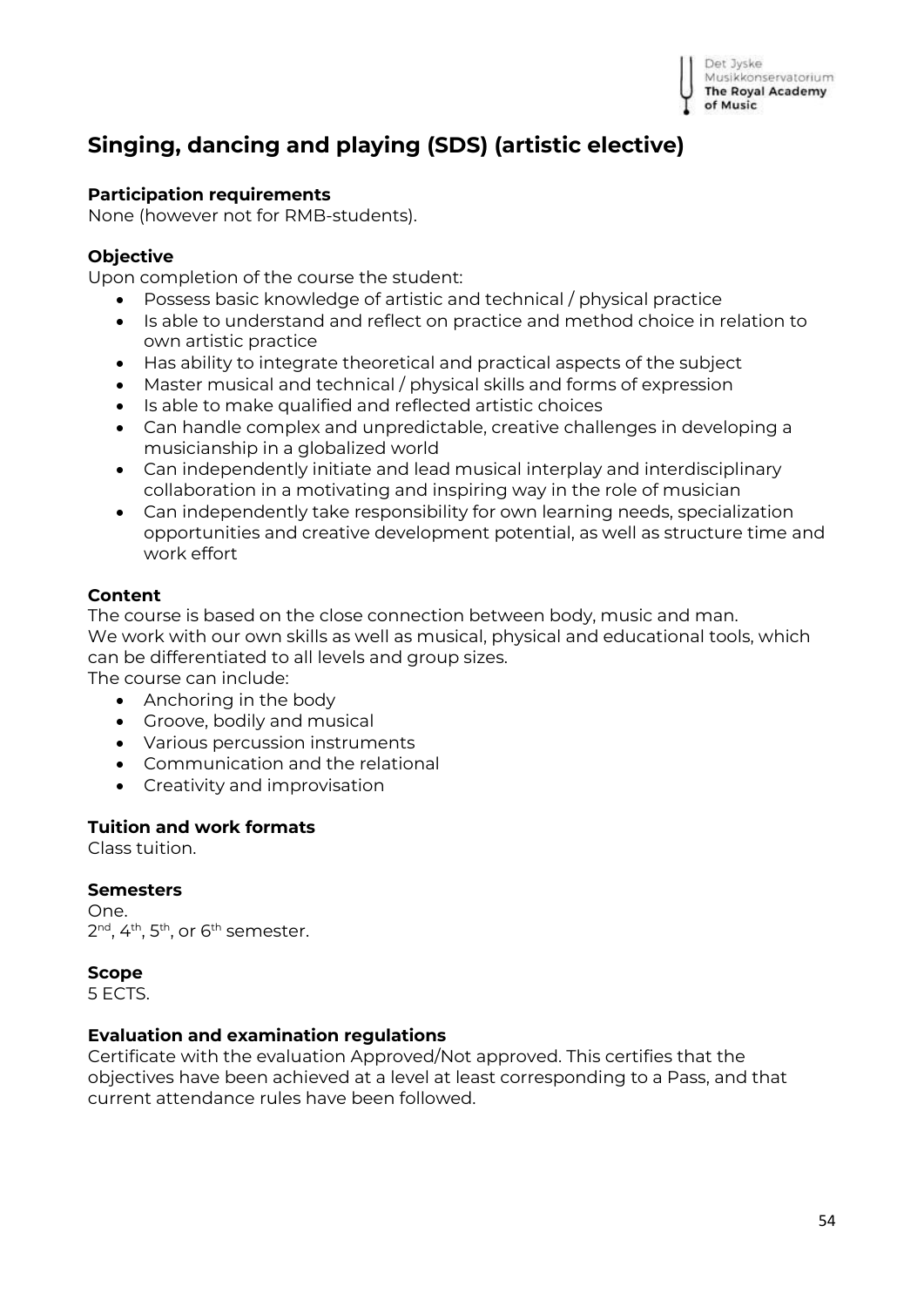Det Jyske Musikkonservatorium **The Royal Academy** of Music

# <span id="page-54-0"></span>**Songwriting (artistic elective)**

#### **Participation requirements**

None (however not for Songwriting students).

#### **Objective**

Upon completion of the course the student:

- Has song writing skills at basic artistic level
- Possess knowledge of artistic professional practice in songwriting
- Possesses knowledge of aesthetic and technical approaches in modern songwriting
- Is mastering critical and analytical approaches to songwriting
- Can handle complex and unpredictable, creative challenges in artistic processes
- Can independently take responsibility for own learning needs, specialization opportunities and creative development potential, as well as structure time and work effort

#### **Content**

Basic tools in songwriting are used, including text, melody, harmonization, and chords. Practical work is done on songwriting and collegial supervision and feedback is provided.

#### **Tuition and work formats**

Class tuition and/or solo lessons

#### **Semesters**

One. 2<sup>nd</sup>, 4<sup>th</sup>, 5<sup>th</sup>, or 6<sup>th</sup> semester.

#### **Scope**

5 ECTS.

#### **Evaluation and examination regulations**

On a date announced by the teacher, 3 songs are submitted - independently prepared by the student in connection with the course. A paper is also prepared that briefly describes each song and the student's work with it.

Evaluation in the form of a 20-minute conversation about the submitted songs and paper. The evaluation is part of the end of the course.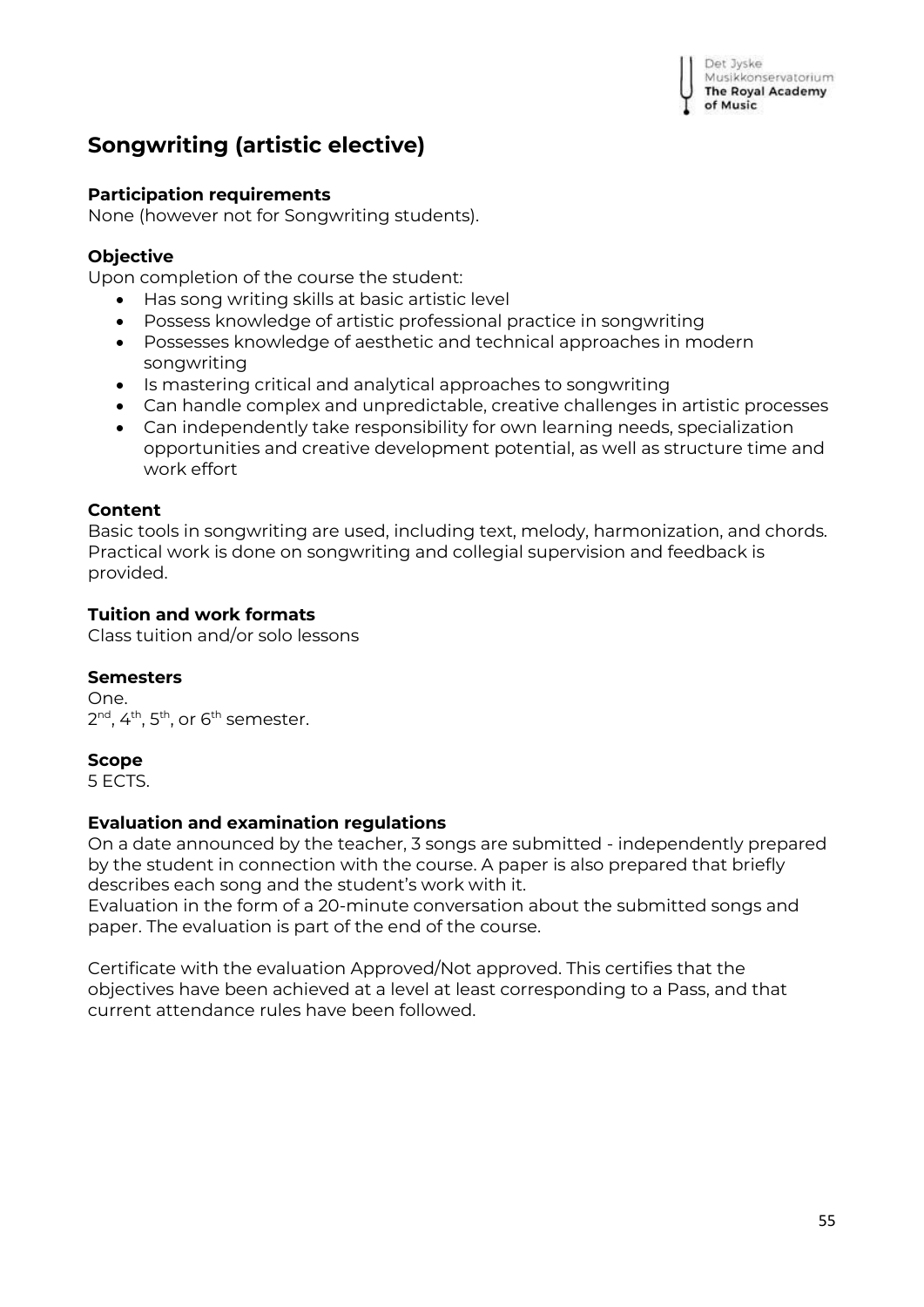

# <span id="page-55-0"></span>**Songwriting focusing on lyrics (artistic elective)**

#### **Participation requirements**

None.

#### **Objective**

Upon completion of the course the student:

- Can express him or herself in a relevant and personal manner through lyrics
- Has experience with methods of writing lyrics and can apply them to his/her own practice
- Is familiar with theories of poetry, prose, and textual analysis
- Can handle complex and unpredictable creative challenges in artistic processes.

#### **Content**

The course will focus on both creative writing of lyrics and theoretical knowledge of text, form, and analysis. The student builds a language for feedback and critical reflection and, through the subject, examines his own personal language that suits his/her artistic practice.

#### **Tuition and work formats**

#### Class tuition.

At the end of the course, 3 pieces of lyrics are submitted that have been independently prepared by the student in connection with the course. In the case of co-writers, the student's share of the work is explained. An overview must also be provided, presenting each piece of lyrics. The lyrics are jointly evaluated on the team.

#### **Semesters**

One. 2<sup>nd</sup>, 4<sup>th</sup>, 5<sup>th</sup> or 6<sup>th</sup> semester.

#### **Scope**

5 ECTS.

#### **Evaluation and examination regulations**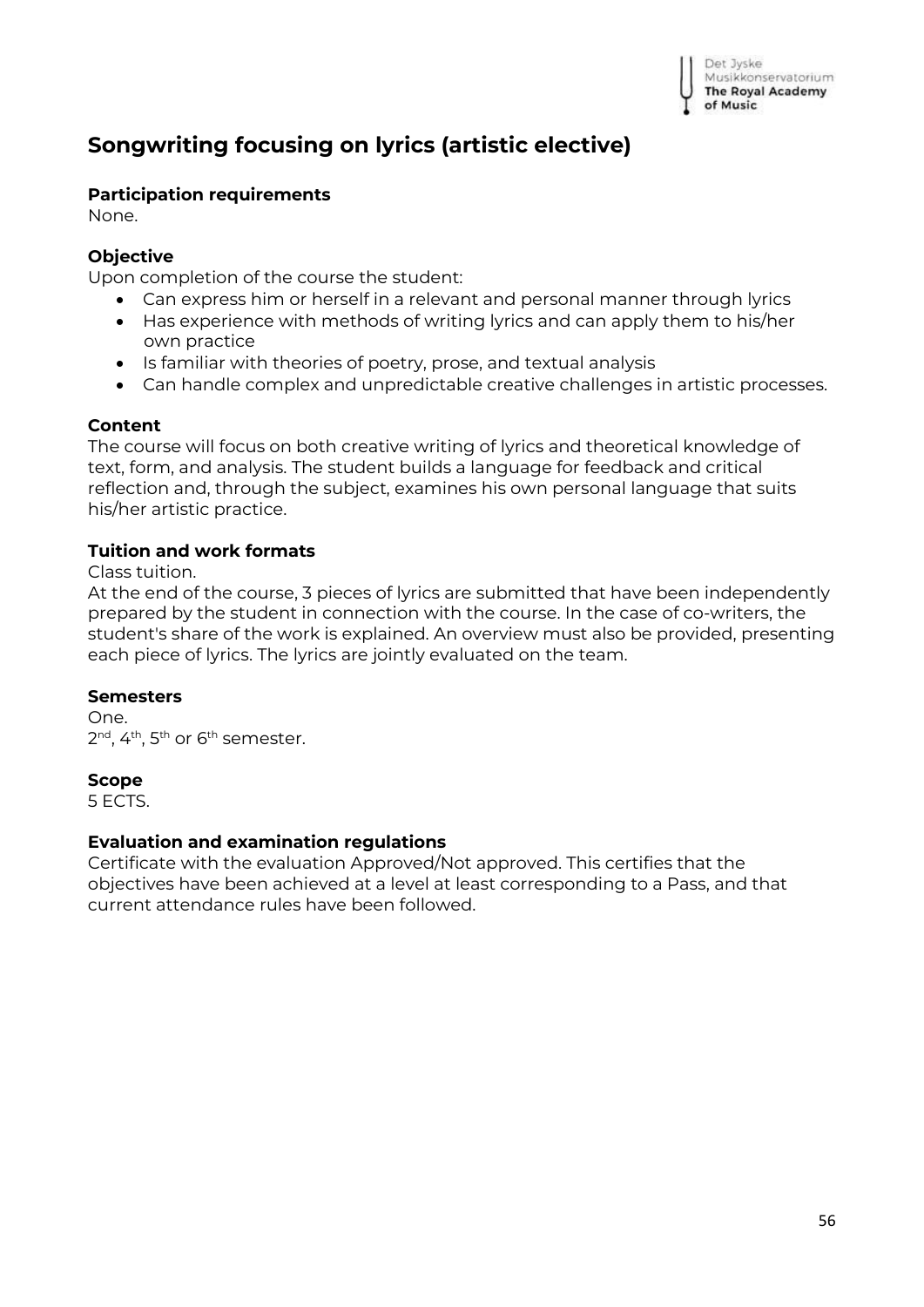

# <span id="page-56-0"></span>**Sound engineering (artistic elective)**

#### **Participation requirements**

A semester's tuition in sound engineering (DIEM and SASK) or similar practical experience.

#### **Objective**

Upon completion of the course the student:

- Possesses knowledge of technical practice, methods and theory within sound engineering
- Is able to recognize and deal with challenges in creative, investigative and analytical ways
- Can independently be part of various productions
- Can independently apply technical skills in sound and recording studio technique.

#### **Content**

The course will focus on building theoretical knowledge and practical experience with sound engineering.

Topics may include:

- Building a recording studio
- Analogue signal paths
- Analogue and digital mix
- Microphone technology.

#### **Tuition and work formats**

Class tuition.

#### **Semesters**

One. 2<sup>nd</sup>, 4<sup>th</sup>, 5<sup>th</sup> or 6<sup>th</sup> semester.

#### **Scope**

5 ECTS.

#### **Evaluation and examination regulations**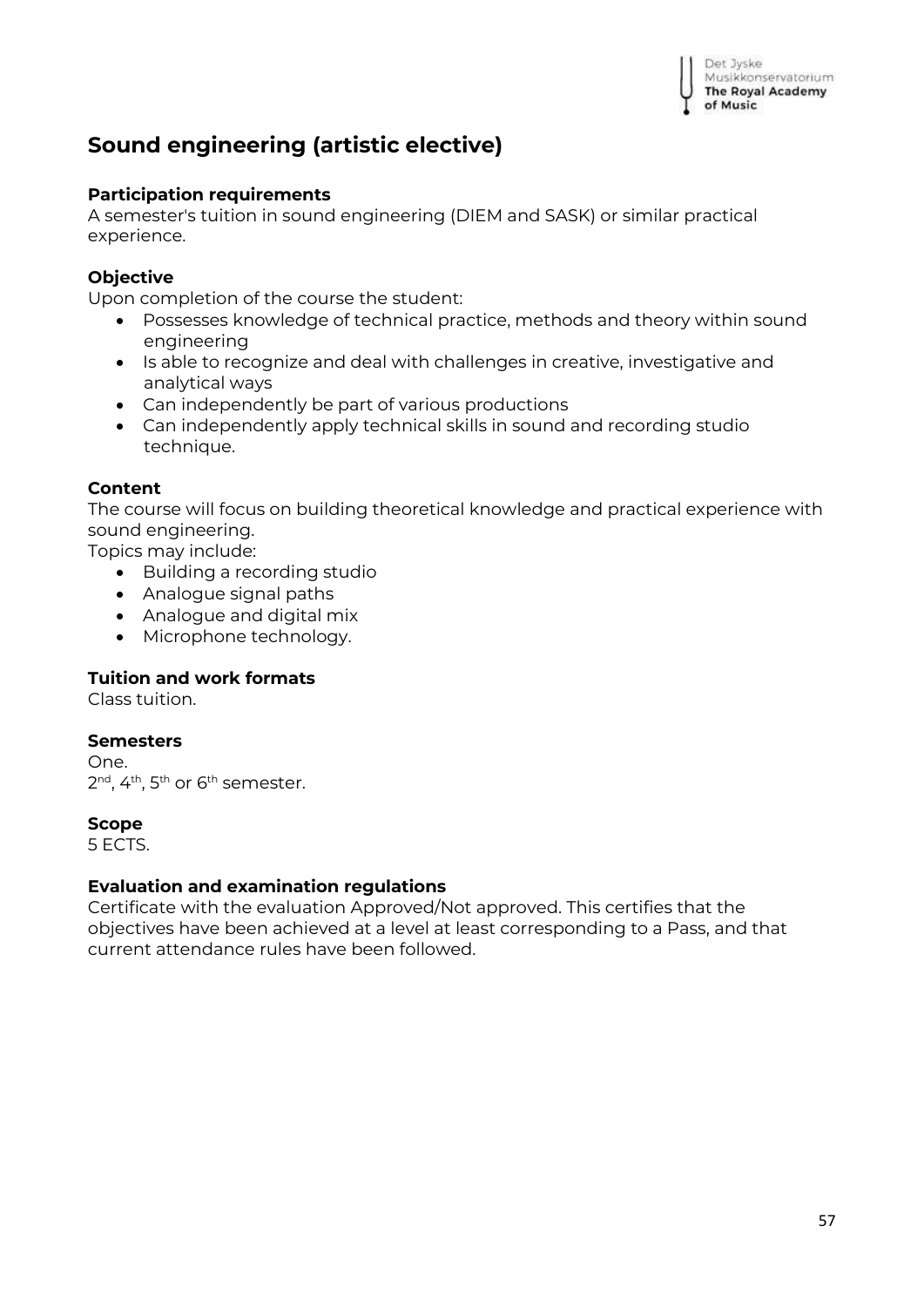

# <span id="page-57-0"></span>**Teaching electronic music (pedagogical elective)**

#### **Participation requirements**

Experience with electronic composition/production.

#### **Objective**

Upon completion of the course the student:

- Can reflect on practice and method choices in relation to teaching beginners in electronic music
- Can independently enter into interdisciplinary collaboration with professional music education actors
- Has built a versatile educational and methodical repertoire for teaching children
- Is able to recognize and manage educational challenges in a creative, investigative and analytical way
- Can collaborate with students, teachers and other non-specialists.

#### **Content**

With a practical and theoretical approach, we focus on how children can use technology in creative processes and as a means of expressing themselves musically. Tuition includes theory as well as training workshops, where the students under supervision teach children to work creatively with technology.

#### **Tuition and work formats**

Class tuition. Training.

#### **Semesters**

One. 4<sup>th</sup>, 5<sup>th</sup>, or 6<sup>th</sup> semester.

#### **Scope**

5 ECTS.

#### **Evaluation and examination regulations**

At a date given by the student administration, a paper is submitted.

The paper (scope: 5-7 pages) should contain the following:

- Brief account of the overall training
- Objectives for the training/individual workshop
- Reflection on learning outcomes for students
- Reflection on own educational practice
- Examples of teaching material.

#### Examination

Exam: Report (as described above) and oral exam Oral exam: 20 minutes conversation and 10 minutes assessment. Total duration incl. assessment: 30 minutes.

Marking and evaluation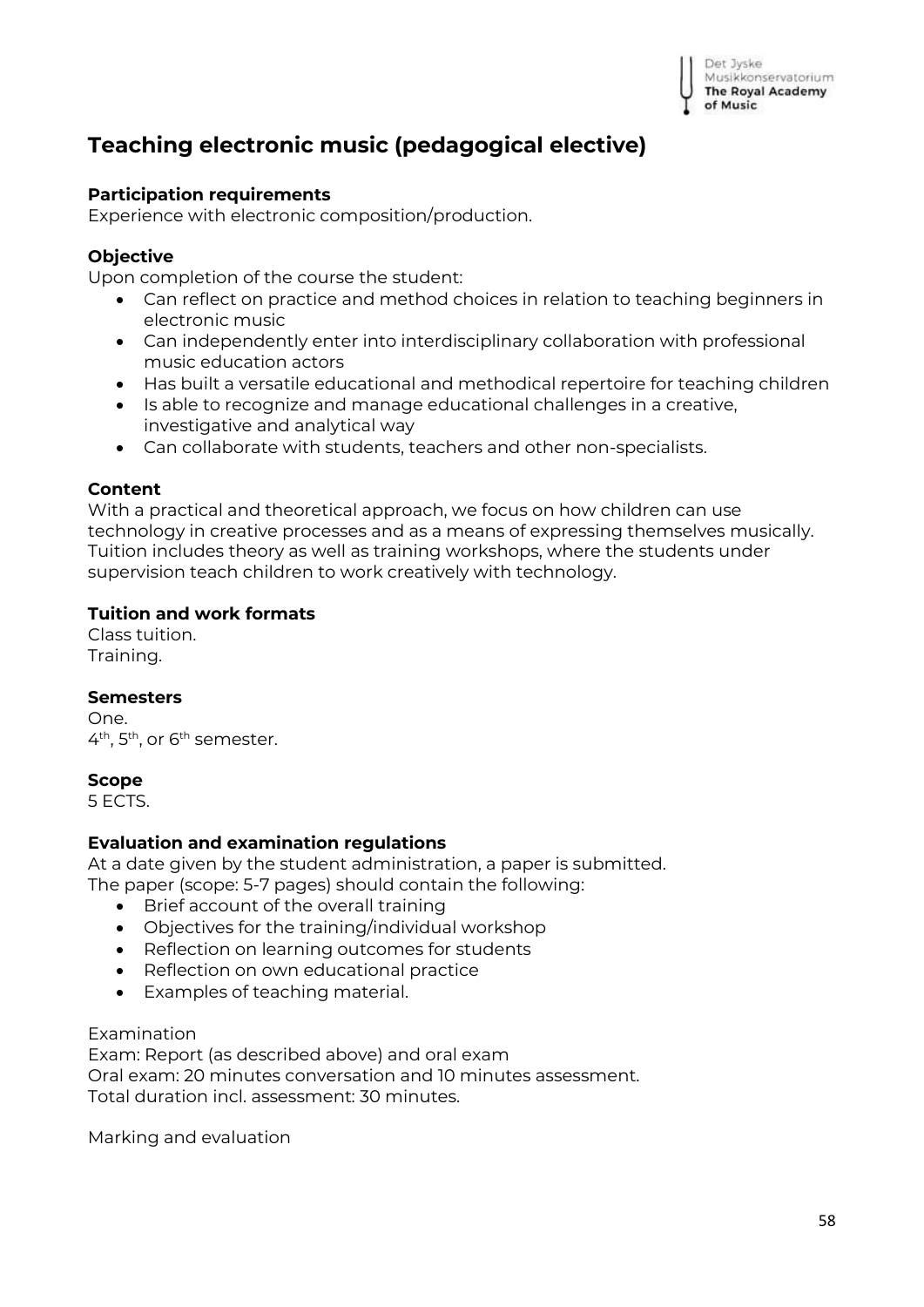

Internal marking, grade. The assessment must reflect the extent to which the learning objectives have been met.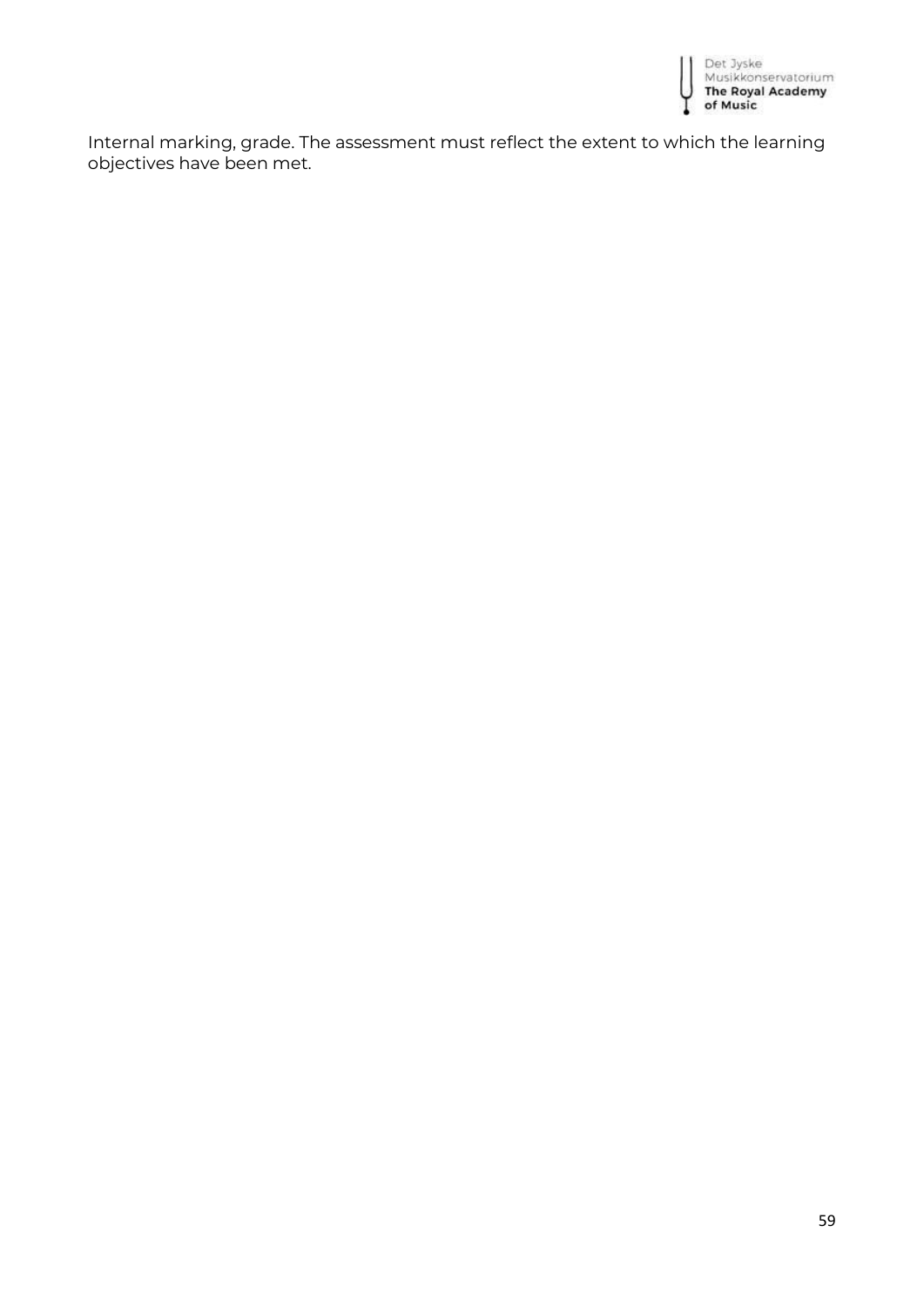# <span id="page-59-0"></span>**The voice in theory and practice (artistic elective)**

#### **Participation requirements**

The course is aimed at classical and pop/jazz singers and choir conductors including church musicians and AM students.

The course is developed in a collaboration between classical and pop/jazz department

#### **Objective**

Upon completion of the course the student:

- Has basic knowledge of voice as an instrument
- Can utilize body work, throat work and resonance
- Possess basic knowledge of voice functions
- Possesses basic knowledge of diagnosing voice problems
- Possess knowledge of relevant methods for acquiring new substance
- Possesses the necessary prerequisites in relation to the educational work with the voice
- Has knowledge of educational literature and material
- Can reflect on practice and method choices in relation to own practice and development
- Can identify own learning needs and development potentials, and prioritize time and structure work effort in relation to these.

#### **Content**

The course covers the basic principles of the singing voice and includes training the vocal body, as well as provides practical and theoretical introduction to the anatomical and physiological principles behind the exercises used.

Voice theory is a substantial subject in song and voice education in that it provides the essential instrument knowledge on the natural sciences, and shows the way between theory and practice to support and underpin the major subject.

"The Voice in Theory and Practice" provides a surplus for the work of musical interpretation, scenic presence and performative impact. Work will be done on knowledge of voice anatomy, body work, throat work, and resonance utilization. Voice functions as well as exercises for diagnosing voices are processed. Auditory, visual and manual analysis of both own voice and other voices. In addition, the teaching will give the student knowledge of relevant literature in the field.

At the same time, the necessary knowledge and skills are acquired as a basis for practicality

#### **Tuition and work formats**

Class tuition.

#### **Semesters**

One. 2<sup>nd</sup>, 4<sup>th</sup>, 5<sup>th</sup>, or 6<sup>th</sup> semester.

**Scope**

5 ECTS.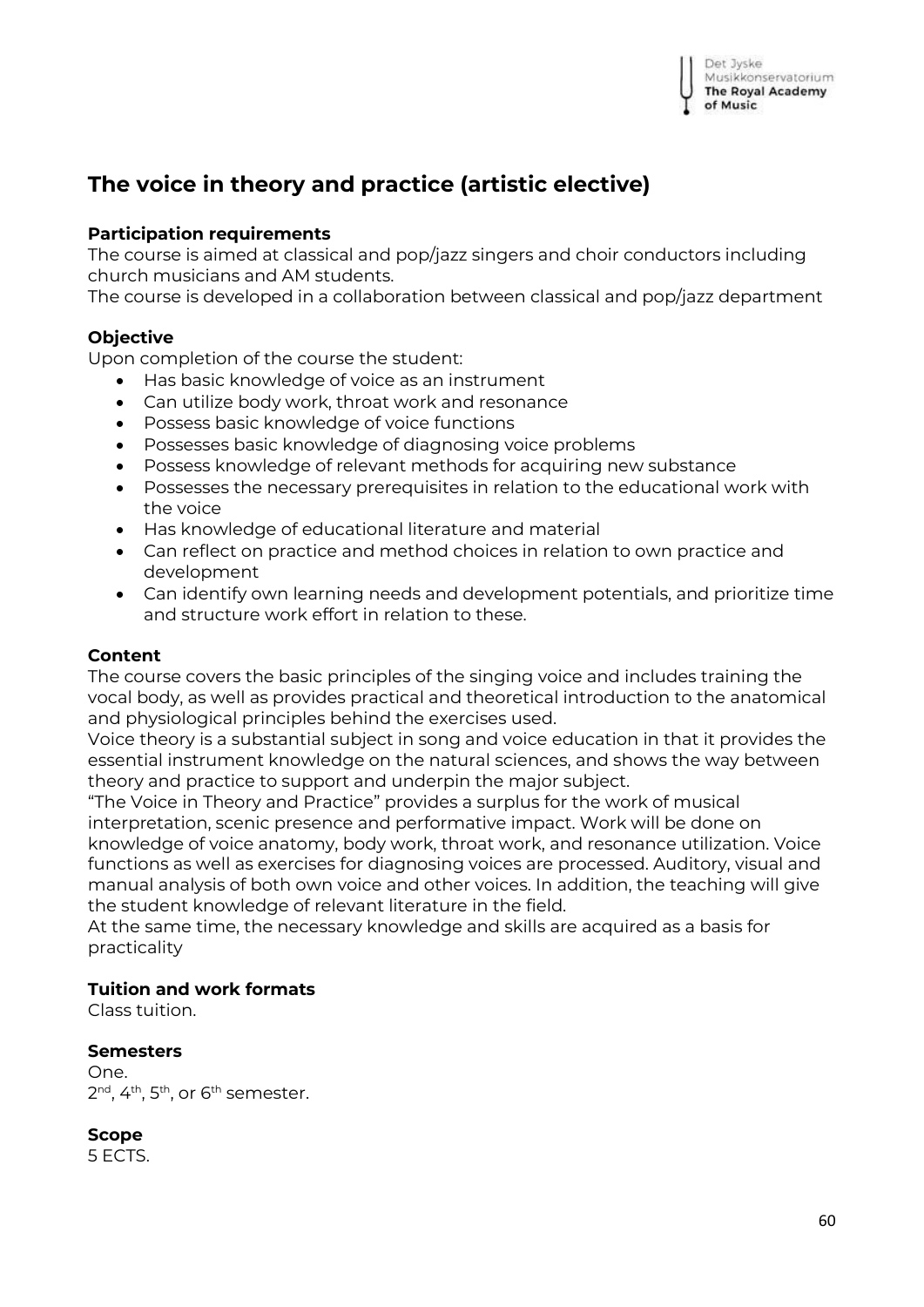

### **Evaluation and examination regulations**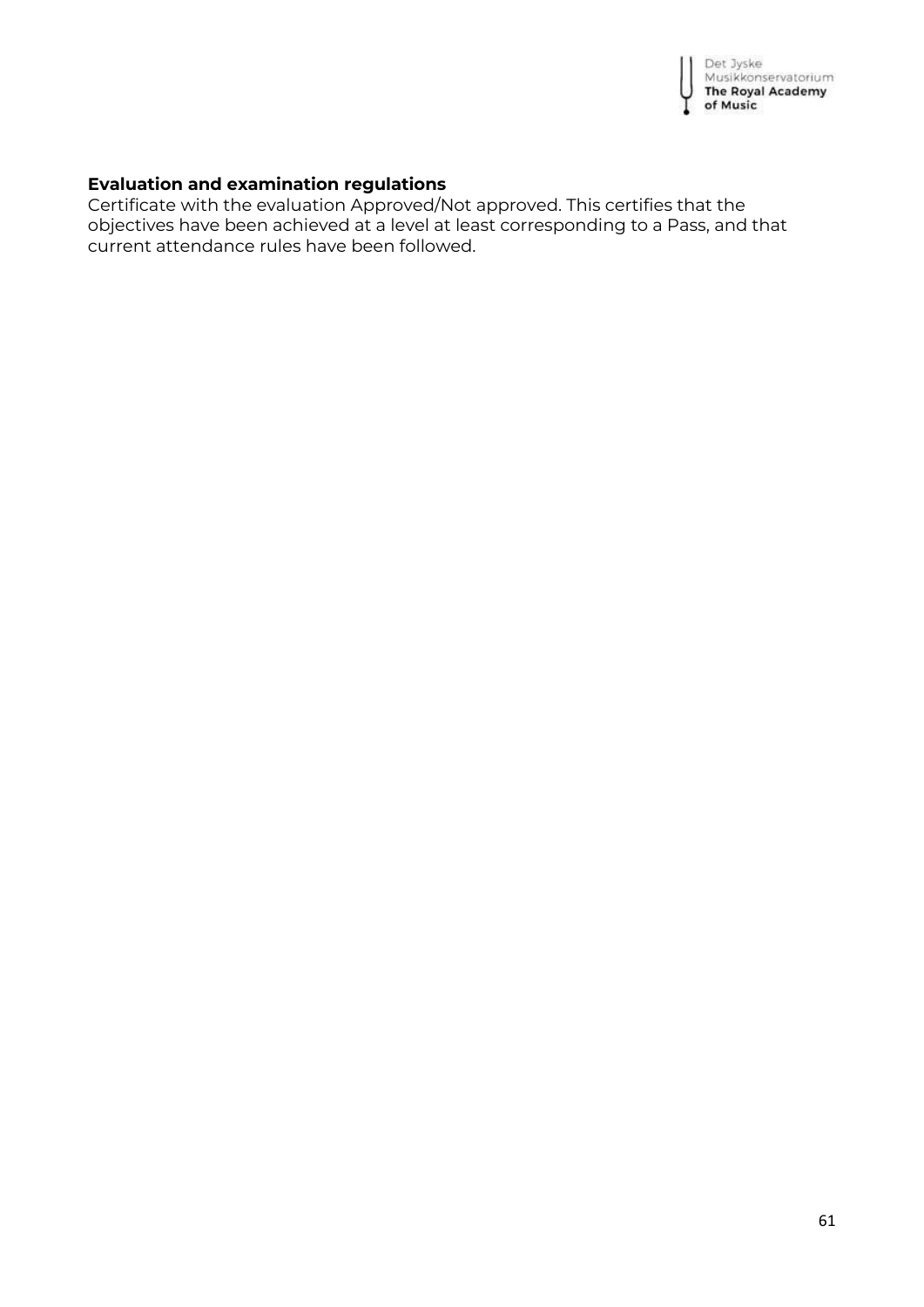

# <span id="page-61-0"></span>**Theory for wind and brass (artistic elective)**

#### **Participation requirements**

Primarily aimed at classical wind and brass students at BA level in the Bachelor's program and students with similar instrumental level.

#### **Objective**

Upon completion of the course the student:

- Can describe essential physiological functions in connection with his / her main instrument and in his / her own playing.
- Can describe practice strategies for one's own playing from a scientific point of view.
- Can describe strategies for performance preparation and implementation from a scientifically based point of view and able to execute this in his and hers own playing.
- Can relate practically and specifically to strategies regarding pressure during his and hers own performance.

#### **Content**

a) Theoretical review of physiological functions such as breathing, aerodynamics, embouchure, tongue, and psychological management thereof. Practical exercises for learning these.

b) Exercise methodology based on recent years progress in brain research and educational teaching psychology, as well as how this knowledge is put into practice. c) Learning to act and operate under pressure. A practical subject based on sports and performance psychologist Dr. Don Greenes principles.

#### **Tuition and work formats**

Class tuition. Theoretical lectures and practical and pedagogical exercises

#### **Semesters**

One. 2<sup>nd</sup>, 4<sup>th</sup> or <sup>6th</sup> semester.

#### **Scope**

5 ECTS.

#### **Evaluation and examination regulations**